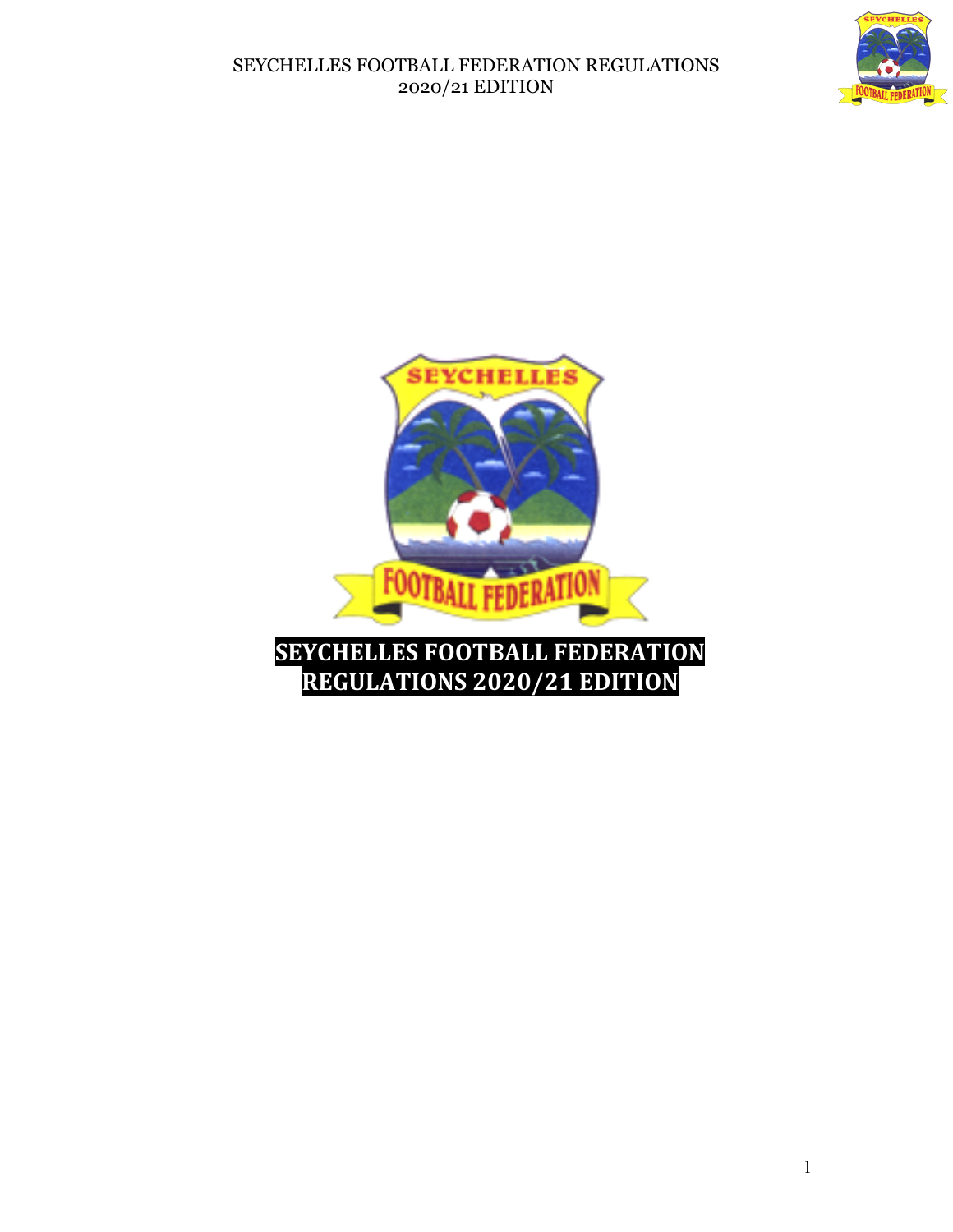

# **TABLE OF CONTENTS**

| <u>TITLE</u>                                                                 | <b>PAGES</b>         |
|------------------------------------------------------------------------------|----------------------|
| <b>General provisions</b>                                                    | $\boldsymbol{\beta}$ |
| <b>Definitions and Interpretations</b>                                       | $4 - 8$              |
| <b>Regulation 1 - Application for Registration and Renewal of Membership</b> | $8 - 12$             |
| <b>Regulation 2 - Fielding of Teams</b>                                      | $12 - 17$            |
| <b>Regulation 3 - Status, Transfer and Loaning Of Players</b>                | $17 - 28$            |
| <b>Regulation 4 - Foreign Players</b>                                        | 28-29                |
| <b>Regulation 5_Protection of Minors</b>                                     | 29-30                |
| <b>Regulation 6- Subsidiary Leagues</b>                                      | $30 - 31$            |
| <b>Regulation 7 - Match Commissioner and Pre-match Procedures</b>            | $31 - 34$            |
| <b>Regulation 8- The Press and Media</b>                                     | $34 - 35$            |
| <b>Regulation 9 - SFF and national Teams</b>                                 | $35 - 37$            |
| <b>Regulation 10 - Execution of Documents and Powers</b>                     | 37-38                |
| <b>Regulation 11 - Legal Notices and Proceedings</b>                         | 38                   |
| <b>Regulation 12 - Dispute Resolution Processes</b>                          | 38-39                |
| <b>Regulation 13- Protest</b>                                                | 39-41                |
| <b>Regulation 14 - Arbitration Tribunal</b>                                  | 41-44                |
| <b>Regulation 15 - Complaints</b>                                            | 44-46                |
| <b>Regulation 16-Disputes</b>                                                | 46-47                |
| <b>Regulation 17- SFF General Match Rules</b>                                | $47 - 50$            |
| <b>Regulation 18 -SFF Sub-Committees</b>                                     | $50 - 51$            |
| <b>Regulation 19- Disciplinary Measures</b>                                  | $51 - 56$            |
| Regulation 20- Procedure of Appeal to the Executive Committee                | $57 - 58$            |
| <b>Regulation 21 -Ball Persons</b>                                           | 58-60                |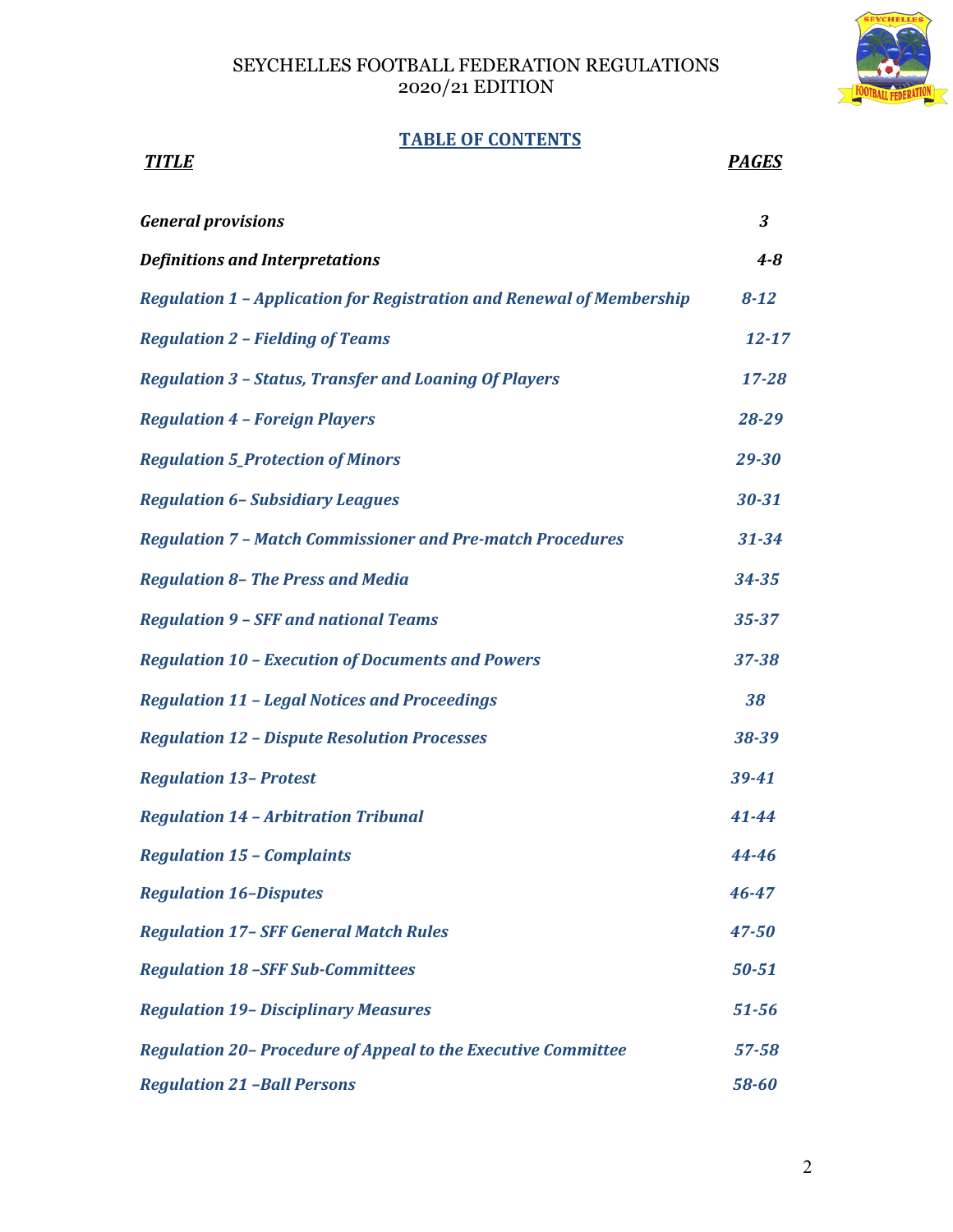

| <b>Regulation 22 - Team sheets</b>                 | $60 - 61$ |
|----------------------------------------------------|-----------|
| <b>Regulation 23 -Acts of Misconducts/Offences</b> | $61 - 67$ |
| <b>Regulation 24 - Miscellaneous Provisions</b>    | 67-68     |
| <b>Regulation 25-Referees</b>                      | 68-74     |
| <b>Regulation 26 -Match Commissioners</b>          | 74-75     |
| <b>Regulation 27 -Disciplinary Regulations</b>     | $75 - 77$ |
| <b>Regulation 28 -Insurance</b>                    | 77-78     |
| <b>Regulation 29-Ticketing</b>                     | 78        |
| <b>Regulation 30-Final Provisions</b>              | 78-79     |

*Appendices: - (i)National League Division 1,2,& 3, (ii)Cross Knock-Out Cup , (iii)Knock Out Cup, (iv)President's Cup, (v)Youth Soccer, (vi)Women Football,* 

### **GENERAL PROVISIONS**

### **Purpose and Applications**

These Tournament Regulations for the Seychelles Football League (SFL) are promulgated by the Seychelles Football Federation (SFF) secretariat to regulate and govern the conduct, operations and administration of the SFL, all participating Clubs, League and Club Officials, Match Officials, Referees, Players and other related stakeholders as cited within these Regulations.

### **Scope of Application**

These Regulations shall be used at all times in conjunction with all other governing documents and regulations of the SFL as issued from time to time.

These Regulations shall be binding on the SFL, all Clubs in the Competition, League and Club Officials, Referees, Players and other stakeholders and partners as cited within these Regulations and other SFF governing documents.

### **Enforcement**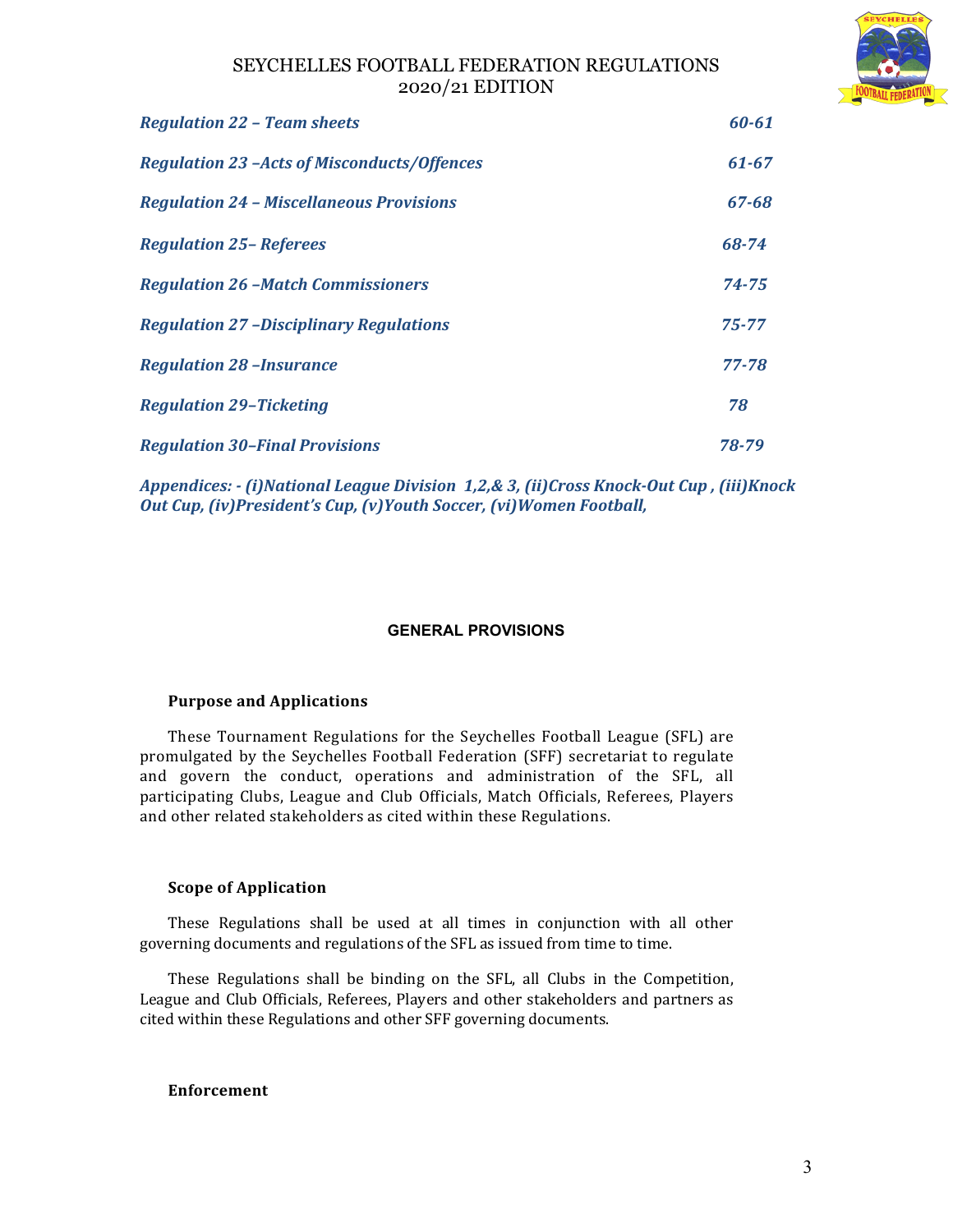

Any breach of any of the provisions of these Regulations shall be enforced by the imposition of action and possible sanctions pursuant to the SFF Disciplinary Measures as may be subsequently issued.

### **Definition and Interpretation**

Unless otherwise indicated, words and expressions in these Regulations shall have the same meaning as in other governing documents of the SFL.

Any interpretation of provision of these Regulations shall at all times be the interpretation that best achieves the objectives of the SFF.

### **Amendments**

Any part of these Regulations may be amended from time to time, provided that any such amendments are formalized after appropriate consultation with the relevant committees of the SFL and approved by SFF.

### **DEFINITIONS AND INTERPRETATION**

In these Regulations:

A. Any use of the word "includes" or words such as 'for example' or 'such as' do not limit anything else that is included in general speech;

B. 'business day' means a day when the offices of the SFL are ordinarily open for business;

C. All notices must be in writing and in the English language, Creole or French; and

D. Any reference to 'Rupees' is to Seychelles Rupees (SCR).

**Annual Salary** means the gross salary (exclusive of any retirement benefits) paid by a Club to a professional Player for a 12-month period.

**Appeals Body** means the body that is responsible to accept a clubs submission of appeal if application has been rejected by the First Instance Body.

**Associate** in relation to a Club or a Player includes any:

Related corporation or entity that is under the direct or indirect control or influence, whether formally or informally, of that party;

Person who is or was acting, or who proposes to act, on behalf of or with that party; In relation to a Club, any director, secretary, officer, employee, agent,

shareholder or member of that Club; and

In relation to a Player, a spouse or partner (legal or de facto), parent, child or sibling of that Player or any immediate relative or person with whom the Player has a close personal relationship.

**CAF Statutes** means the statutes and accompanying standing orders and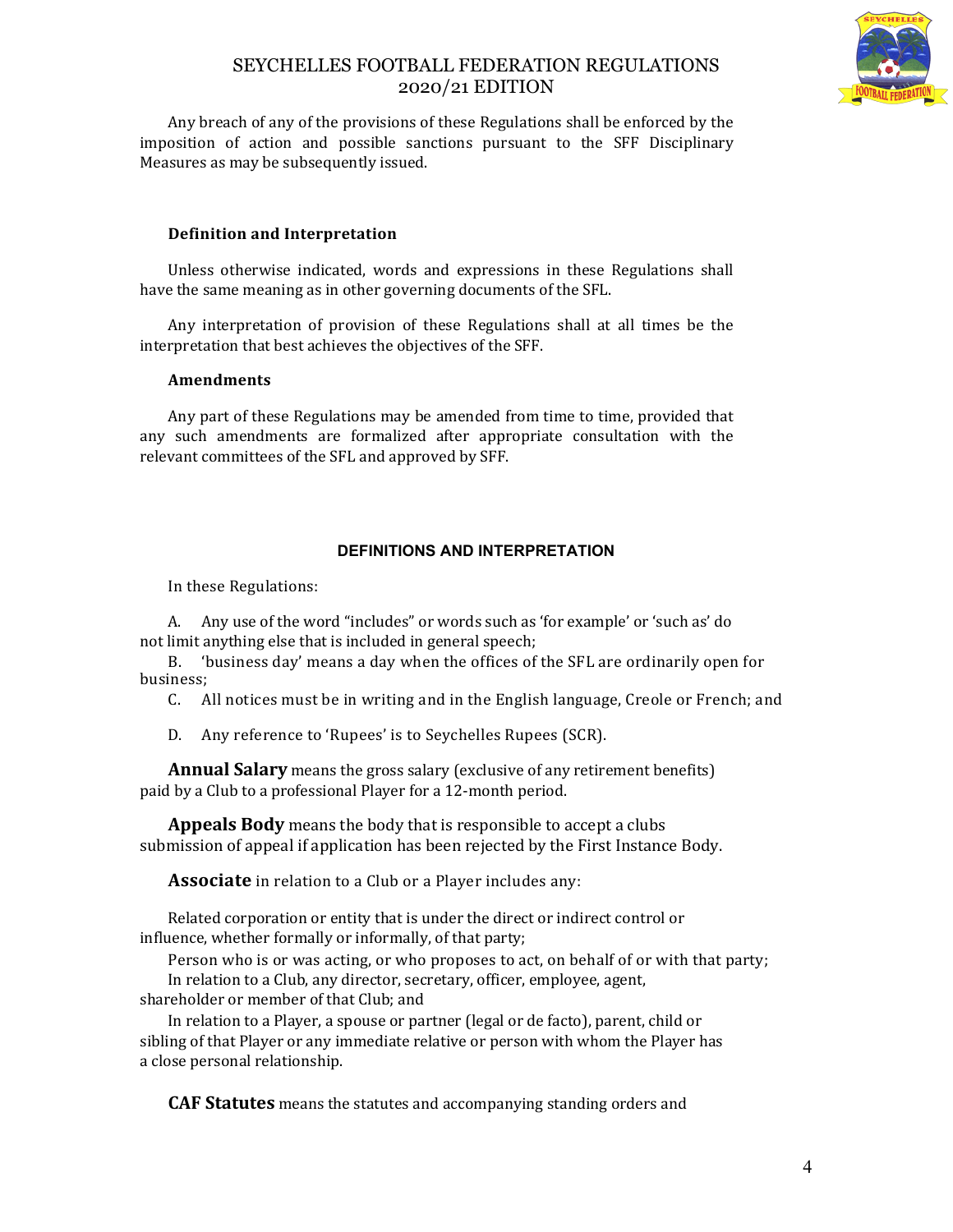

regulations promulgated by the African Football Confederation (CAF) from time to time.

**Club** means any entity certified by the Club Licensing admitted by the SFF and SFL to field a team in the Competition.

**Code of Conduct** means the SFF Code of Conduct and SFL Code of Conduct as may hereafter be issued.

**Competition** and/or **SFL**, and/or **the League** means the football club competition organized and sanctioned by SFF and staged and managed by the SFL, including the SFF Cup and the Airtel cup.

**COSAFA** means the Council of Southern African Football Associations

**FIFA Statutes** means the statutes including the standing orders and regulations promulgated by FIFA, including the Regulations Governing the Status and Transfer of Players, as amended from time to time.

**Financial Year** means the twelve (12) month period from 01 January to 31 December each year.

**First Instance Body (FIB)** means the body that approves and certifies clubs of having the necessary criteria required to register a club with the SFF.

**Foreign Player** means a Player who is not a native and citizen of the Seychelles and requires an ITC and a football GOP or a resident permit to be registered with a club.

**Friendly Match** means any match participated in by a Club that is not part of the Regular Season or SFF Cup or Airtel Cup and sanctioned by SFF.

**Grievance** means a dispute or grievance arising out or in relation to the Competition or these Regulations, including a dispute about the breach, termination, enforcement, or subject matter of the Player Registration Regulations, Standard Player Contract, Code of Conduct, or Disciplinary Regulations.

**Grievance Procedure** means the procedure that applies exclusively to facilitate the expeditious and fair resolutions of disputes or grievances as promulgated for the Competition by the Seychelles Football Federation from time to time.

## **GOP means the Gainful Occupational Permit**

**Intermediary** means a person authorized to negotiate a Standard Player Contract on behalf of a player as specified in these Regulations.

**International Compensation** means any Transfer Fee or Training Compensation paid or payable by an International Club to a Club.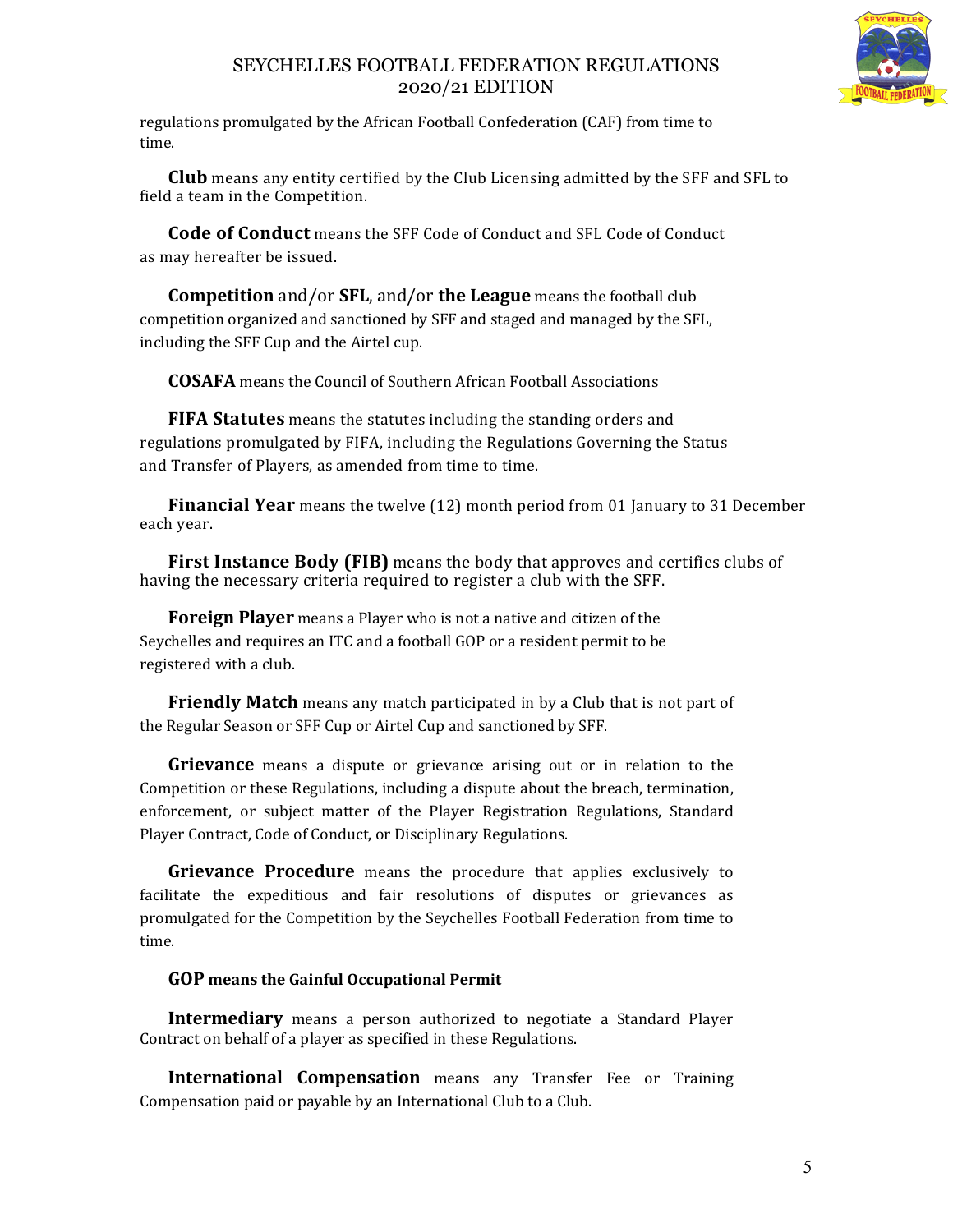

**ITC** means the International Transfer Certificate

**Just Cause** means an event or omission which would entitle a legal termination of a Standard Player Contract.

**Laws of the Game** means the Official Laws of the Game as promulgated by IFAB and enforced by FIFA.

**Long Term Injury** means an injury or illness suffered by a Player which will, or is likely to, prevent a Player from participating in matches for a period of not less than six (6) months from the date the injury or illness as certified by a Medical Practitioner.

**Match Official** means a referee, assistant referee, fourth official, match commissioner, referee assessor or any person in charge of safety or any person appointed by SFL to assume responsibility in connection with a match.

**Match Payments** means any amount payable by a Club to a Player in addition to Annual Salary that relates to a Match, including appearances fees and win/draw bonuses if a Player's name appears on the starting list for that Match.

**Medical Officer** means the suitably qualified, accredited medical physiotherapist appointed by the Club to treat players for injury and illness.

**Minimum Remuneration** means the minimum Gross amount payable to each professional Player per annum by way of Annual Salary in accordance with the Employments Act

**National Team** means any national team squad selected or nominated by a FIFA Member Association, including the men's senior, Olympics, futsal or beach football teams or any other national representative team determined by FIFA from time to time.

**NSC** means the National Sports Council.

**Occupational Fitness Health Certificate (OFHC)** means a fitness health certificate that has to be renewed every two years.

**Official** means any person involved with:

**Club Official** - the administration, management or organization of a Club (whether paid or unpaid), including employees, contractors, consultants, officers and directors and representatives; or

**Team Official** - the management, preparation or participation of a Club's team (whether paid or unpaid) including the coaches, managers, medical staff (including team or match day doctor), physiotherapists, gear persons or kit-man and other support staff.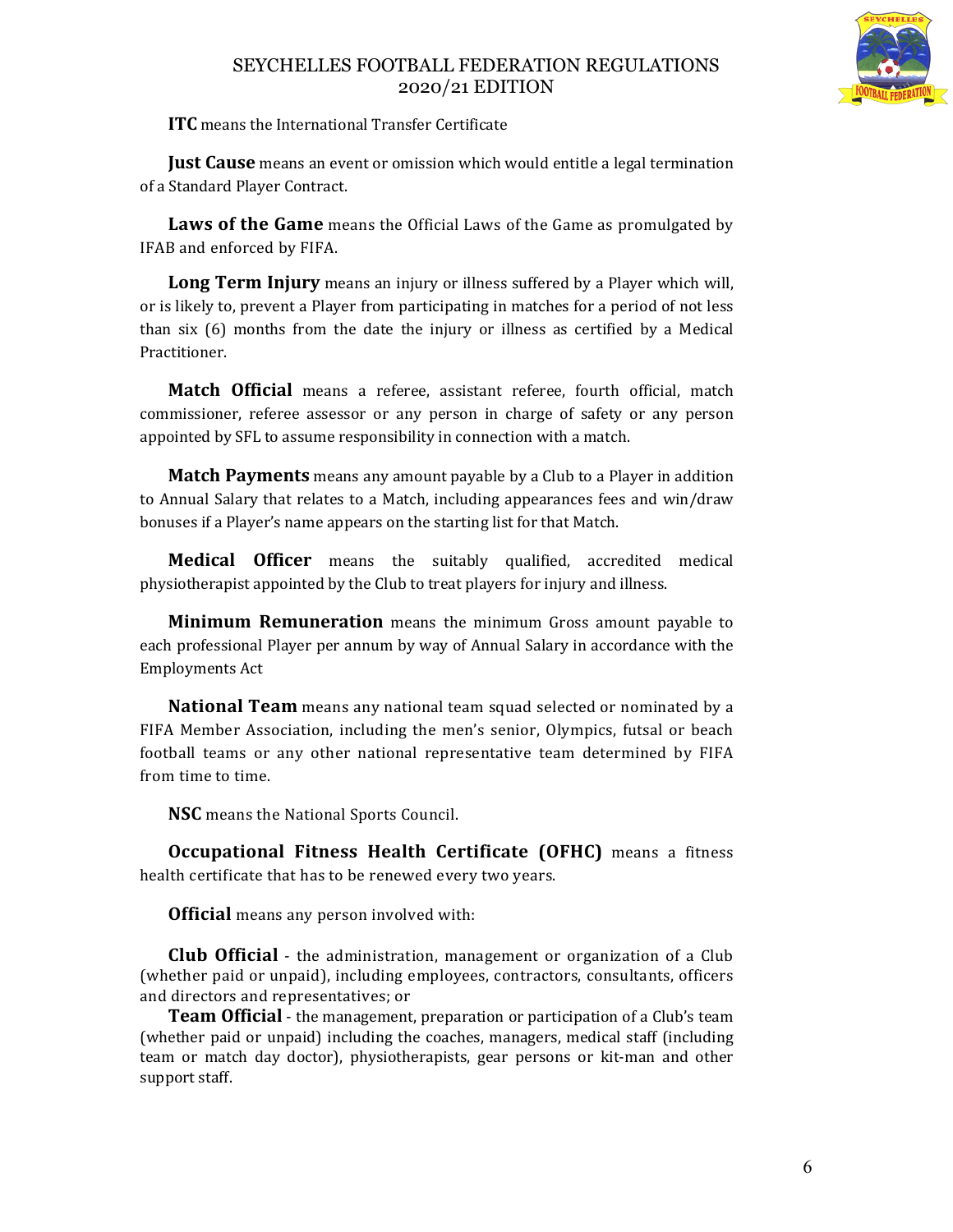

**Official Match** means a SFL Match (including Regular Season or SFF Cup or Airtel Cup or Club Friendly) organized and sanctioned by SFL and/or SFF.

**Player** means any person who has been, is, or is eligible to be, registered to play with a Club in the Competition. A reference to a player includes a Youth Player and Replacement Player unless expressed otherwise.

**Player license or Passport means** the document that records each Club for which the Player has been registered since the season of his  $12<sub>th</sub>$  birthday in chronological order.

**Player Payments** means any payment, considerations, advantage or other benefit provided, directly or indirectly by a Club (or an Associate) to a player (or an Associate) that relates in any way to:

That Player 's employment or engagement with that club as a football player, including Annual Salary, Match Payments, any retirement benefits, leave entitlements and all other remunerations, entitlements or bonuses; or

Any contract, arrangement, or understanding as to whether the player should join or stay with the Club (including sign on retention fees).

**Player List** means the list of Players for each Club maintained in accordance with these Regulations.

**President Cup** means the winner of the League competition shall play against the winner of the SFF cup of which the competition shall initiate the beginning of the Season.

**Protest Form** means the form which a club may issue a protest before the end of an official match.

**Referee** means the referee appointed by SFL to assume responsibility in connection with a Match.

**Referee 's Report** means SFL's prescribed report to be completed by a referee at the end of each match and submitted to SFL.

**Registration Form** means a standard form which is used for new registration, loan and transfer of players from a club to another.

## **Registration Period** means:

**First Registration Period** – Shall not be more than twelve (12) weeks period and shall start on the 29<sup>th</sup> August 2020 and shall end on the 19<sup>th</sup> of November.

**Second Registration Period** – Shall not be more than four (4) weeks period starting on the eight  $(8<sup>th</sup>)$  of February 2021 to the seventh  $(7<sup>th</sup>)$  of March 2020.

**Regular Season** means the period of time SFL prescribes for the competition rounds of the competition within any twelve (12) month period.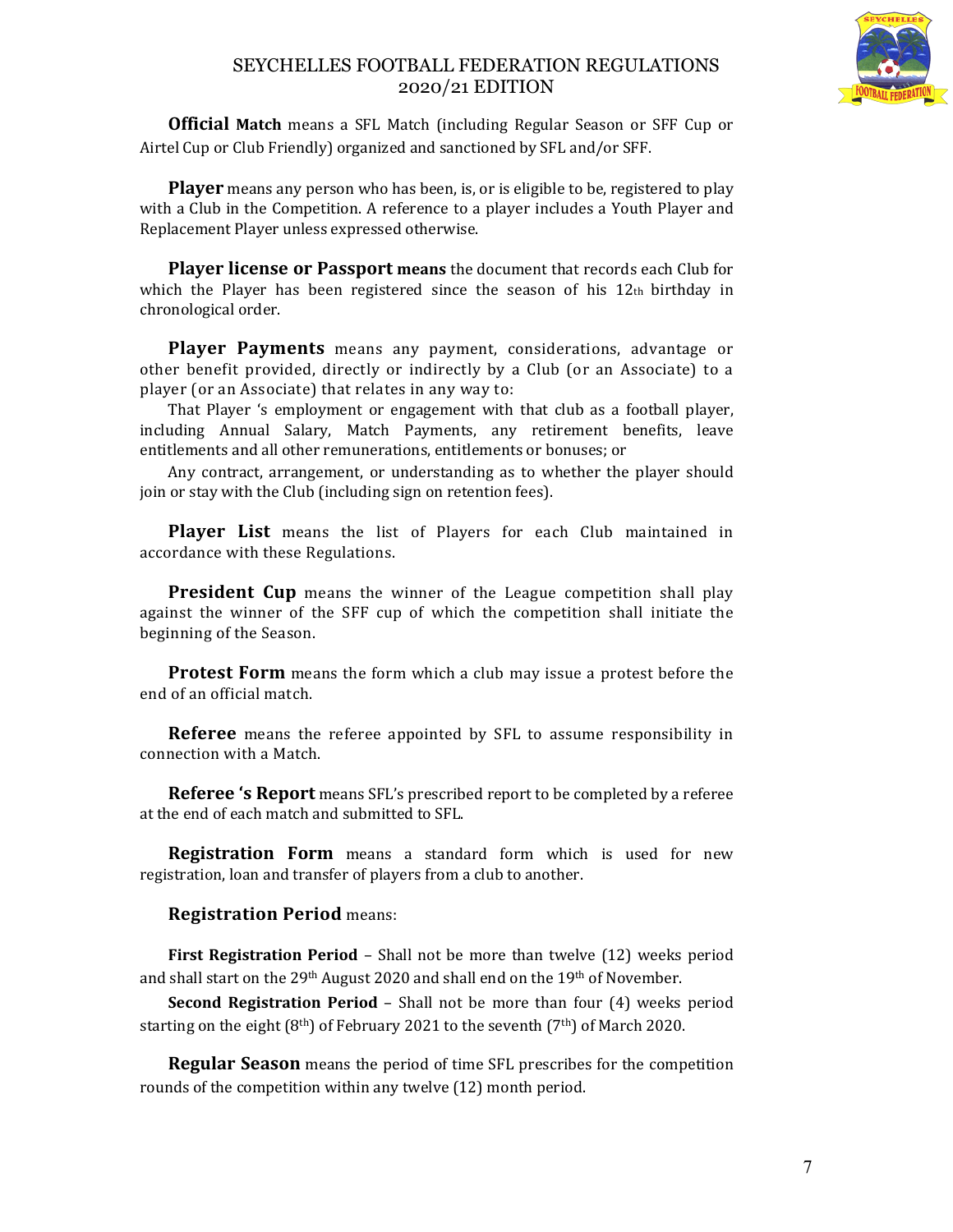

**Replacement Player** means a player employed by a Club on a short-term basis to replace a Player with a Long-Term injury or on National Team Duty in accordance with these Regulations.

**Release Certificate** means a certified document signed by the club from which the player is being transferred.

**Seychelles Football League Season** means, in each calendar year, the period commencing on the date of the first match-day of the League and ending on the last match-day of the League.

**Seychelles Football League Regulations** means the rules, by-laws, regulations and policies and procedures as developed or implemented for the Competition from time to time.

Season End means the last match of the season which finishes with the SFF Cup.

**Seychelles Football League Competitions** means competitions that are staged and managed by the SFF secretariat.

**SFF Club Member** means any registered Club approved by the SFF Executive Committee and ratified by the AGM and who has been issued a club licensing certificate by the First Instance Body.

**SOCGA** means the Seychelles Olympic and Commonwealth Games Association.

**Sporting Just Cause** has the meaning given in applicable FIFA or SFF Regulations.

**Standard Player Contract** means the contract for the employment of a player in the competition as specified by SFF.

**Team** means the Club's team participating in the Competition.

**Team Official** means any personnel involved with the management, preparation or participation of a club (whether paid or unpaid), including the coaches, managers, medical staff (including team or match doctor), physiotherapists, kit-man, and other support staff.

**Training Compensation** means any payment or fee payable to a club in consideration of registration or transfer of a player who is under 23 years of age to reflect the training and development of that player, whether the transfer took place during or at the end of the player's contract in accordance with the FIFA regulations. The player must become a professional for the compensation to apply.

**Transfer Compensation** means any payment to a club in consideration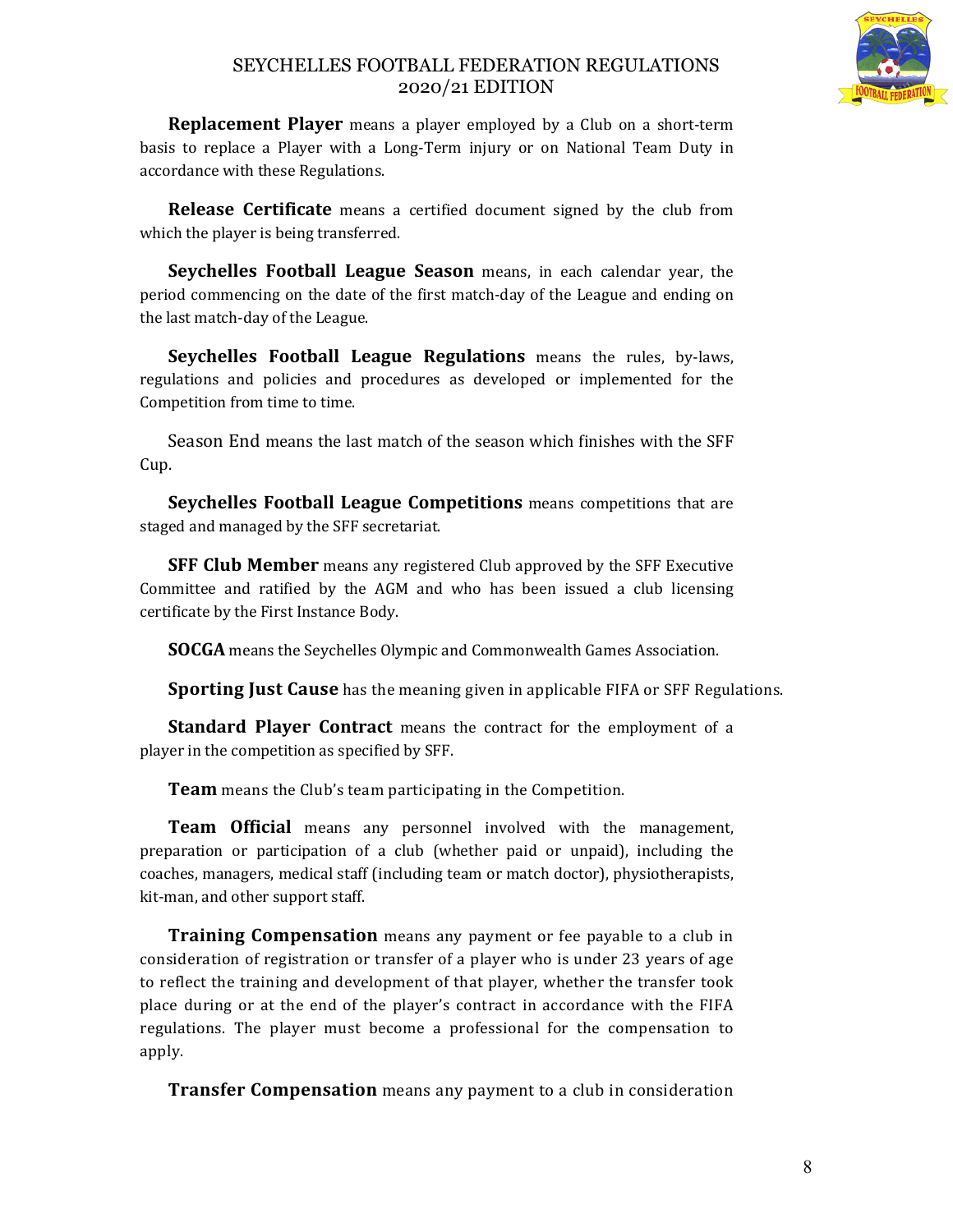

of the transfer of a non-Contracted player as per compensation table.

**Transfer Fee** means any payment or fee payable to a club in consideration of the transfer of a player who has a current player contract with that club or any amateur player that are registered with a club as per duration on the compensation grid.

**UFFOI** means the "L'Union des Fédérations de Football de l'Océan Indien".

**Youth Player** means any player who has not yet turned 21 years of age as at the 1st of January of the year in which he is to participate in the Competition or as otherwise determined by SFL.

# **REGULATION 1**

# **APPLICATION FOR MEMBERSHIP AND REGISTRATION**

# *Preamble*

These provisions regulate the status and eligibility of teams/clubs/and other eligible members, Associations and/or (Pty) Ltd. of the Federation for purposes of application for membership and/or renewal of membership.

## **APPLICATION FOR NEW MEMBERSHIP**

## **Reg.1.A**

a) Any legal entity wishing to become or renew their Membership with the Federation shall apply in writing to the General Secretariat of the Federation in the prescribed form and manner of which the approval of membership shall be issued after the First Instance Body has issued a club licensing certificate. Third division clubs, as a condition for registration must be a legal entity, but for the first three years will not necessarily have to meet the criteria to be issued with a club licensing certificate from the first instance body.

b) The application must be accompanied by the following mandatory item: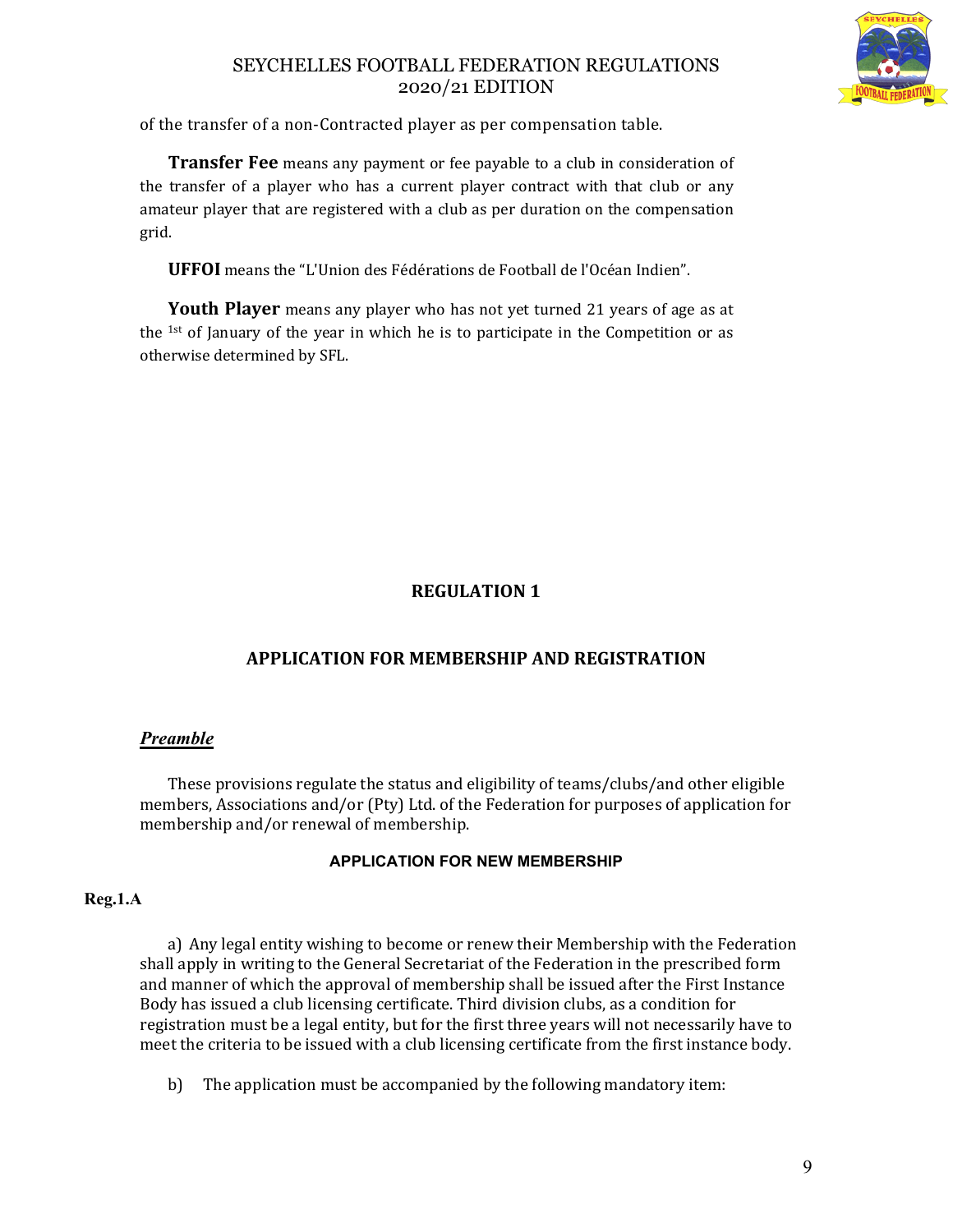

- **(i)** A copy of its legally valid statutes/Constitution;
- **(ii)** Provide all documents required under the Club Licensing regulation.
- **(iii)** A copy of its Certificate of Registration under the Registration of Associations Act (Cap 201) Sec. 4. or the Company Act 1972**.**
- **(iv)** Registration fee and the annual fee as fixed by the Executive Committee of the SFF.
- **(v)** Provide a list of all committee members of the team/club officials and addresses and contact telephone numbers of the team.
- **(vi)** Provide a list of maximum 30 players and if the club has a Youth team of a maximum of 20 more players of which shall be between the ages of 16 to 19 years old at the start of the football season.
- **(vii)** A declaration that it will always comply with the Statutes, regulations and decisions of the Federation, FIFA, CAF, COSAFA, **UFFOI,** NSC, **SOCGA** and other regional and international Associations which the Federation is affiliated to and ensure that these are also respected by its own members, clubs, officials and list of players;
- **(viii)** A declaration that it will comply with the Laws of the Game in force;
- **(ix)** A declaration that it recognises the Arbitration Tribunal of the Federation and the Court of Arbitration for Sport (CAS) in Lausanne, as specified in these Statutes;
- **(x)** A declaration as to where it is located and registered in the territory of the Republic of Seychelles;
- **(xi)** A declaration that it will play all official home matches in the territory of the Republic of Seychelles. In extreme circumstances the Federation may allow international matches to be played outside the territory of the Republic of Seychelles;
- **(xii)**A declaration to the effect that the legal composition of the applicant guarantees that it can make decisions independently of any external entity;
- **(xiii)** Provide the names, address and contact number of person (s) mandated by the team/club/organization to transact business with the SFF. The list of officials and their contacts who are authorized with the right to enter into legally binding agreements with any other parties**.**
- **(xiv)** The SFF will specifically not accept communication to or from any persons other than that nominated by the team/club.
- **(xv)** All team/clubs must have an SFF certified manager (administrator) and medical personnel.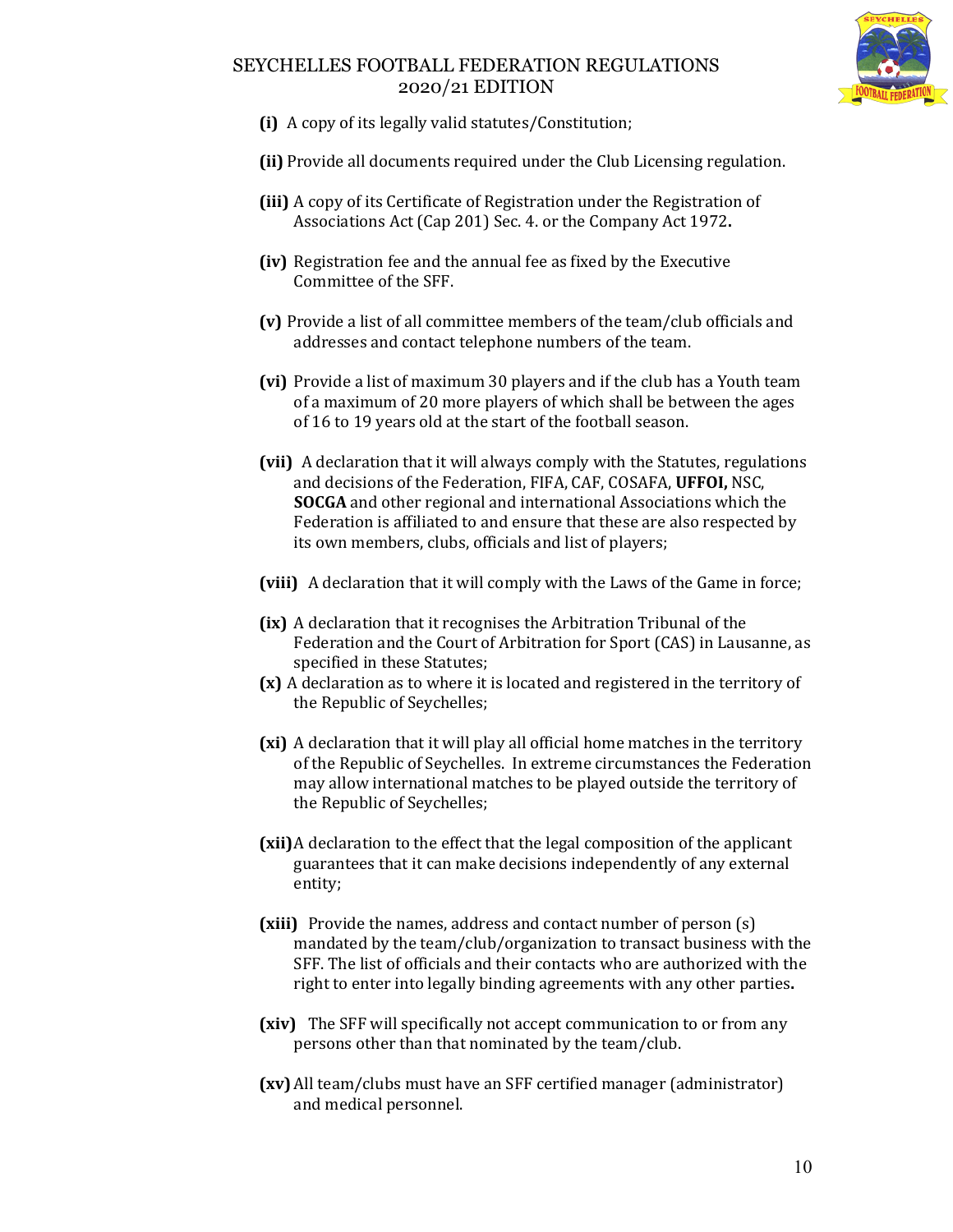

- **(xvi)** All team/clubs must have a qualified Coach License as follows:
	- I. Premier League teams Head Coach- CAF "A" or "B" license or equivalent, and Assistant Coach-CAF "B" or "C" license or equivalent.
	- II. Championship 1 teams Head Coach- CAF "B" or "C" license or equivalent, and Assistant Coach CAF "C" license or equivalent.
	- III. U 20 youth Inter-Club teams must have a CAF "C" license or a Local "D' License
	- IV. Certified Coaches may coach in any of the three divisions if they have been in coaching for more than Five (5) years and given an accreditation to that effect by an approved body of the Federation.
- **(xvii)** A declaration that it undertakes to organise or participate in friendly matches only with the prior consent of the Federation;
- **(xviii)**A copy of the minutes of its last AGM or constitutional meeting;
- **(xix)** Enclose the duly executed player transfer certificate when applicable.
- **(xx)** Enclose a clear and legible sample of the team/clubs' badge or emblem including the strip/kit colours for "Home" and "Away" matches.
- **(xxi)** A declaration that in the event of any disagreement or dispute with the SFF, other teams/clubs, their members, SFF officials and referees, such disagreement or dispute may not be referred to a "Court of Law", but to an Arbitration Tribunal as provided for under Article 57 of the SFF Statute.
- **(xxii)** Any other items as it may from time to time be specified by the Federation.

### **APPLICATION FOR RENEWAL OF MEMBERSHIP**

### **Reg.1.B.**

A team/club or other eligible members of the Federation applying for renewal of membership shall:

Request for renewal in writing to the SFF in the prescribed form and manner, before the end of the season or earlier if the Executive Committee so decide. Membership will only be renewed once the First Instance body has issued the certificate under Club licensing of which it has met all the necessary criteria.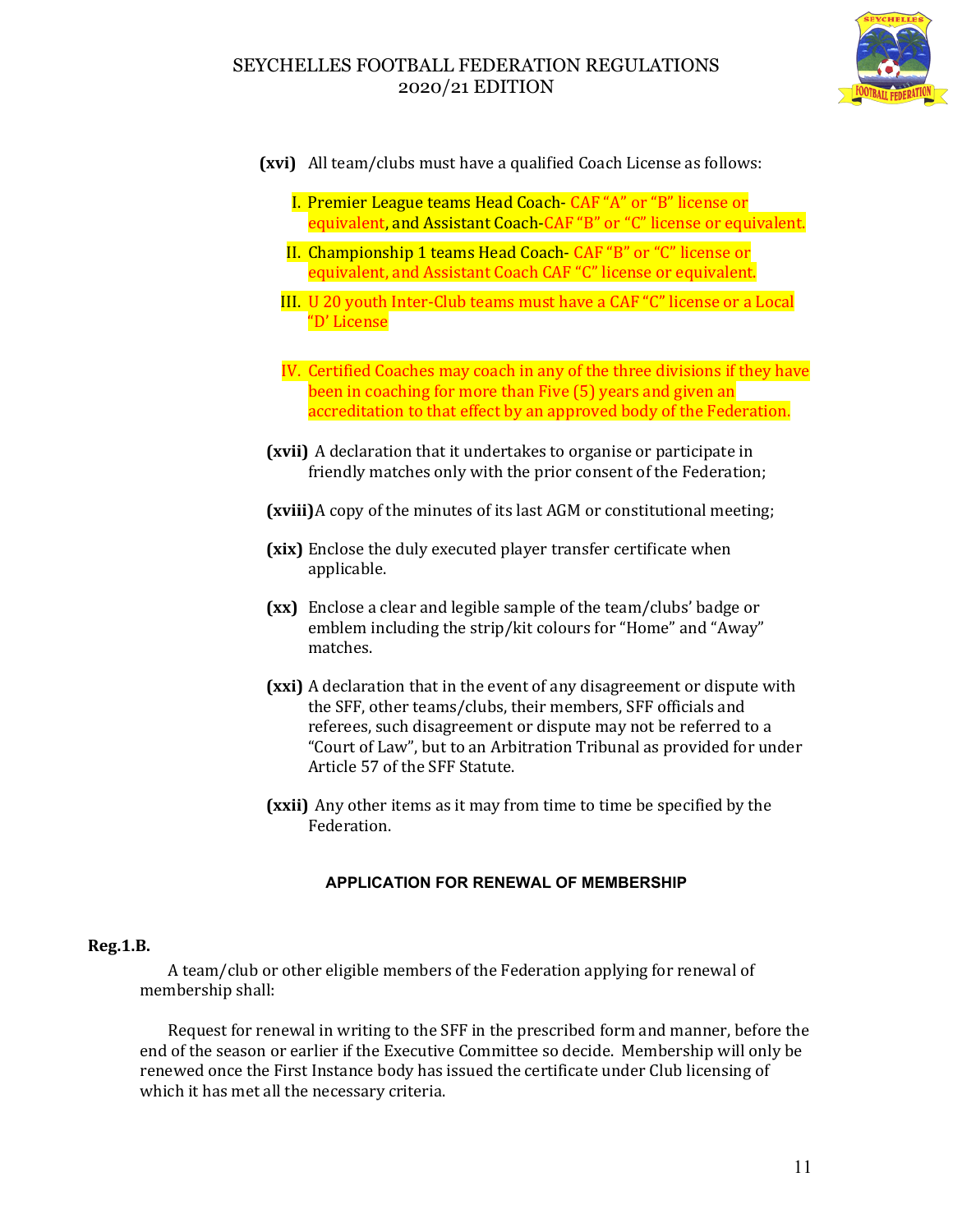

a) Enclose with its request a copy of the declaration that provisions under the Registration of Association Act (Cap 201) or Company Act 1972, has been complied with, e.g. filing of audited accounts, holding of proper meetings.

b) Confirm a list of licensed players being not more than 30 and not less than 20). Players previously registered but are not confirmed shall be deemed to be released by a club.

c) A team may register an additional 20 more players, of which 15 shall be under 19 years and not less than 14 years of age at the beginning of the season provided, it maintains a reserve team.

d) Subject to approval by the SFF Executive Committee, in the event that anyone of the 30 players becomes incapacitated for more than 6 months through injury, a club will be allowed to register a replacement player whilst applying to enter the player on the long term injury list of which the latter shall be de-Listed from the club's list and guaranteed in the standard contract to receive his minimum remuneration as long as he remains on the long term injury list.

e) Pay the team/club's annual fees as fixed by the Executive Committee.

f) In cases of any change enclose a clear and legible sample of the new team/clubs' badge or emblem including the strip/kit colours for "Home" and "Away" matches. (If applicable).

g) The prescribed completed registration/renewal form(s) shall be submitted in duplicate by the date stipulated. Late **or incomplete** registration **will** not be accepted and/or a censure or prescribed fine may be levied, see Reg.1.B (iii).and (iv).

h) A team/club censured by the penalty of expulsion, suspension, cessation, rejection and/or termination of membership may only be re-admitted at the discretion of the Executive Committee or of the members at a General Meeting and only then can registration and application formalities be proceeded with in the form stipulated above.

### **Reg.1. C**

a) Any change in the particulars filed by a team/club under Reg.1.A and Reg.1.B shall be notified to the SFF Secretariat without delay and not later than one week of any such change(s). Sanction of  $Sr.500.00$  will apply for non-notification,  $SF$  will not accept back dated changes.

b) Compliance with the requirements stipulated in Reg.1.A shall be concluded by all teams/clubs within the deadline set down by the Executive Committee from time to time.

c) When a team/club has completed all formalities and is registered or renewed as a member of the SFF, it shall henceforth qualify to participate in competition(s) organised by the SFF provided that the entry deadline for the competition(s) has not expired.

d) Should a team/club complete the requirements stipulated in Reg.1.B within one week after the deadline set by the Executive Committee, upon payment of a100% surcharge of its' annual fees, the Executive Committee may register or renew it as a member as stipulated in Reg. 1.C (ii).

e) Subject to Reg.1.C (iii) should a team/club fail to complete any of the formalities stipulated in Reg.1.B within the time limit set by the Executive Committee, it shall be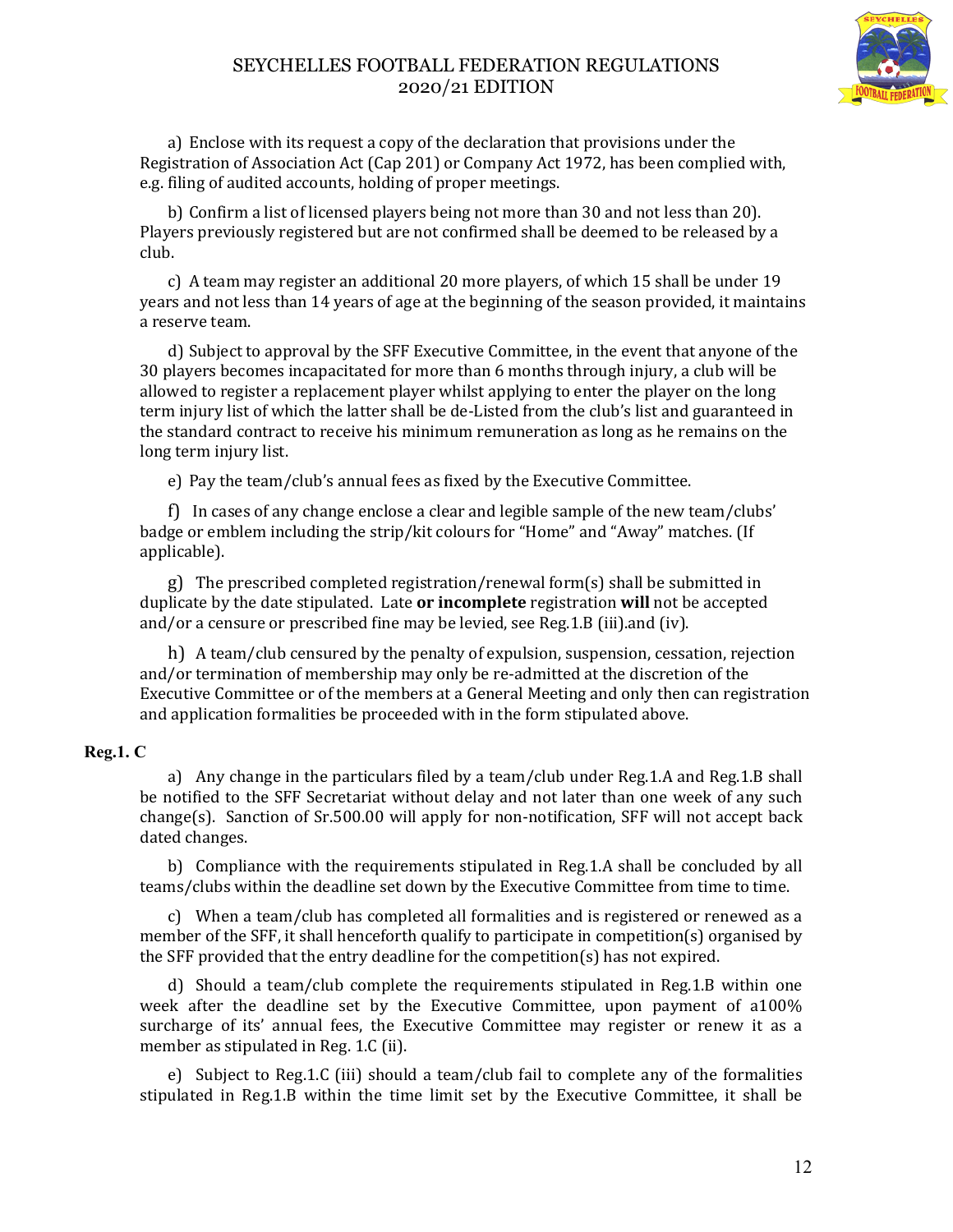

suspended from participation and in all General Meetings and competitions for the ensuing season or it shall be refused membership unless it proves to the latter's satisfaction and for good reasons why such delay arose.

### **Reg.1. D**

a) Resolving a dispute between the SFF and a club member, between members, between members and players and between players, by going to court shall automatically result in the suspension of a team/club from the SFF.

b) Any breach or avoidance of the provisions of Reg.1.D (i) by either party to the dispute shall result in censure by the penalty of expulsion, suspension, cessation, rejection or termination of membership of the SFF and shall result in the forfeiture of its right to attend a General Meeting, participate and vote therein.

#### **Reg.1. E**

Any change in the particulars filed by a team/club under Reg.1.A (2) (e) and Reg.1.B. (iv) of the licensed players listed shall be notified immediately to the SFF and until the players' registration formalities are completed to the satisfaction of the SFF, any new player concerned shall not be eligible to play for that team/club.

### **Reg.1. F**

a) Any team/club applying for membership or renewal of membership shall be subject amongst other things of special administrative procedures which may from time to time be stipulated by the Executive Committee of the Federation.

b) Adherence to the Provisions of Article 17 of the SFF Statutes shall be of major consideration when the Executive Committee of the Federation considers application for membership or renewal of membership.

## **REGULATION 2**

## **FIELDING TEAMS, POSTPONEMENT, ABANDONMENT, FORFEITURES AND COLOUR CLASH**

#### **Reg.2.A**

a) A team shall be a member of the SFF except for foreign visiting teams. The minimum number of registered players for a team to commence a match shall be 7.

b) The minimum number of players on the field of play to continue a match shall be 7.

c) Subject to Reg.3.B. (V) and Reg.4.I. (ii) any dispute as to a player's right to play at any particular game shall be conveyed to the referee or the match commissioner and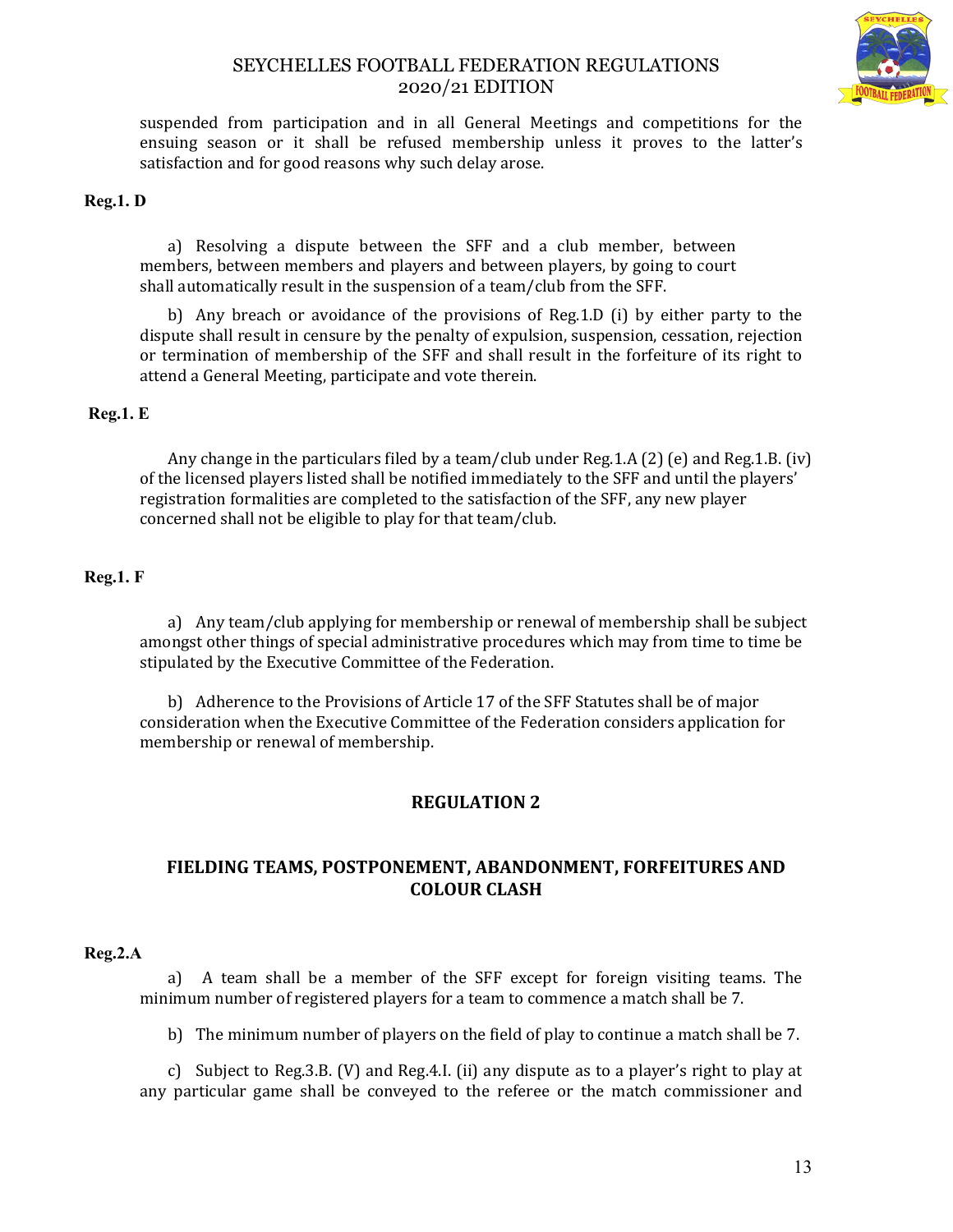

recorded before the commencement of the match. This may not preclude the player from participating in the match.

d) A team shall automatically forfeit a game if it cannot field a team at the official starting time of the match. In extenuating circumstances, the **Match Commissioner** shall allow the maximum of 15 minutes delay before starting a match.

e) No matches shall start before its scheduled kick-off time. Referees shall inform the two teams if the match will be delayed, thirty (30) minutes before kick-off time.

f) The SFF shall take protest seriously and investigate of any matches that has been stopped prematurely of reasons not accepted by the SFL.

g) Failure to field a team leading to forfeiture of a match, the consequences of which gives undue advantage to any Club winning any SFF competition shall result in serious disciplinary actions expulsion of the club and others being taken by the Executive Committee of the SFF.

h) A club which fails to field a team for whatever reason on two occasions for any SFF competition shall be suspended for the rest of the season from all competitions and shall be relegated to the lowest division where possible the following season. Other disciplinary actions may be taken by the Executive Committee of the SFF. For reasonable case the Executive Committee will only consider circumstances which are caused by "Force Majeure".

### **Reg.2.B**

a) Should a team be awarded a match on grounds of forfeiture and the score of that match at a time of abandonment was less than 2-0 the score of the game will be deemed to be 2-0. However, if the score of that game at the time of abandonment was more than 2-0 in favour of the team awarded the match, the score shall stand.

b) If a team withdraws from any SFF Competition at any time before the end of the season, for whatever cause or reason, the results of any matches played before the default shall stand. The results of all remaining matches shall be 2 – 0 in favour of the opponent.

c) Should an away team cause a game to be forfeited for any cause or reason not acceptable to the Executive Committee of the SFF, it will compensate the home team for loss of earnings. The home team will be compensated to the extent of a fine which would be imposed as follows: -

Premier League Sr.20, 000.00 other Championships Sr.6, 000.00.

d) The team that decides not to sell tickets at a scheduled SFF official match applicable to **Premier League** teams only shall be fined an amount estimated by the Federation in lost revenues based on the Commissioner's report but not less than SR5, 000.00 as a reimbursement cost of running that match.

e) A team which fields an illegal player shall automatically cause the forfeiture of the match regardless of an official complaint being received from the opposing team or not.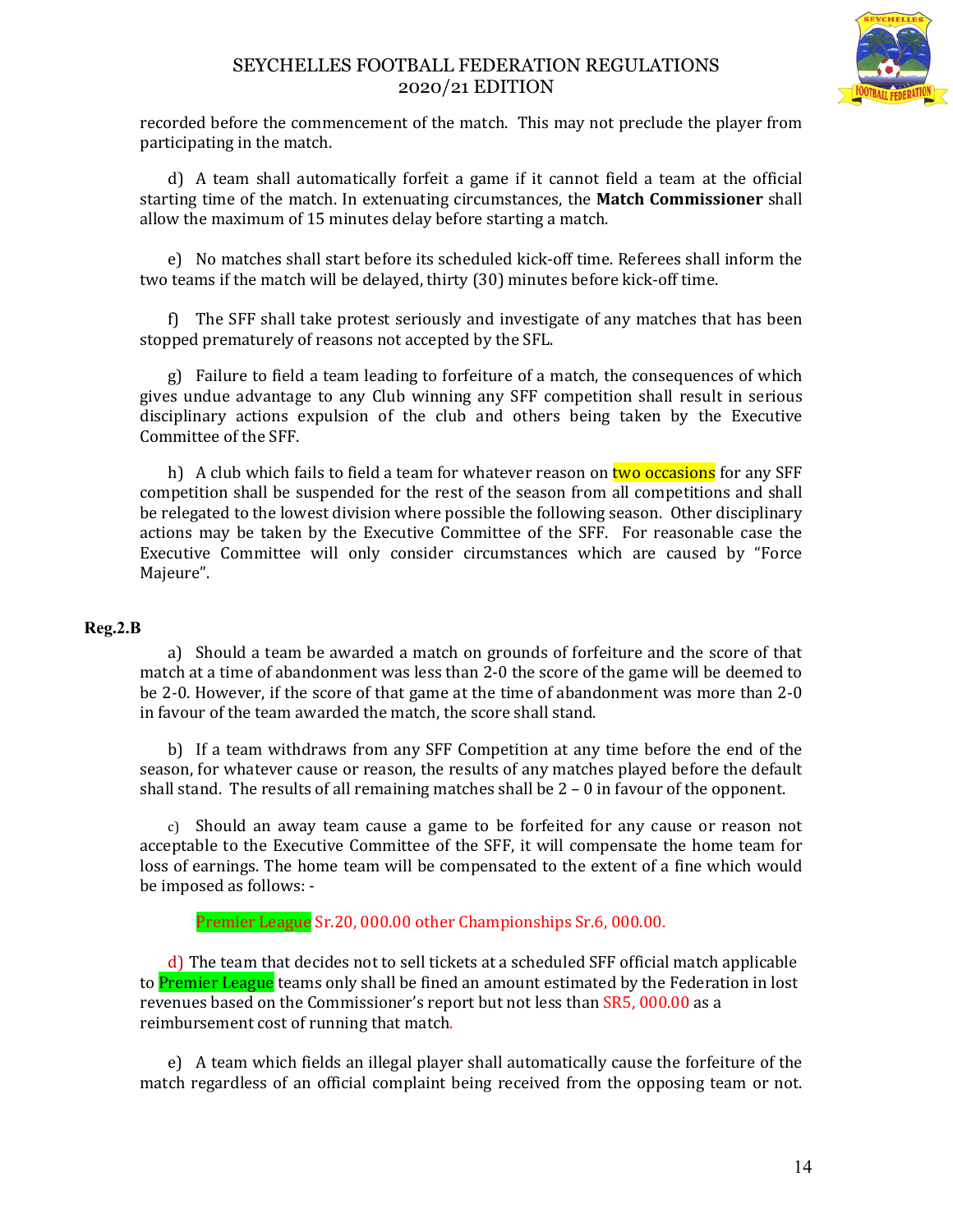

An illegal player is an unregistered player or a player not eligible to play due to suspension or other disciplinary censure taken by the SFF,

f) A match abandoned or when a technical error has occurred not pertaining to the decision of the referee on matters of play shall be replayed in its entirety.

### **Reg.2.C**

a) Postponement of any scheduled match may not be considered by the Executive Committee of the SFF unless it is mutually agreed upon by both teams and an alternative date for the fixture is proposed and requested in writing at least 7days prior to the match by both teams, or unless in the opinion of the SFF Executive Committee or by reason of force majeure a postponement is in the interest of the game or particular competition, in which case the 14 day rule may be exceptionally waived by the Executive Committee.

b) The SFF may postpone, reschedule any scheduled match if it would be in the best interest of the game provided it offers a new scheduled date within 21 days.

c) In the event of a clash of colours at any match, the "away" team shall provide an alternative strip. For the purpose of this regulation an "away" team is the team shown second on the fixture. Home teams must play in official home colours as declared at the beginning of a football season. A **home** team in default may be fined or censured and may forfeit the game.

d) The SFF Secretariat shall publish and circulate a list of all registered clubs' "home" and "away" colours at the beginning of each season.

e) Each team captain shall wear an arm-band displaying his clear identification on the field of play.

f) All players' jerseys must bear clearly identifiable numbers from 1 to 30 for all competitions which shall correspond with the numbers against their names listed on the official team sheet for the match being played. Players may only play in their official registered number and the Club should seek approval from the SFF administration if they wish to change their number.

g) Goalkeepers shall not wear the same numbers as substitute goalkeepers of their team.

h) Names on shirts if displayed must correspond or identify with the name of the team/club or player registered with the SFF. All other equipment's shall be worn in accordance to IFAB Laws of the Game 2016/17.

### **Reg.2.D**

a) Any club/team wishing to participate in a friendly game involving the collection of ticket revenue shall give at least 14 days written notice to the SFF Secretariat requesting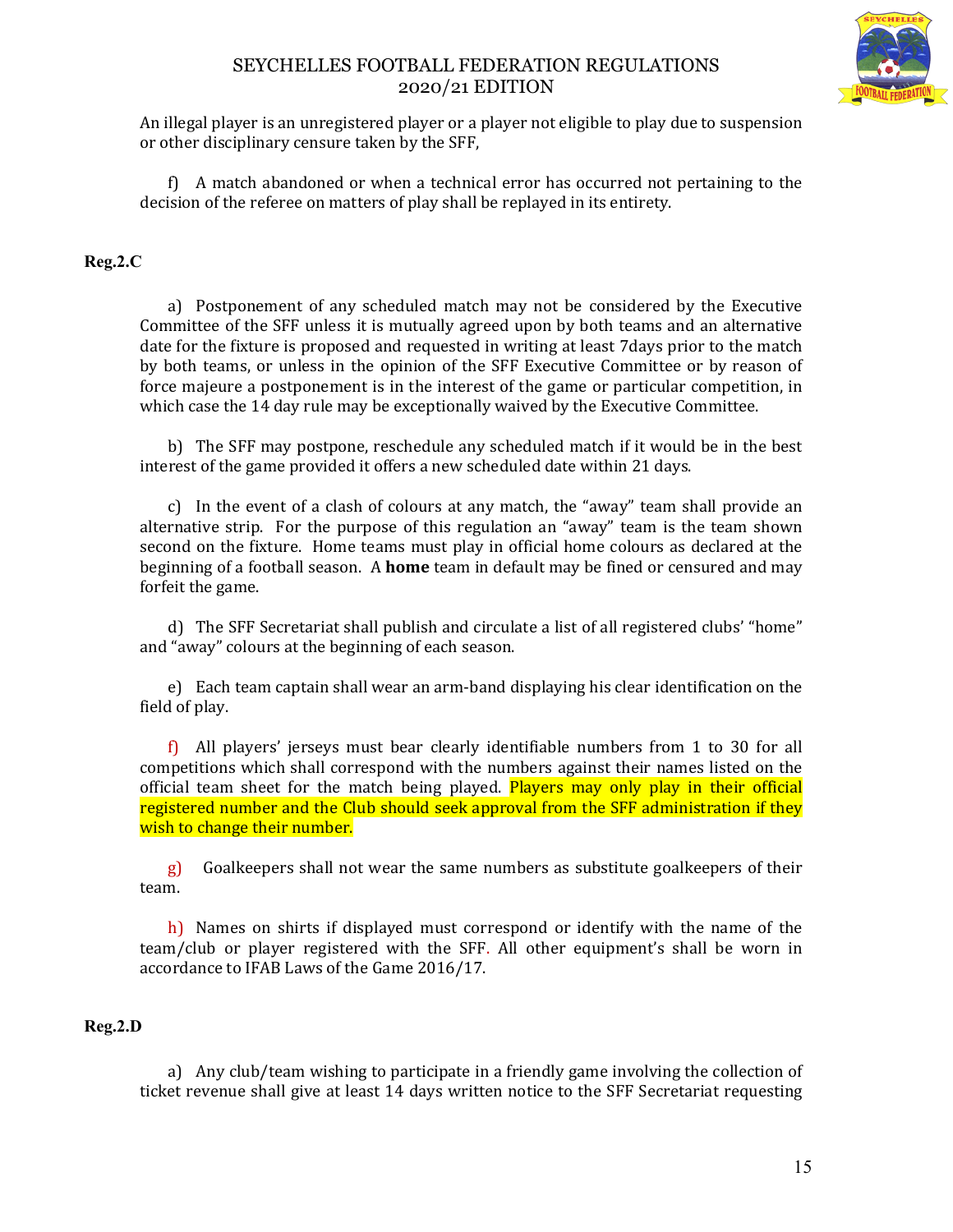

permission to (a) hold the match and (b) collect revenue. The SFF shall not unreasonably withhold permission provided the game is not contrary to the general interest of the game in the Seychelles.

b) A refusal by the SFF shall be communicated to the teams concerned at least 10 days prior to the day of the friendly match.

c) For international friendly games, in the Seychelles, the SFF shall be given at least 28 days' notice from the visiting team(s) before the game(s). Should the SFF believe that a match should be played in the best interest of the game it may waive or reduce the notice period.

**d)** A schedule of fixtures shall be published and circulated for all games organised by the SFF. The schedule of fixtures may be subject to changes and clubs will be informed of the changes of the rescheduled matches.

### **Reg.2.E**

a) A team shall ensure that the players are medically fit prior to the commencement of any match. Regular medical and physical fitness checks should be conducted throughout the season.

b) All registered clubs should ensure to have and to submit to the SFF upon registration of all their players a valid physical medical certificate. Clubs must provide upon registration of a new player a physical medical Certificate which should be renewed every two years.

c) All registered clubs/teams shall be encouraged to provide adequate sports insurance to cover for their teams, players, and officials attending matches and training sessions.

d) All registered Football teams in the Premier league, must have a youth development programme and registered under 16-20 for registration for the 2020/21 season.

**e)** Periodic prescribed random drug testing may be conducted by approved sports authority or its appointed agents. Positive reaction to tests may result in suspension of the player(s) and censure of the club. SFF will comply with sanctions imposed by recognised sports authorities, of positive cases.

f) It is the responsibility of each team/club to ensure players can be evacuated to a medical facility during their matches and training sessions should the need arise. Each team/club should make prior arrangements for this eventuality. For international matches this responsibility rests on the SFF.

## **FIELD OF PLAY**

**Reg.2. F**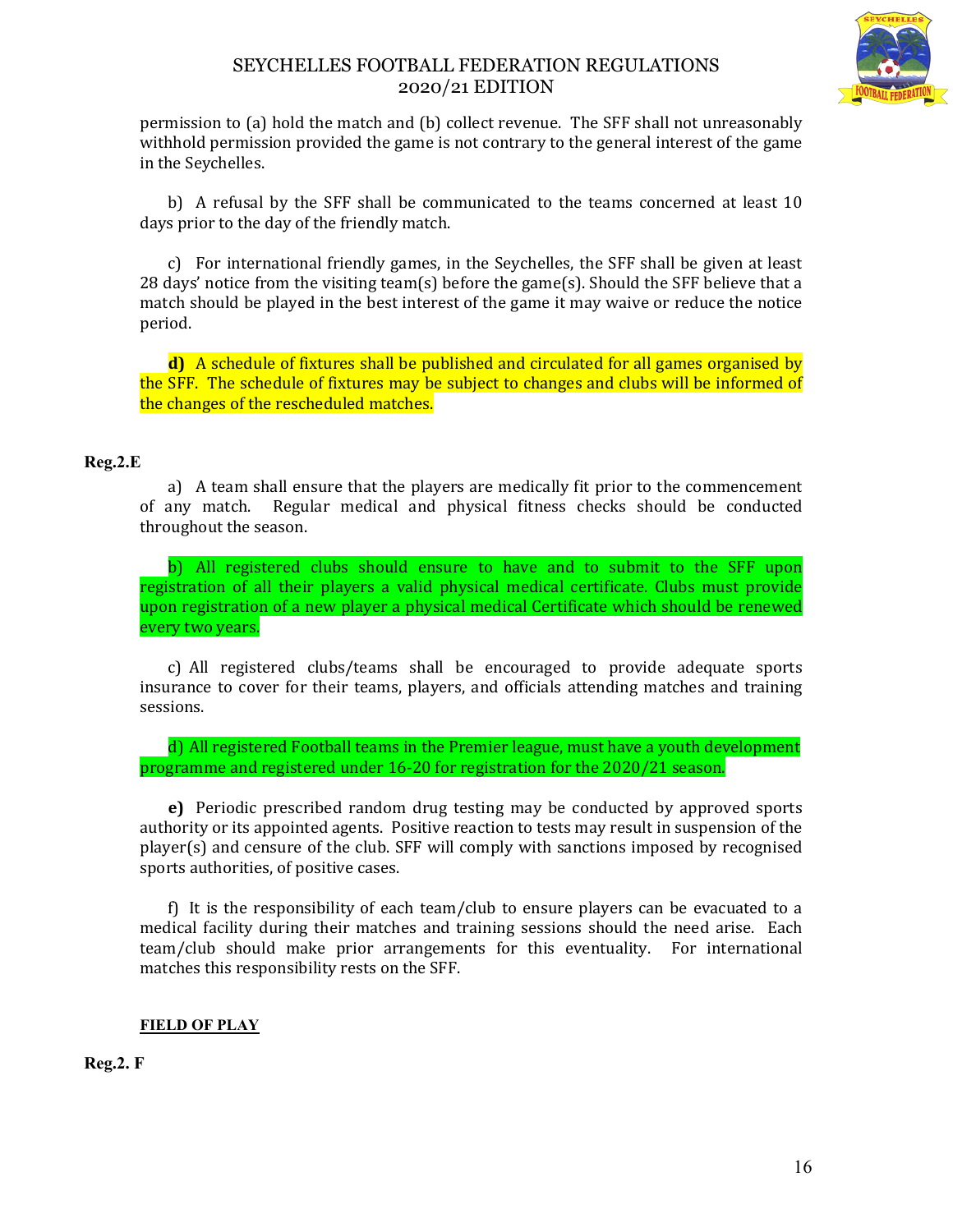

a) SFF will inspect the fields of play and ensure that the fields of play comply with the Laws of the Game and the directives of FIFA, prior to the commencement of a season.

b) The minimum illumination necessary for night matches will be 200 lux.

- c) The dimensions of the fields of play will be as follows:
- Maximum length 120 meters; minimum length of 100 meters;
- Maximum width 75 meters; minimum width of 68 meters.

d) The referee is the sole judge of whether or not a match should be postponed or abandoned due to the unsuitability of a ground caused by inclement weather or any other factor.

e) Match-balls will be in accordance with the Laws of the Game, and will be FIFA approved balls. The SFF will supply the match ball; however, the referee may accept a ball from the teams if for any reason the SFF is unable to provide a ball of suitable quality.

f) A fixture may be played partly or wholly under floodlights.

g) In normal circumstances, the referee will be the sole judge as to whether or not a pitch is fit for a fixture. However, in circumstances considered extra-ordinary by the Designated SFF Official, he may order a postponement of any game(s) provided such announcement is made before noon (12h00) on the day of the match.

h) If a fixture is postponed through weather inclination, or the state of the pitch because of the weather, SFF will set another date on which the game will be played.

# **REGULATION 3**

# **STATUS, REGISTRATION, TRANSFER AND LOANING OF PLAYERS**

## **Reg.3.A**

## **Status of players:**

a) Players participating in organised football by the SFF are either amateurs or professionals

b) A professional is a player who has a written attested contract with a club and is paid more for his foot-balling activity than the expenses he effectively incurs.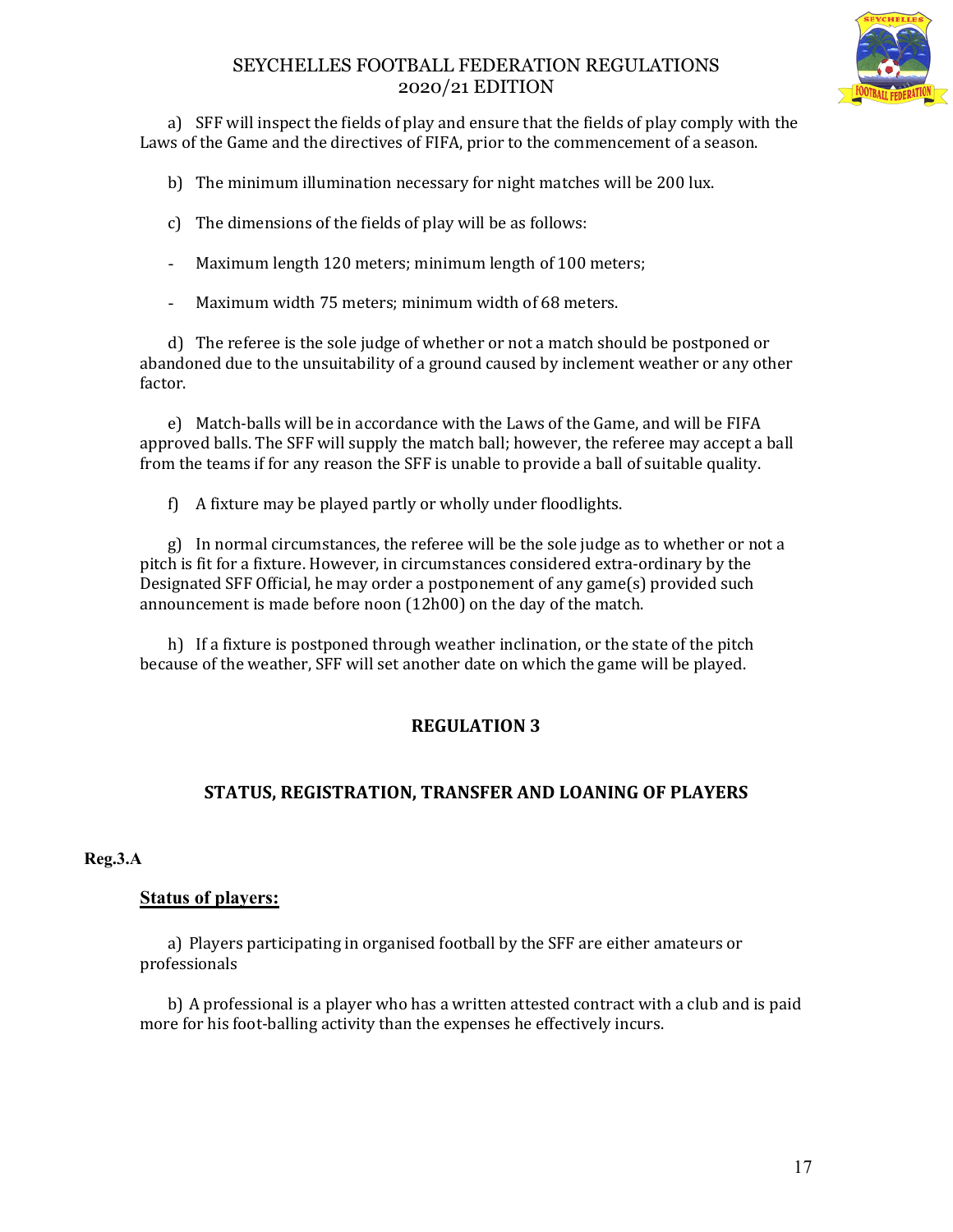

c) The costs of travel and accommodation expenses incurred through involvement in an official match and the costs of player's equipment, insurance and training may be reimbursed without jeopardizing a player's amateur status.

d) The SFF shall keep an official register of all foreign players registered with clubs/teams under its jurisdiction.

**e)** Every foreign player, except for foreign player who has a GOP for other employment or work purposes shall have a written contract which is attested by the Ministry of Employment with the club/team employing him and a copy should be submitted to the SFF immediately after attestation.

f) All contracts shall be contracts of employment including financial concluded for a predetermined period and a copy of these contracts shall be provided to the SFF and a copy of the players valid passport which does not expire before the predetermined period of the contract. The provisions of the standard FIFA players contract shall be included in the contract of employment.

g) Unless there is an extension of a current contract, the expiration of a contract period shall automatically deem a player to have been released by his club. If a player has a contract, he should remain on the list of the team/club except when he has joined the longterm injury list.

**h)** The SFF may stipulate additional provisions to be included in every contract concluded between a club/team and **a foreign** player registered with the SFF.

i) The language of the contract shall be either in English, French or Creole. In case there is an issue if interpretation, English shall take precedence.

### **Reg.3.B**

## **Reacquisition of amateur status:**

a) A player registered as a professional may not re-register as an amateur until at least 30 months after his last match as a professional.

b) No compensation is payable upon reacquisition of amateur status. If a player reregisters as a professional within 30 months of being re-instated as an amateur, his club shall pay training compensation in accordance with article 20.

### **Reg.3.C**

### **Termination of activity**

a) Professionals who end their careers upon the expiry of their contracts and amateurs who terminate their activity shall remain registered at the association of their last club for a period of 30 months.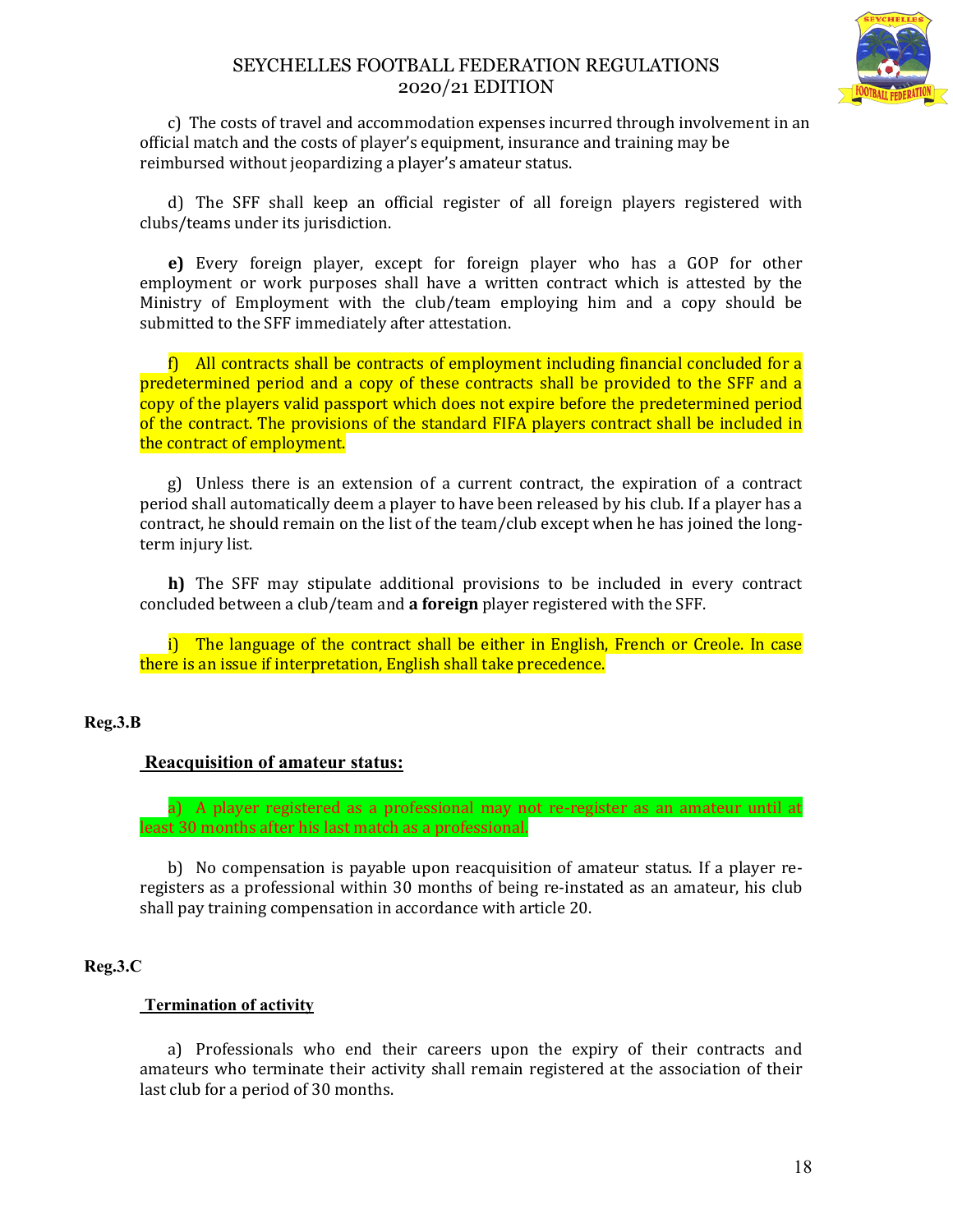

**Reg.3.D**

### **Registration of players**

a) A player must be registered at an association to play for a club as either a professional or an amateur in accordance with the provisions of article 2. Only registered players are eligible to participate in SFL. By the act of registering, a player agrees to abide by the statutes and regulations of FIFA, the confederations and the associations.

b) A non-contracted player shall be registered and be binding for a maximum of three years with a club/team and shall need to register again after the three years have expired of which the registration shall be for another three years. If the three years have elapsed at any time during the season, the player may only be able to join another club in the next registration period and is still eligible to play for his present club until the next registration period where he may renew his registration if he wishes to do so.

c) A non-contracted player may renew his registration with his present club six (6) months before it expires of which his renewed registration shall be for a period of three years and the remainder time before his first registration has expired shall be added to his concurrent registration.

d) A player may only be registered for one club at a time, which includes Beach Soccer, Futsal, Subsidiary Leagues, and other tournaments which the SFF may organise from time to time.

**e)** Players may be registered for a maximum of three clubs during the period covering the SFF Football Calendar year. During this period, the player is only eligible to play in official matches for two clubs and may not register twice with the same club in a single season**.** 

f) For a foreign player his registration would be considered as playing for his first club. As an exception to this rule, a player moving between two clubs belonging to associations with overlapping seasons (i.e. start of the season in summer/autumn as opposed to winter/spring) may be eligible to play for a third club during the relevant season, provided he has fully complied with his contractual obligations towards his previous clubs. Equally, the provisions relating to the registration periods (article 6) as well as to the minimum length of a contract (article 18 paragraph 2) must be respected.

**Reg.3.E**

**Registration Periods\***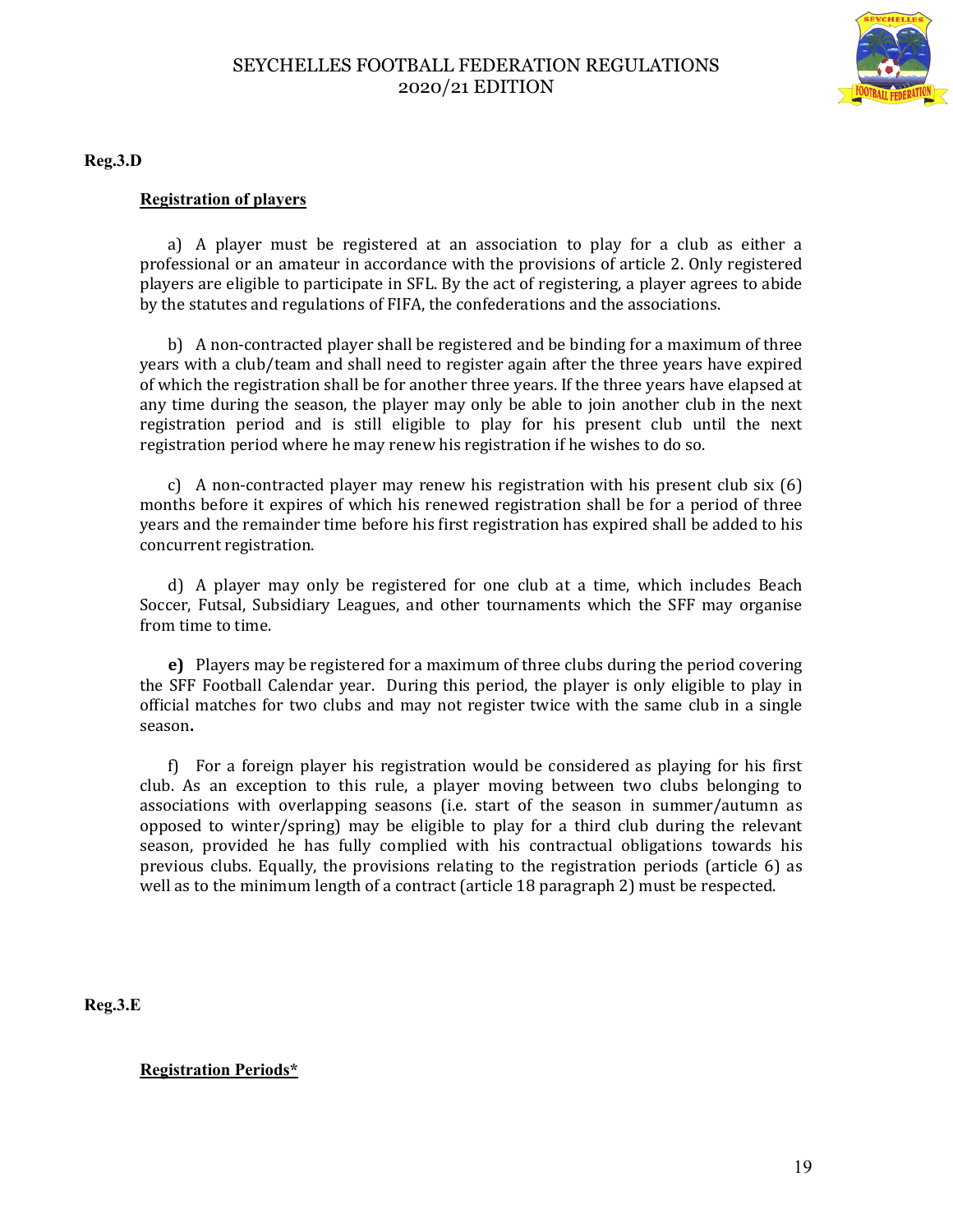

a) Players may only be registered during one of the two registration periods fixed by the SFF. As an exception to this rule, a professional player whose contract has expired prior to the end of the registration period may be registered outside that registration period, Associations are authorized to register such professionals provided due consideration is given to the sporting integrity of the relevant competition. Where a contract has been terminated with just cause, FIFA may take provisional measures in order to avoid abuse, subject to article 22 as defined by FIFA Regulations on the Status and Transfer of Players.

b) The first Registration Period shall be notified to all clubs of its opening and this period may not exceed twelve weeks before the start of the new season which shall start from the 29<sup>th</sup> of August 2020 and up to the 19<sup>th</sup> of November 2020.

c) The beginning of the new season shall start with the kick-off of the President's Cup.

d) The second Registration Period may not exceed four weeks and shall begin from the eight  $(8<sup>th</sup>)$  of February to the seventh  $(7<sup>th</sup>)$  of March, unless otherwise amended by the Executive Committee.

e) The football season shall end on the last day of any organized local match of the SFL competition. No transfers of players shall be permitted between the end of season and the opening of the registration period.

f) The two registration periods for the season shall be entered onto the transfer matching system (TMS) at least 12 months before they come into force (cf. Annexe3, article 5.1 paragraph 1) FIFA shall determine the dates for any association that fails to communicate them on time.

g) Players may only be registered-subject to the exception provided for in article 6 paragraph 1- upon submission of a valid application from the club to the SFF during the registration period.

h) The provisions concerning registration periods do not apply to competitions in which only amateurs participate. The relevant association shall specify the period when players may be registered for such competitions provided that due consideration is given to the sporting integrity of the relevant competition.

### **Reg.3.F**

### **Application for Registration**

a) Only a player who is currently registered by the SFF to play for a registered club/team shall be admitted to competitions organised by the SFF.

b) A non-Seychellois player and/or a returning Seychellois player who is already affiliated to a national football association, shall not be registered with a club/team in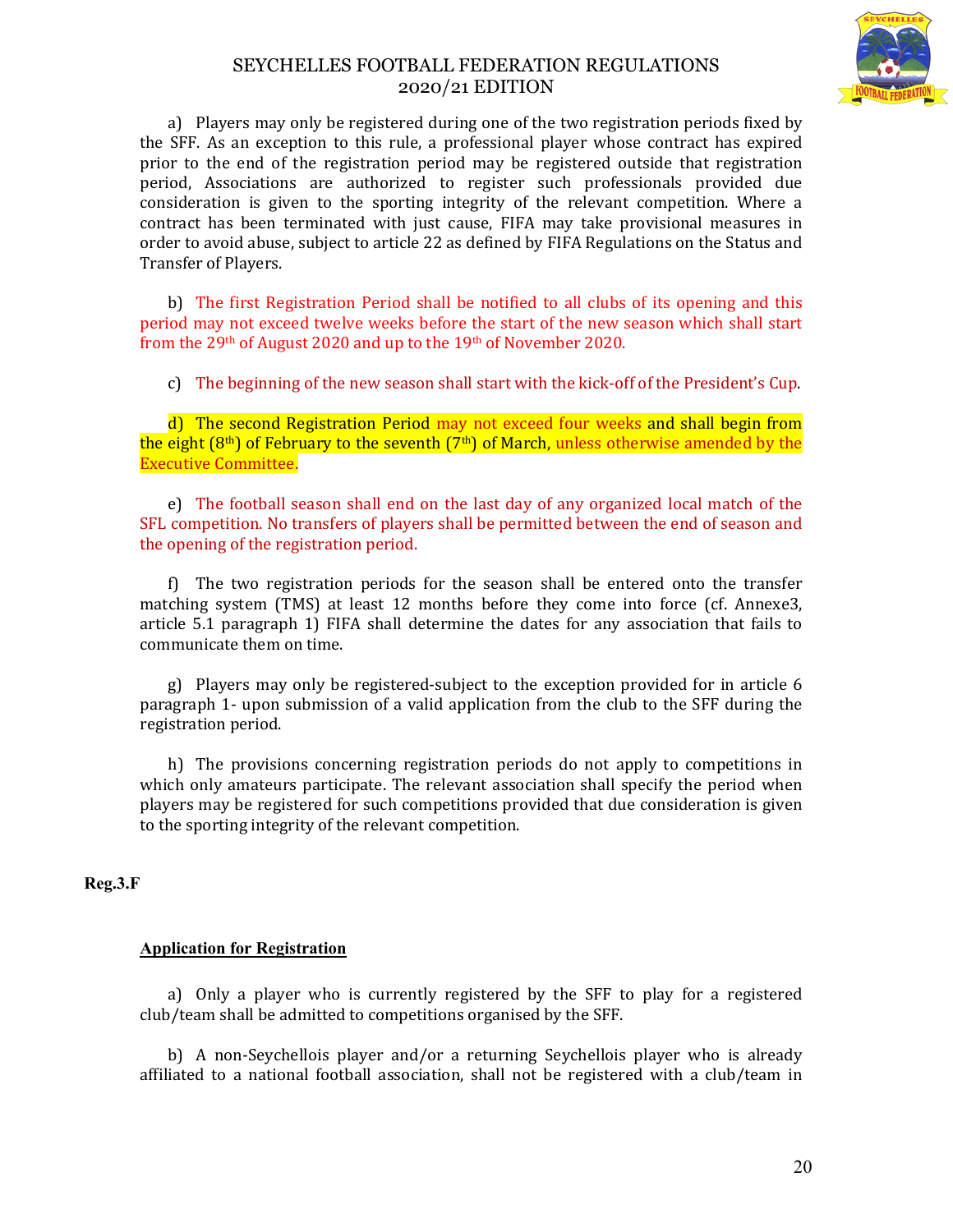

Seychelles unless the SFF has received an international transfer certificate issued by the national association which the player wishes to leave

c) The application for registration of a foreign/professional player must be submitted together with a copy of the player's contract. The relevant decision-making body has discretion to take account of any contractual amendments or additional agreements that have not been duly submitted to it. Registration will have to be accompanied with a clearance certificate from NSC, the player will only be able to participate in organized competition after the SFF has received a valid GOP and a copy of an attested employment contract.

**d)** A non-Seychellois and/or a returning Seychellois player's eligibility to play shall not be considered definitive until the official transfer certificate has actually been received and duly signed by the former national association. SFF recommendation for registration and concession will only apply to non-Seychellois players who have played with national teams. Existing non-Seychellois players will only be subject to this after 2 years. Or expiration of contract whichever is later.

e) Seychelles Government policy and the NSC guidelines in respect to the participation of non-Seychellois players in football and other sports should be consulted.

f) A team/club will be permitted up to 5 registrations of free/unregistered players during the second registration period.

**Reg.3.G** 

## **Unregistered Players**

a) If a player who has not been registered, or registration has expired with the Federation, or GOP has expired, appears for a club in any official match, that player will be considered as having played illegitimately. Without prejudice to any measure required to rectify the sporting consequences of such an appearance, sanctions may also be imposed on the player and/or the club. The right to impose such sanctions lies in principle with the Federation or the organizer of the competition.

**Reg.3.H** 

## **Eligibility to Play**

a) Any player shall be eligible to play in SFF organised competitions if: -

**(i)** He/she is properly registered by a club and holds a valid SFF player license; and/or a valid GOP in the case of a foreign player;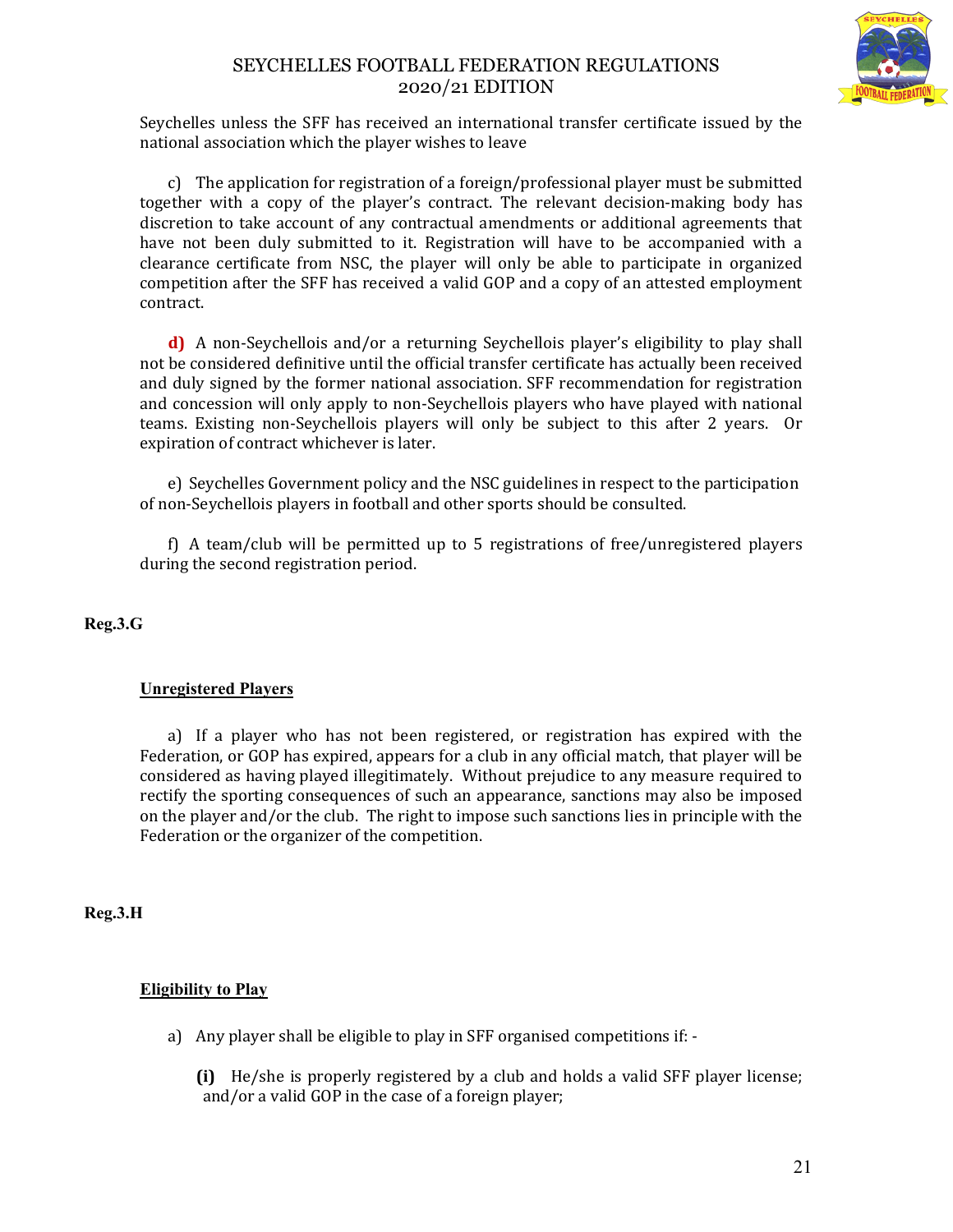

**(ii)** He/she is duly transferred from one club to another in accordance with Reg.3.J;

**(iii)** He/she has not been suspended or banned by the SFF and/or any fine or other disciplinary measure which may have been imposed on a player has been discharged or has expired within the time stipulated by the SFF;

**(iv)** He/she has been selected to participate in a representative side e.g. Praslin/La Digue selections, and subsidiary league selections, or such other leagues, divisions or selections as approved by the SFF.

b) A registered foreign player whose GOP expires during the playing season, shall have his license automatically de-activated and come to be an illegal player. The player's license shall be re-activated any time outside the registration period upon receipt of a valid GOP. This exception applies only to a foreign registered player whose GOP has expired during the current playing season.

c) Should a player be found to be registered for two (2) clubs during the same period of registration windows or played for two clubs, the Club will lose any match in which the player has played in accordance with the other provisions of these Regulations. Further, both clubs to which the player is registered will be referred to the SFF Disciplinary Committee and the club that registered an already registered player will be subject to fines and sanctions, including being suspended from participating in future SFF competitions; and the player concerned will also be suspended from participating in future SFF competitions.

d) SFF and/or SFL shall carry out a check of the documents provided for the registration of players as soon as practical. Players with missing documentations will not be eligible for registration. All eligible players will be issued with official player license/card authorized by SFL. Should the player license/card be misplaced or lost thereafter, another eligibility player license/card may be issued by SFL only upon payment of SR 100.00 (One hundred Rupees) processing fee.

e) A player is deemed ineligible to play if:

- (i) The provisions of the preceding regulations are not fulfilled;
- (ii) He is fielded despite being subject to a suspension or contrary to a decision of the SFF Disciplinary Committee or the operation of the SFF Disciplinary measures;
- (iii)He fails a doping test;

(iv) SFL finds that document submitted during registration is/are false.

f) Any Club found guilty of fielding an ineligible player shall be dealt with under the SFF Disciplinary Measures.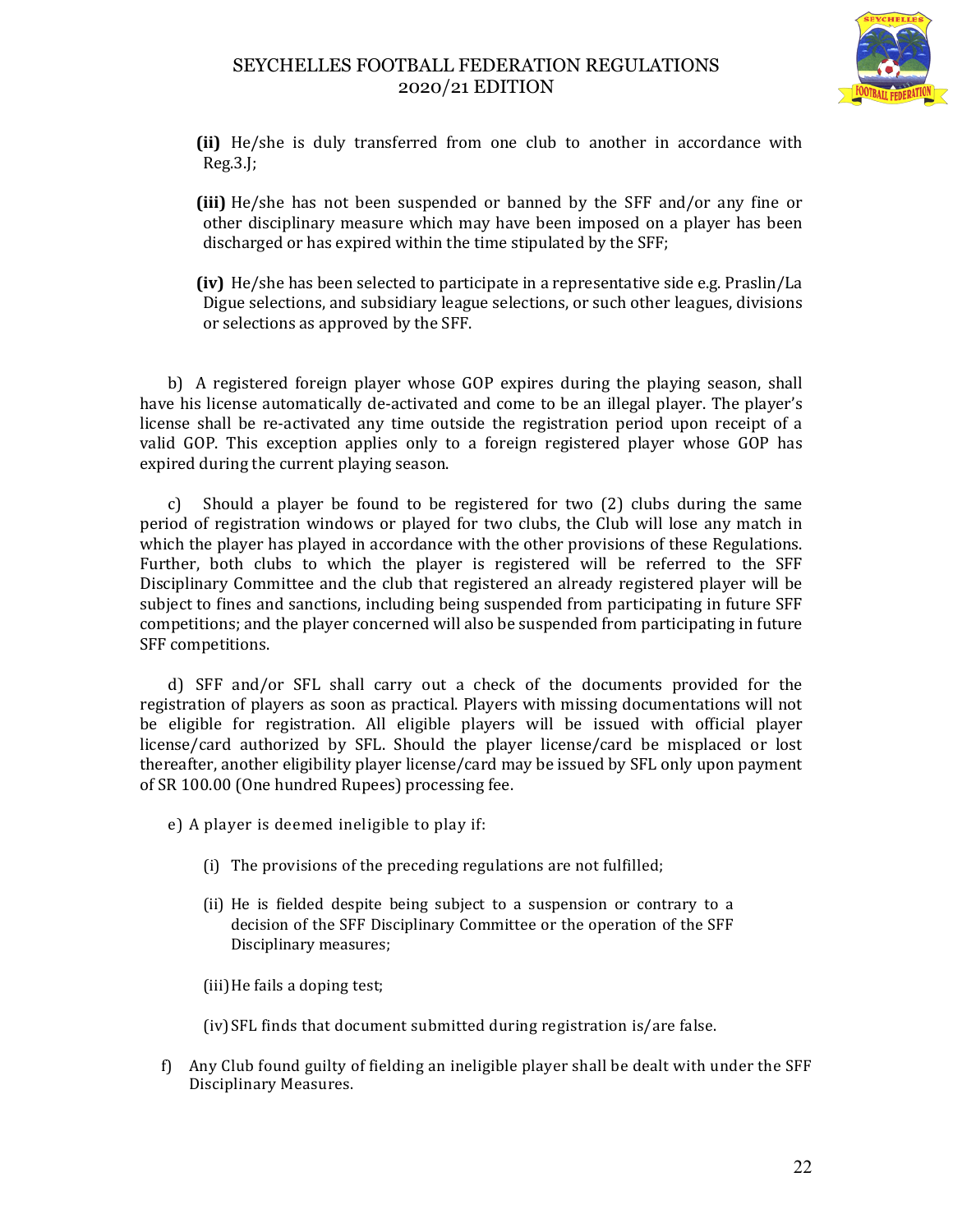

**Reg.3.I** 

## **Player/Coach/Medical Licenses**

a) The Federation shall issue all SFF registered players/coaches/medical personal with a license containing the relevant details of the players/coaches/medical personnel. Licenses are issued free upon initial registration.

b) The player's license shall indicate the club(s) with which the player has been registered since the season of his  $12<sup>th</sup>$  birthday. If a birthday falls between seasons, the player's license shall indicate the club with which he was registered during the season following his birthday.

c) Replacement of player/coach/medical personal licenses will be charged a fee the quantum of which will from time to time be decided by the SFF Executive Committee.

d) The player/coach/medical licenses are required to be produced for verification before the commencement of any official match. In the event that coach/medical personnel do not have a license, the person concern shall not be allowed to sit on the team bench.

e) If a player in not on the official license list, it shall not prevent the player from participating in a match. The Match Commissioner or the referee in the absence of the Match Commissioner has to note this on his report after informing the opposite team of the name of the player.

**Reg.3.J** 

## **Transfer of Players**

a) A registered player wishing to transfer from one club/team or another may not be permitted to be transferred with another club/team unless it is within the registration and/or transfer periods fixed by the SFF and until the latter has received a duly completed and signed transfer certificate on the prescribed form in triplicate from the club/team the player wishes to leave.

b) Players removed from the official list of a club shall remain registered with that club at the SFL for the remainder of the season and will need a transfer certificate during that period if he wishes to join another club. The transferor shall receive no compensation for any transfer in the new registration period with reference to this article, but the transferee shall pay the 5 % transfer fee to the SFF.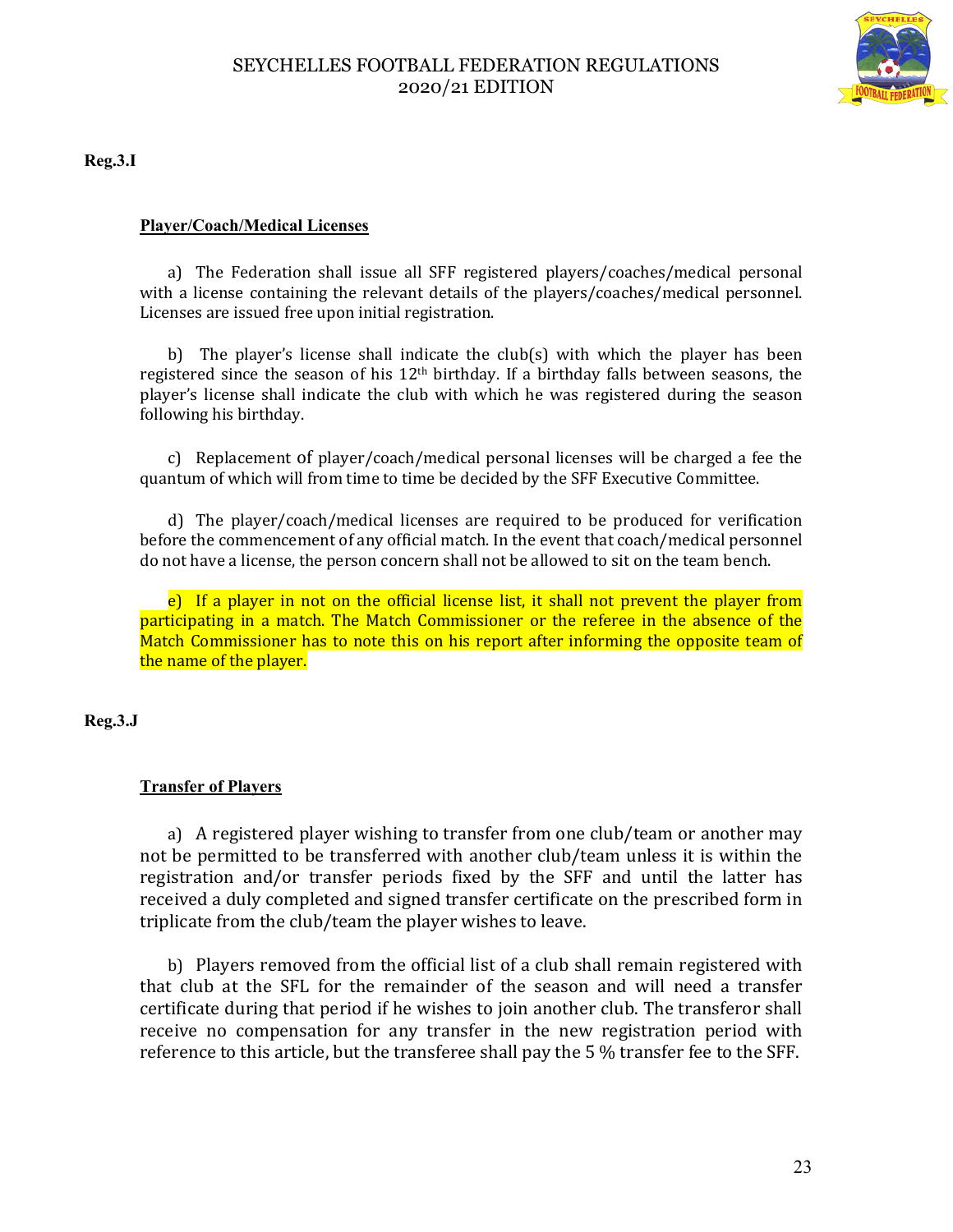

c) If a player is not injured or under any sanction and is not on loan and does not play for his team/club from the beginning of the season until the 2nd registration period of the same season. The player may request for a transfer, by submitting a case to the Executive Committee for consideration under sporting just cause.

d) A club/team may not refuse to issue a transfer certificate, unless the player has failed to fulfill his/her obligations under the terms of his/her contract, or the club has not received compensation as prescribed by the Federation for non-contracted players. The Federation may accept compensation on behalf of a team where after granting transfer without the necessity of a transfer certificate.

e) A player shall not be authorized to train with or play in official matches for his/her new club/team until transfer procedure has been completed. A club must seek permission of the player's current club before approaching a player with a view to recruiting. Any club in breach of this procedure shall be liable to a fine **equal to 25% of the prescribed compensation,** should the case be brought to the attention **of the** SFF Executive Committee.

| Age                   | <b>Premier League</b> | <b>Championship 1</b> | <b>Regional</b> | Women    |
|-----------------------|-----------------------|-----------------------|-----------------|----------|
| <b>Below</b><br>18yrs | Sr.15,000             | Sr.7,500              | Sr.1,875        | Sr.1,875 |
| 18 to 23<br>Vrs.      | Sr.25,000             | Sr12,000              | Sr.3,125        | Sr.3,125 |
| 24 to 28<br>Vrs.      | Sr.35,000             | Sr.17500              | Sr.4,375        | Sr.3,125 |
| 29 to 32<br>Vrs.      | Sr.25,000             | Sr12,000              | Sr.3,125        | Sr.3,125 |
| 33yrs<br>onwards      | Sr.15,000             | Sr.7,500              | Sr.1,875        | Sr.1,875 |

### f) **Compensation grid for the transfer of non-contracted local players shall be applicable according to the schedule below:**

g) Rates apply if the player is a registered player with a team/club for the last 3 years. If less than 3 years, then a percentage reflecting number of years between 1-3 years. Compensation shall begin after the player has been with the club for a full year from the date of registration. One third (1/3) after the first year, two thirds (2/3) after the second year and full compensation after the third year or more. Compensation in respect of all capped national team players shall be paid based on Premier League players. A transfer fee of 5% is payable to SFF by the transferee.

h) A non-contracted player who has expired his/her three years registration with a club can join another without the need for any payment of compensation. Full compensation will only be paid if the player has confirmed a second three years registration with his present club and wishes to be transferred any time after.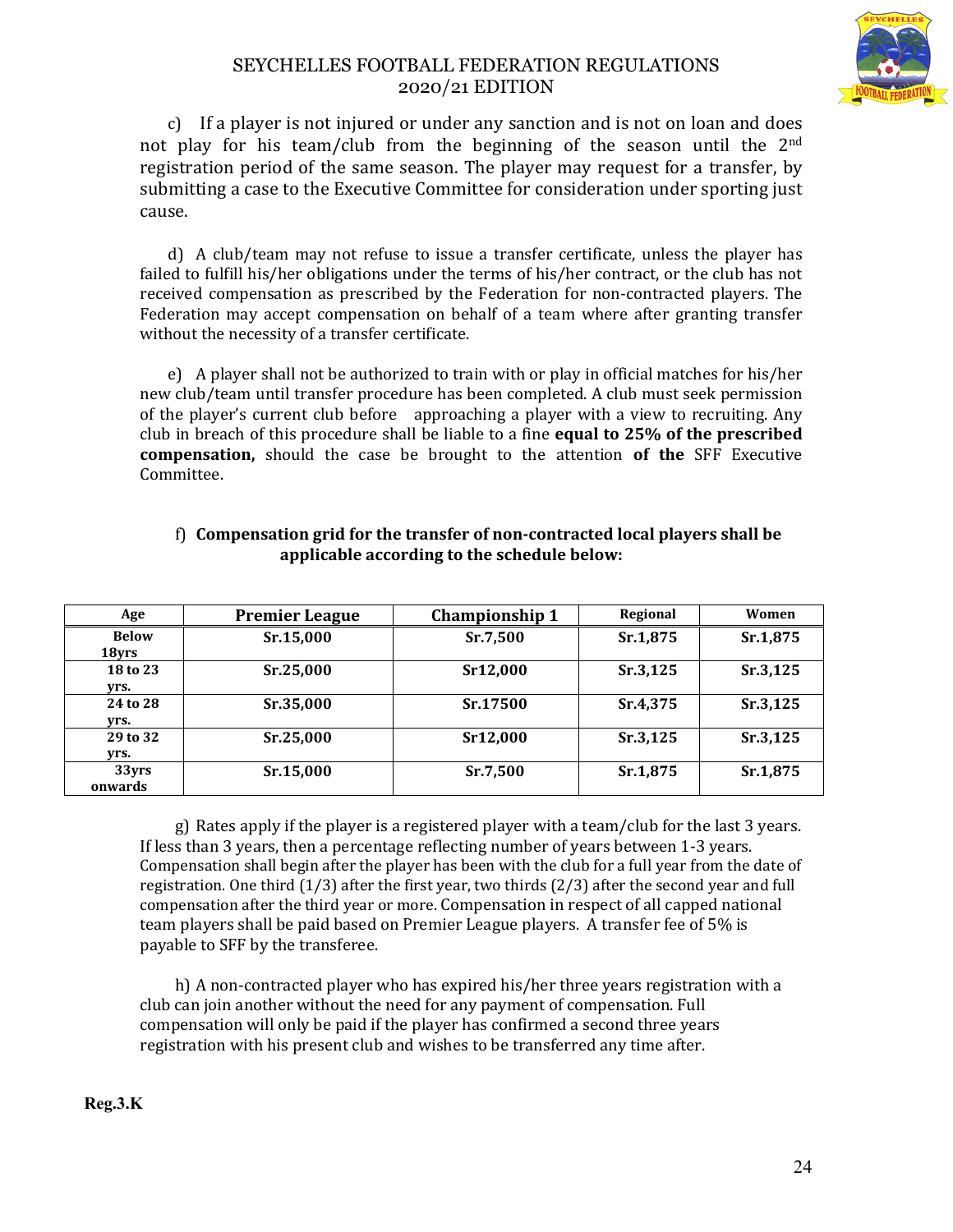

**All regulations pertaining to local national transfers between clubs/teams registered by the SFF under normal circumstances are subject to the following subregulations: -**

a) Unlimited transfers may take place within the first registration period.

**b)** A team/ club will be permitted up to 3 transfers of players during the second registration period.

c) Only the club/team with which the player wishes to play may request the necessary transfer certificate.

d) The transfer certificate shall be prepared in triplicate on the prescribed SFF forms for that purpose.

e) The transfer certificate must be completed in full and signed by all parties thereto.

f) All three completed copies of the transfer certificate shall be sent to the SFF Secretariat together with a processing fee equivalent to 5% of the transfer fee which should be paid by the team acquiring the player.

g) In the case of a transfer involving a foreign/professional player from one local club to another or to a foreign club, a Seychellois amateur player to a foreign club a transfer fee of 12.5% is payable to the SFF by the transferee.

h) An endorsed copy of the transfer certificate shall be returned by the SFF to the club to which the player is to be transferred together with the player's license and receipt.

i) Transfers must be completed and processed at least 24 hours prior to the next official match of the participating club to which the player has joined.

j) A transfer certificate shall not be made subject to conditions and in particular the validity of the certificate may not be restricted to a limited period, except when a player is on loan, see Reg.4. N.

k) The transfer certificate shall be processed and issued by the SFF within 72 hours of receipt thereof, provided that all necessary procedures have been completed by the applicant. Excluding Saturdays and Public holidays.

l) (Transfers of non-contract players are automatic provided the amount payable per compensation grid is paid. Youth players registered under Regulation 1B (iv) shall be eligible for compensation but shall require a transfer document in all cases.

m) In the event of disagreements, in the negotiations regarding transfer of noncontracted players between two clubs, the payments based on the compensation grid shall be made to the SFF and subsequently the transfer shall take effect.

n) In general, transfer/loan outside the territory of the Republic of Seychelles can only be done up to the end of the second registration period except in special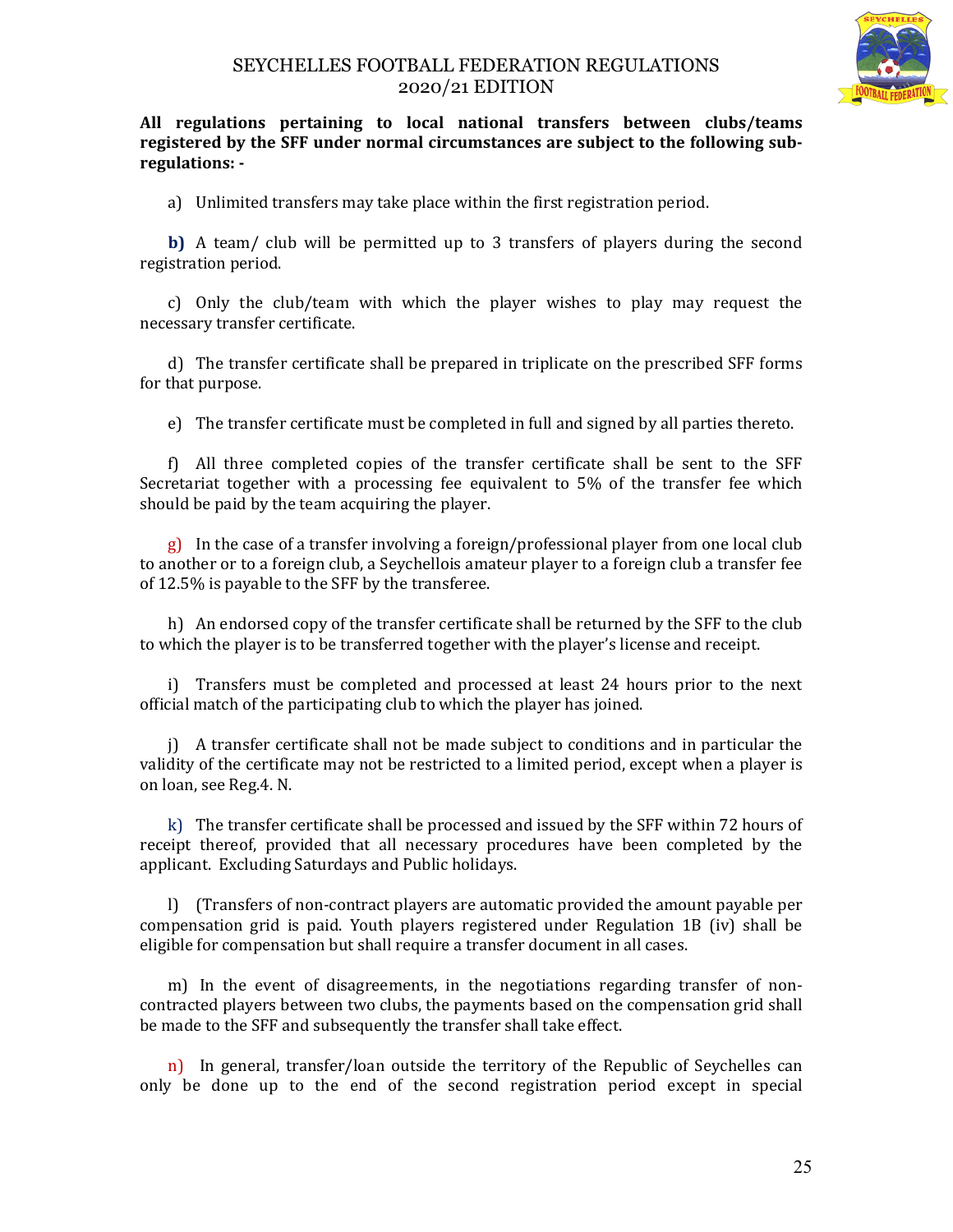

circumstances which shall be determined by the Executive Committee of the SFF. Due consideration to be given to the sporting integrity of the local competition.

### **Reg.3.L**

a) The SFF may or may not issue a transfer certificate in respect of a player who is under suspension on disciplinary grounds, from the SFF.

## **Reg.3.M**

## **Special provisions relating to contracts between professionals/amateurs' players and clubs**

a) All attested contracts shall be submitted to the SFF Competition Department.

b) If an agent is involved in the negotiation of a contract, he shall be named in that contract

c) The minimum length of a contract shall be from its effective date until the end of the season, while the maximum length of a contract shall be two years for foreign players and five years for local contracted players. Contracts of any other length shall only be permitted if not consistent with national laws. Players under the age of 18, may not sign a professional contract for a term longer than three years. Any clause referring to a longer period shall not be recognized.

d) A club intending to conclude a contract with a professional must inform the player's current club in writing before entering negotiations with him. A professional shall only be free to conclude a contract with another club if his contract with his present club has expired or is due to expire within six months. Any breach of this provision shall be subject to appropriate sanction.

e) The validity of a contract may not be made subject to a successful medical examination and/or the grant of a gainful occupational permit.

f) If a professional enters into more than one contract covering the same period, the provisions set forth in chapter IV of FIFA Regulations on the Status and Transfer of Players shall apply.

g) A player who is under 18 years of age may only sign a contract if it is attested by his/her guardian or parent in the player's presence and that of member of the management of a team/club who shall also declare authenticity of the signature.

**Reg.3.N (bis)**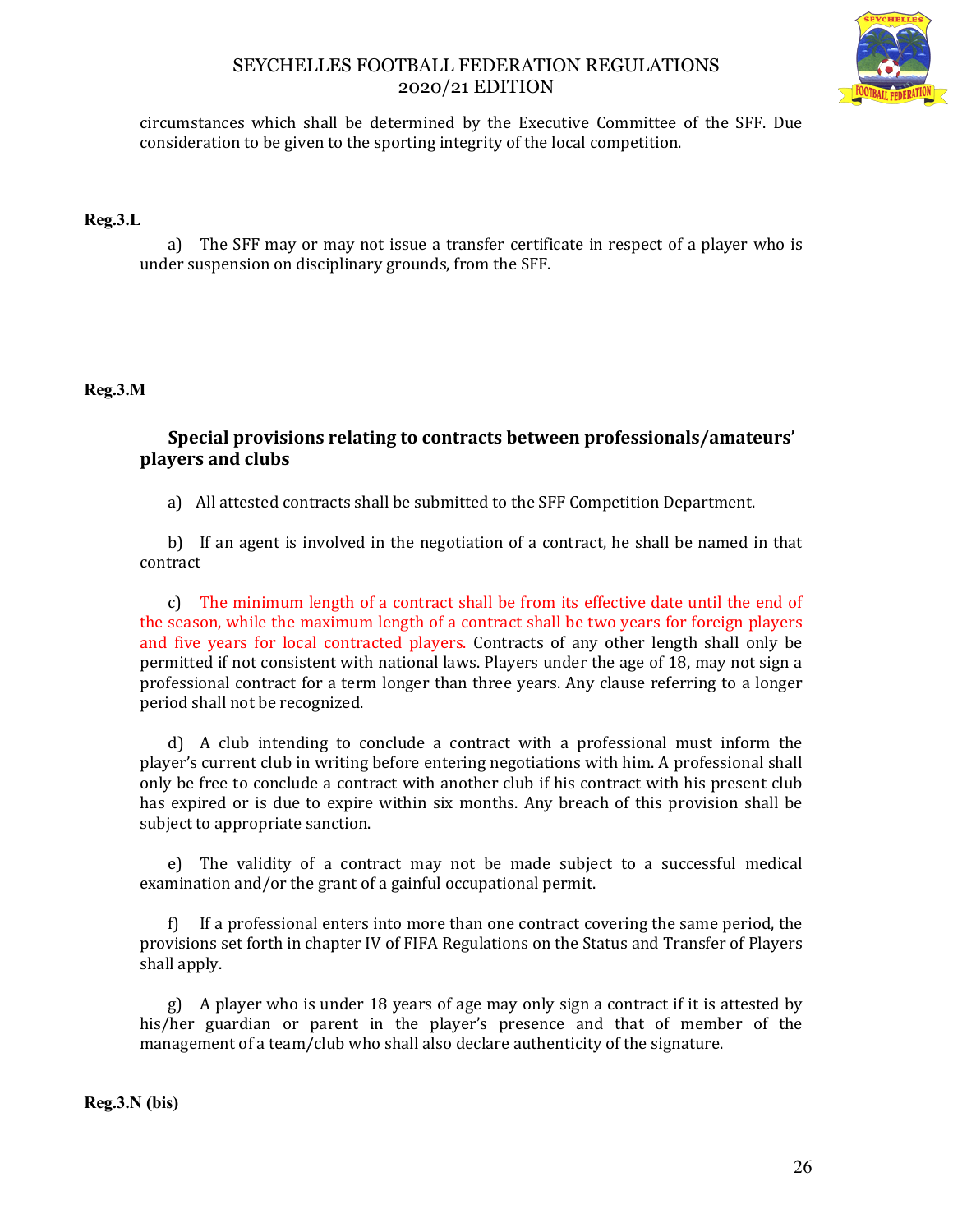

No club shall enter into a contract which enables any other party to that contract or any third party to acquire the ability to influence in employment and transfer-related matters its independence, its policies or the performance of its teams.

**a)** The FIFA Disciplinary Committee may impose disciplinary measures on clubs that do not observe the obligations set out in this article.

### **Reg.3.O**

a) Upon expiry of his/her contract a player shall be free to conclude a contract with another club/team, with or without a compensatory agreement between his/her club and another club.

b) Nothing contained in these regulations, either written or implied, shall prevent a person moving from one club/team to another club/team at any time in the capacity of coaching or managerial. Nonetheless, the Competition Department must be informed by the Club and approve.

c) A player shall be permitted to play in a knock-out competition for only one club during a playing season. Inclusion on a team sheet shall be deemed as participation in a match. (Any competition which ends with a knock-out phase shall be considered as a knock-out competition).

## **Reg.3.P**

## **Loan of Players**

a) Clubs/teams may loan or receive players on loan to or from other clubs upon application to the SFF on the prescribed form, subject to the following conditions: -

- (i) A club/team cannot receive on loan more than six players per playing season but a club/team can loan out as many players not exceeding six to any one club/team provided it does not fall below the Club minimum registered quota.
- (ii) A player on loan shall remain a registered player of its mother club, but shall cease to feature on the team list of its mother club until the expiry of the loan period.
- (iii)The loan period shall not be less than 4 **months** in duration. A player on loan may be recalled back to its mother club at any time after the four months period if the loan period exceeds four months.

(iv)The two clubs/teams which are party to the loan agreement can be from the same League. Clubs/ teams can loan any of its registered players to a local club or to an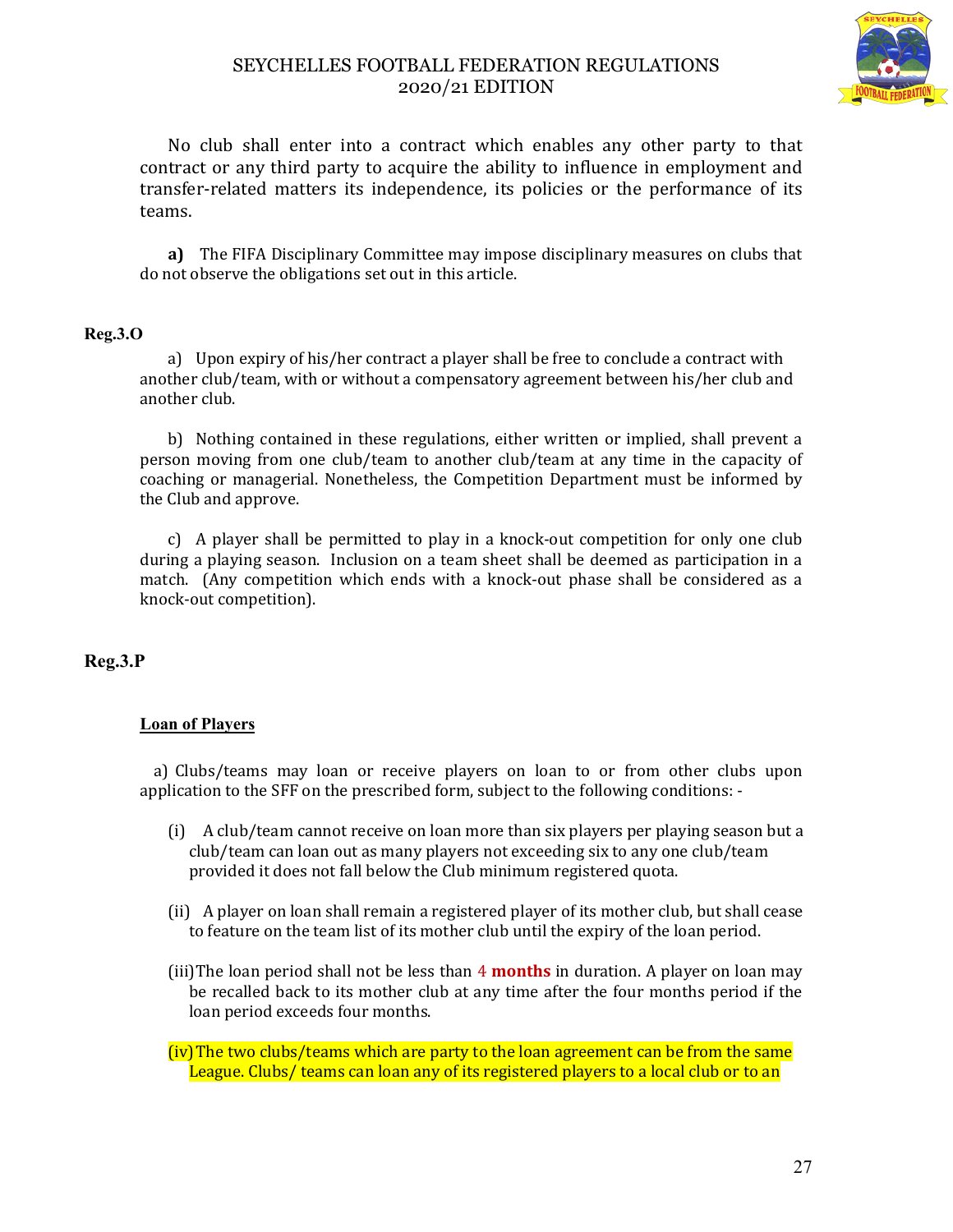

overseas clubs/ teams and receive also on loan players from local and overseas clubs/teams.

- (v) The loan of players will not be approved after Seventh (7th) March of the football season.
- (vi)Players on loan shall not be allowed to participate in any matches against its parent Club (the Club that the player is registered with).
- (vii) The loan of a player shall not be counted as a transfer. A player on loan shall return to his actual club/team upon completion of the loan period and automatically at the end of the SFF Calendar year, and only if the club list of players is at its maximum, which would require the club to release a player. If a player is not automatically relisted upon completion of his loan period, the player will be considered as a free player.
- (viii) The player received on loan shall be regarded as a registered player with that club and counted in as a club/team maximum/minimum quota. Likewise, a player loaned out shall be delisted from its mother club list of players and counted out as a club/team maximum/minimum quota.

**Reg.3.Q**

## **Loan of local Contracted Players**

a) A **contracted player** may be loaned to another club on the basis of a written agreement between him and the clubs concerned. Any such loan is subject to the same rules as apply to the transfer of players, including the provisions on training compensation and solidarity mechanism.

## b) **The minimum period of loan shall be four months**

c) The club that has accepted a player on a loan basis is not entitled to transfer him to a third club without the written authorization of the club that released the player on loan and of the player concerned.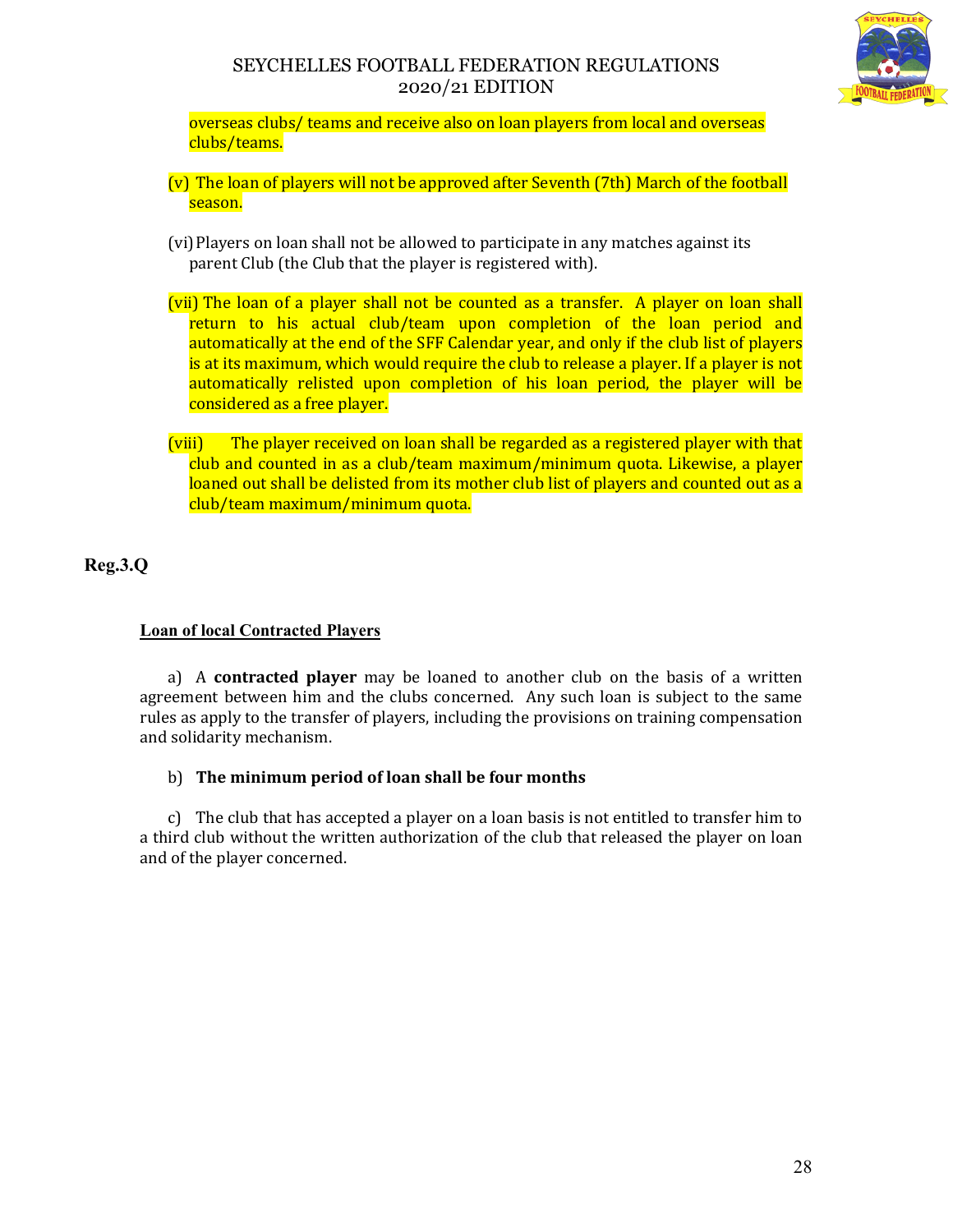

# **REGULATION 4**

## **FOREIGN PLAYERS**

### **Reg.4.A**

a) The following conditions shall apply to clubs/teams wishing to employ foreign players: -

**b) Only Four foreign players can be registered per team per calendar year and not more than four at any one time. A club may change all four foreign players in the registration period provided it has not gone above the maximum quota allowed per calendar year.**

**c) Under no circumstances shall any club have more than four registered foreign players at any one time in a calendar year on its players list, save in cases where a foreign player succumbs to an injury and is certified to become disabled for more than 6 months, the club will be allowed to register a new foreign player whilst retaining the injured player on the list of long term injury in the condition that the contract is valid. The replacement player may register any time outside the registration period.** 

(b) A club/team can use only three of the four registered foreign players on the field of play at any one time during the match.

(c) Expatriates already holding a resident permit or are employed on contract in Seychelles, of which the validity is not less than 1 year, may also participate in football. They shall be unsalaried. Reg.4A (i) applies.

**d) The clubs must comply with procedures to follow for recruitment of foreign players as laid down by the respective agencies deemed appropriate and necessary by the SFF to ensure effective and lawful recruitment of such players., the national football association of the player will be obliged to certify this as laid down by the following agencies: the SFF Executive Committee shall issue up-to-date information guidelines, of competence to that effect, to the technical department.** 

- The Seychelles Football Federation
- The Ministry responsible for sports
- The National Sports Council
- The Ministry responsible for employment
- The Immigration Authorities

e) Any such other foreign federation, authority, club, person, or Government as the SFF may deem appropriate and necessary to ensure effective and lawful recruitment of such players.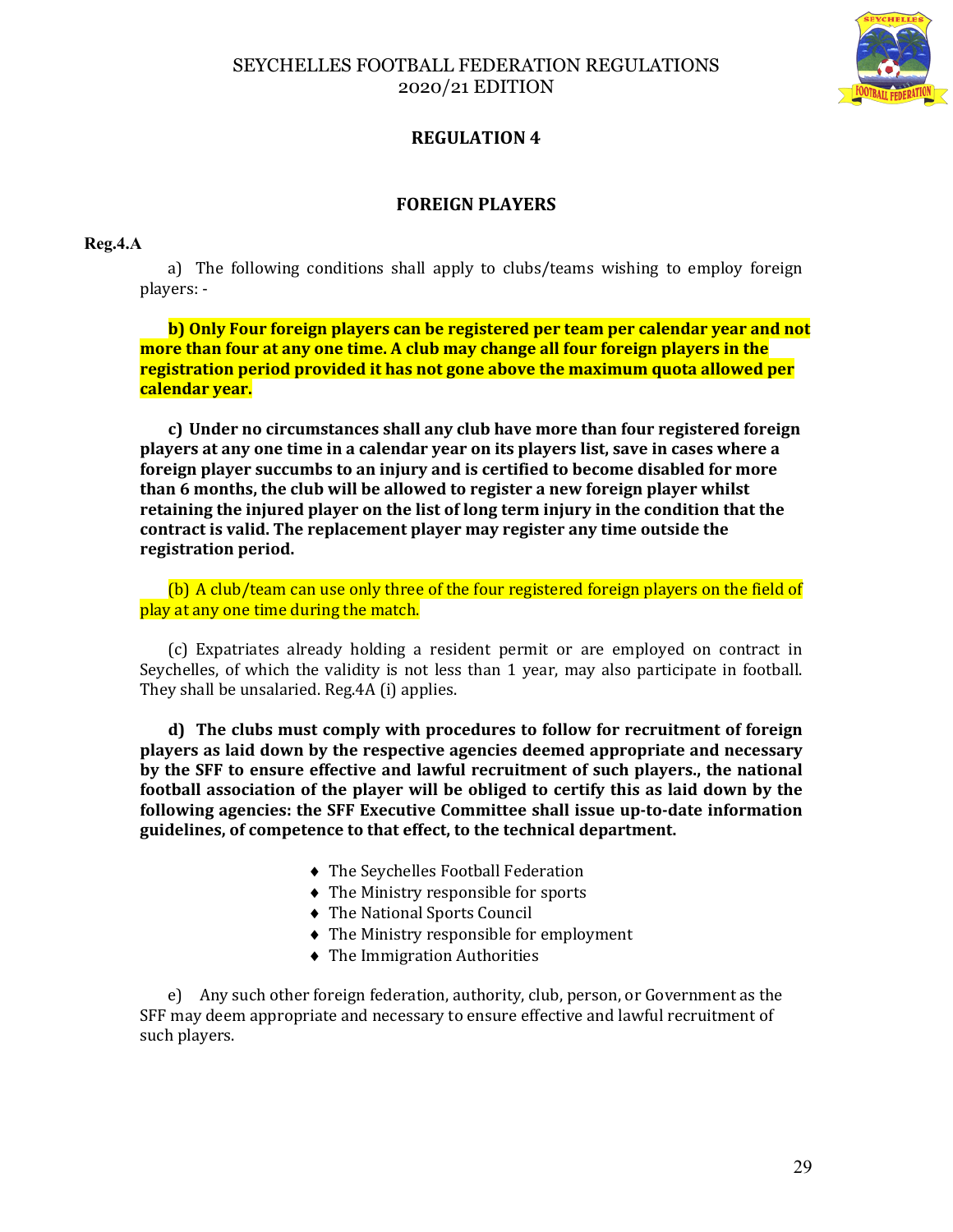



## **REGULATION 5**

## **PROTECTION OF MINORS**

**Reg.5. A.** 

**a) The SFF shall be guided by FIFA Regulations on the Status and Transferor Players Chapter VI International Transfers Involving Minors Article 19 Protection of Minors.as per 2012 Amendments**

**Reg.5.B** 

#### **Registration and reporting of minors at academies**

a) Clubs that operate an academy with legal, financial, or de facto links to the club are obliged to report all minors who attend the academy to the association upon whose territory the academy operates.

b) The SFF is obliged to ensure that all academies without legal, financial or de facto links to a club:

(i) Run a club that participates in the relevant national championships, all players shall be reported to the association upon whose territory the academy operates, or registered with the club itself, or

(ii) Report all minors who attend the academy for the purpose of training to the association upon whose territory the academy operates.

c) Each association shall keep a register comprising names and dates of birth of the minors who have been reported to it by the club's academy.

d) Through the act of reporting, academies and players undertake to practice football in accordance with FIFA Statutes, and to respect and promote the ethical principles of organized football.

e) Any violations of this provision will be sanctioned by the Disciplinary Committee in accordance with the FIFA Disciplinary Code.

f) Article 19 shall also apply to the reporting of all minor players who are not nationals of the country in which they wish to be reported.

## **REGULATION 6**

30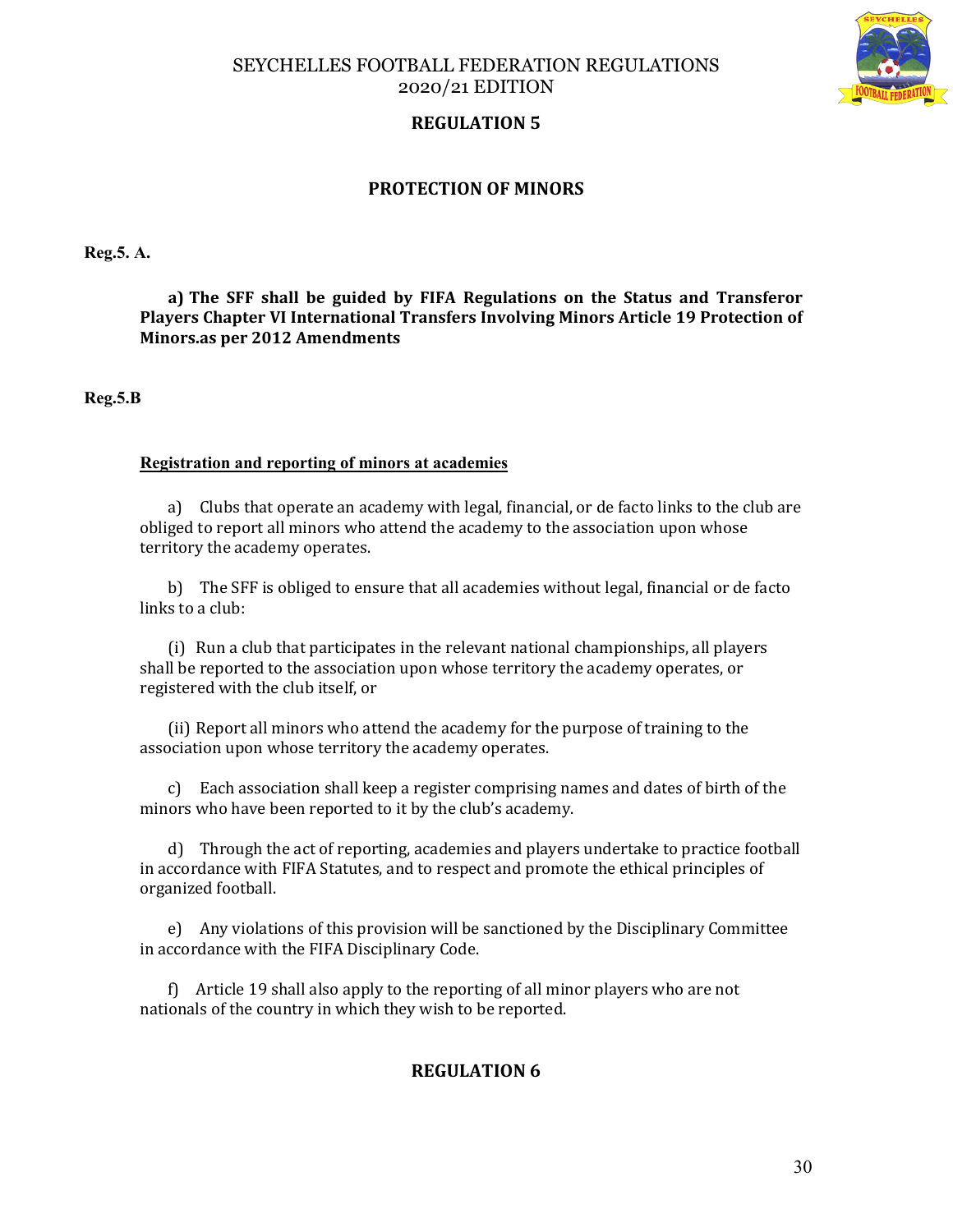

## **SUBSIDIARY LEAGUES**

**Reg.6.A**

a) All clubs/teams and players shall abide to and be bound by the Statutes of the Seychelles Football Federation, its rules, regulations and bye-laws.

b) Each club/team shall become a registered **Associate Member** of the SFF and shall comply with the requirements set out in Reg.1 hereof and pay the club/teams' annual subscription and registration fees as prescribed by the Executive Committee of the SFF for Subsidiary Leagues.

c) Subsidiary League: winner of Inner Island League competition may be promoted to Division III if in the opinion of the Executive Committee it is in the interest of SFF and football, if and when the Executive Committee resolve that the subsidiary league winner should be given the opportunity to participate in the official national League the team must first win a play-off against the last team in the third Division or participate in tournaments to qualify.

## **REGULATION 7**

## **MATCH COMMISSIONER AND PRE-MATCH PROCEDURES**

### **Preamble**

Guidelines for the effective use of dressing rooms, verification of players, pre-match procedures, and other related matters.

#### **Reg.7.A**

a) Senior and Reserve league matches organised by the SFF shall require the appointment of a match commissioner who is designated as the official representative of the SFF at the match.

b) The absence of the match commissioner will not constitute an obstacle to the playing of the match at the scheduled date, time, and venue. The match commissioner cannot be replaced except by the SFF.

c) In the absence of the match commissioner, the referee designated to officiate shall assume the responsibilities of the match commissioner, except for those duties pertaining to the assessment of the match referees.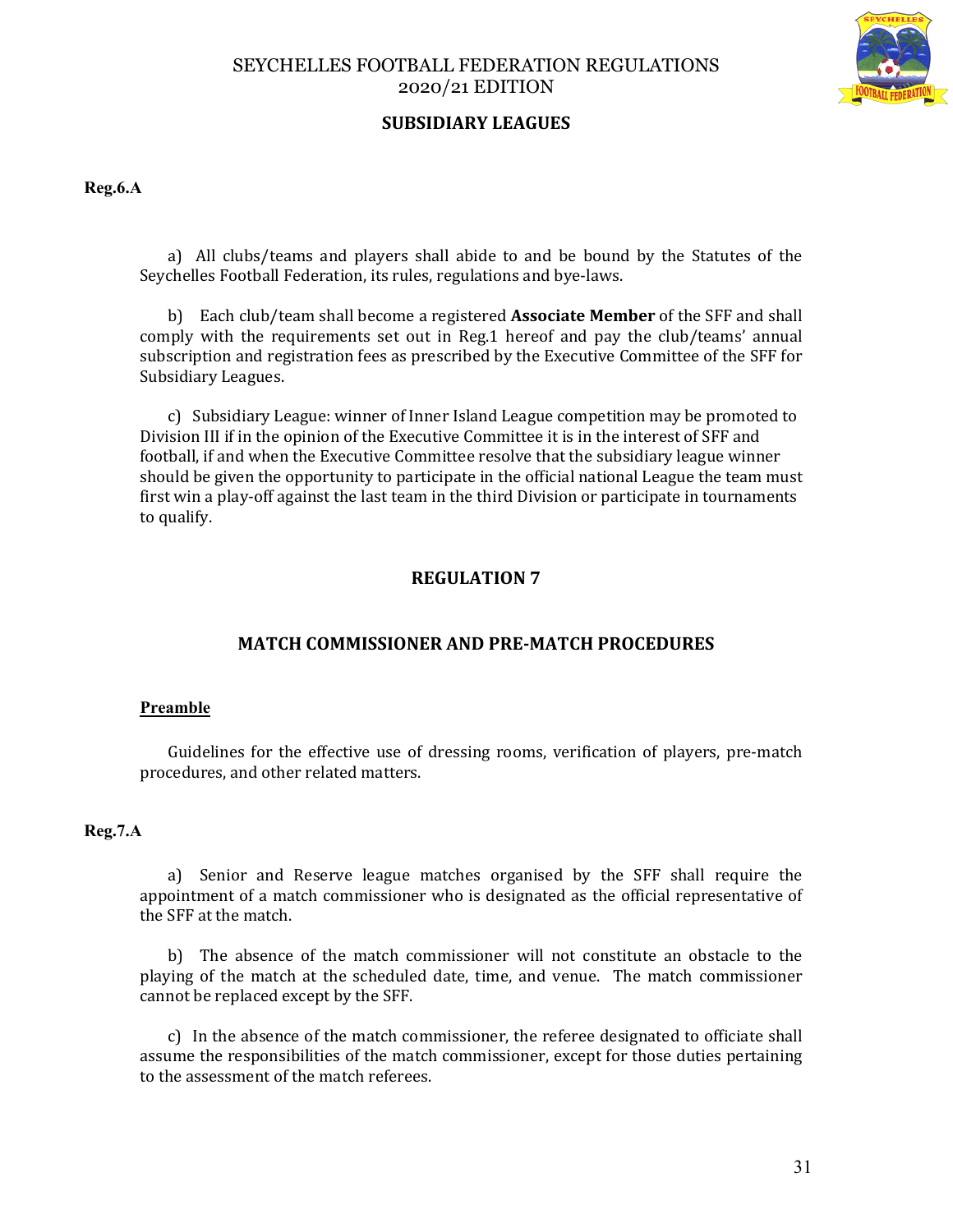

**Reg.7.B**

a) The responsibility of ascertaining the regularity of the field's dimensions, markings and practicability, of ascertaining the strength of the electric floodlights for nocturnal matches and of verifying the player passport is exclusively that of the referee. The referee, the 2 assistant referees, and the fourth official are the only persons to control the procedures concerning the substitution of players during the match.

b) The match commissioner, if he deems it necessary for the security of the referees, the team's officials, the players or spectators may decide and order not to have the match played.

c) If any protest(s) concerning any of the regulations is submitted in writing to the match commissioner before the start of the game, he shall endeavour to resolve and reconcile conflicting points of view. However, if he fails, he shall register the protest and ensure that the match is played in accordance with the provisions of the rules.

d) If for some reason or in the event there is a postponement of a match, the match commissioner shall inform the SFF Secretariat accordingly which shall then advise the two teams of the date, time, and venue of the replay.

**Reg.7.C**

a) The two teams, ready for verification, the referees, and the match commissioner must be present in the dressing rooms at least 30 minutes before kick-off time.

b) The match commissioner and the referees must make every effort to kick-off the match at the designated time. If for any reason a match is started more than five (5) minutes after the designated kick-off time, the match commissioner shall give full details for the delay on his match report.

c) No changes to a team sheet may be made after a match has kicked-off. For a player who is not present for verification before a match, entry onto the field of play will be subject to verification of identity in the presence of a representative of the opposing team.

d) The verification of the players must be carried out inside the dressing rooms.

e) On entry to the dressing room the match commissioner shall introduce himself giving his designation and then proceed to introduce the referees. The match commissioner may use this occasion to make any remarks to the teams which he feels may be necessary in assisting the good conduct and running of the match.

f) The officials of a team at the pre-match verification shall ensure that the players are lined-up in the order in which they appear on the match sheet, with each player in possession of his player's license identity document.

g) If undergarments are worn, the colour of the sleeve should be the same main colour as the sleeve of the jersey or shirt.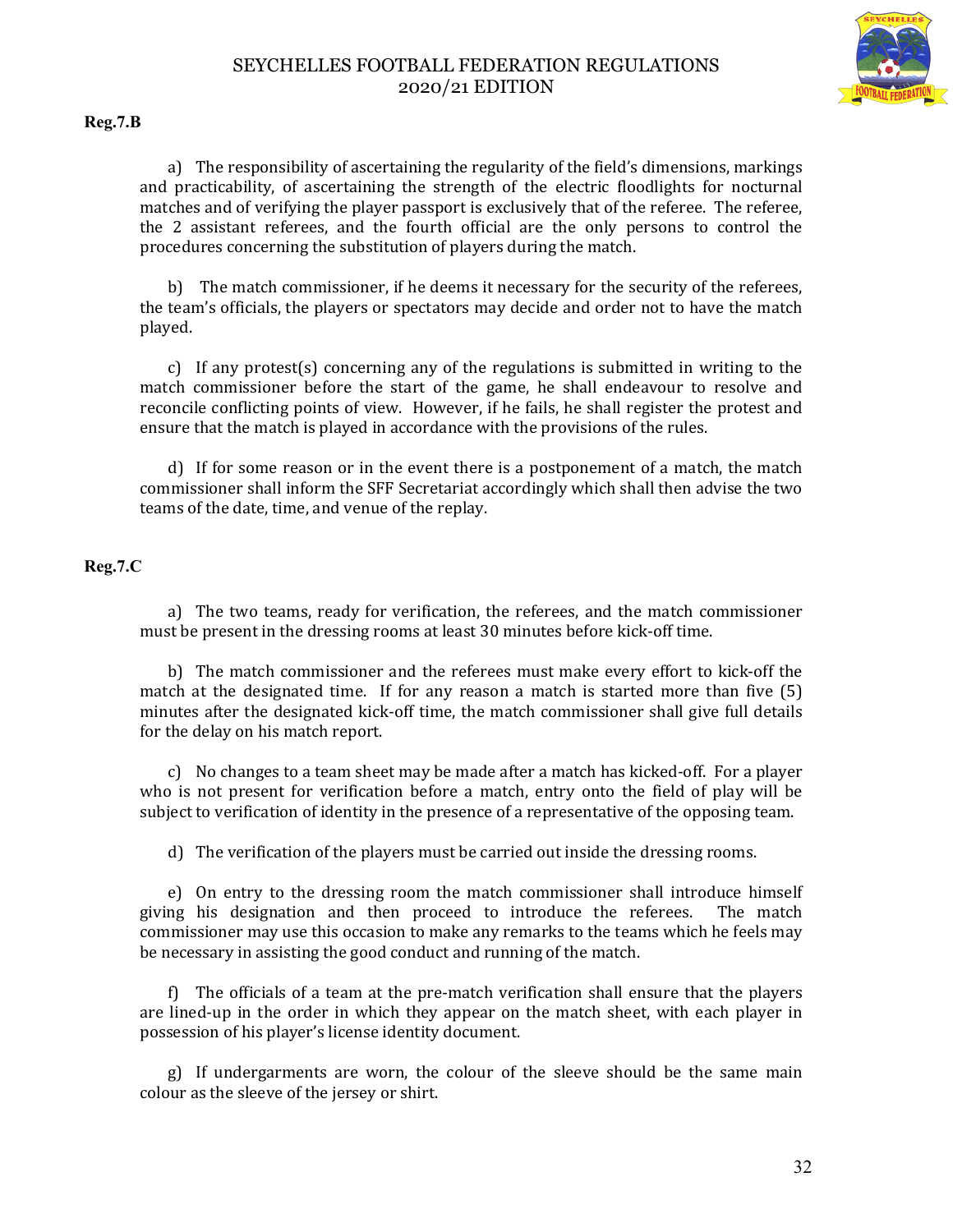

h) If under shorts are worn, they should be of the same colour as the shorts.

i) Team officials in the technical area must wear the attire of their respective teams.

j) Any team or match officials who is found to be responsible for the delay in the starting of a match shall be subject to a fine by SFF.

### **Reg.7.D**

a) The keys to the dressing rooms shall be given to an official of each team. The teams must enter the dressing rooms during the half-time recess. No player(s) can remain on the field of play or around it during the half-time break or remain within the confines of the technical area and substitute's bench.

b) Whilst in general teams are expected to respect dressing rooms allocated as 'Home and 'Away' basis, this may be changed by the Seychelles Football Federation from time to time for specific matches on grounds of security.

### **Reg.7.E**

a) At least five minutes before the kick-off time the players and substitutes accompanied by the five officials whose names appear on the official match sheet shall come out of the dressing rooms preceded by the match commissioner and referees. No person shall be permitted to remain in the dressing rooms after kick-off.

b) No persons, other than the substitute players, the identified "ball boys" and the seven named team officials may stay in the technical area or on the team bench or within or around the active playing area. The active playing area is defined as the whole area between the stands/spectator areas and the dressing rooms.

c) Smoking and consumption of alcoholic beverages are not permitted in the technical area during matches.

d) Flag bearers, supporters and other spectators are strictly forbidden from penetrating the active playing area. Only persons properly authorized by the SFF such a security personnel, police, SFF officials, first-aid personnel, accredited press and media representatives may enter the active playing area as defined in Reg.7.E. (ii) Above.

e) Retrogressive, irrational, and other ritual ceremonies either by players or spectators or others are strictly prohibited.

f) Request for holding of silence for mourning to be made at least 12 hours before the match to the SFF, in exceptional circumstances to the Match Commissioner. Referee will only take instructions on the matter from SFF or the Match Commissioner and this would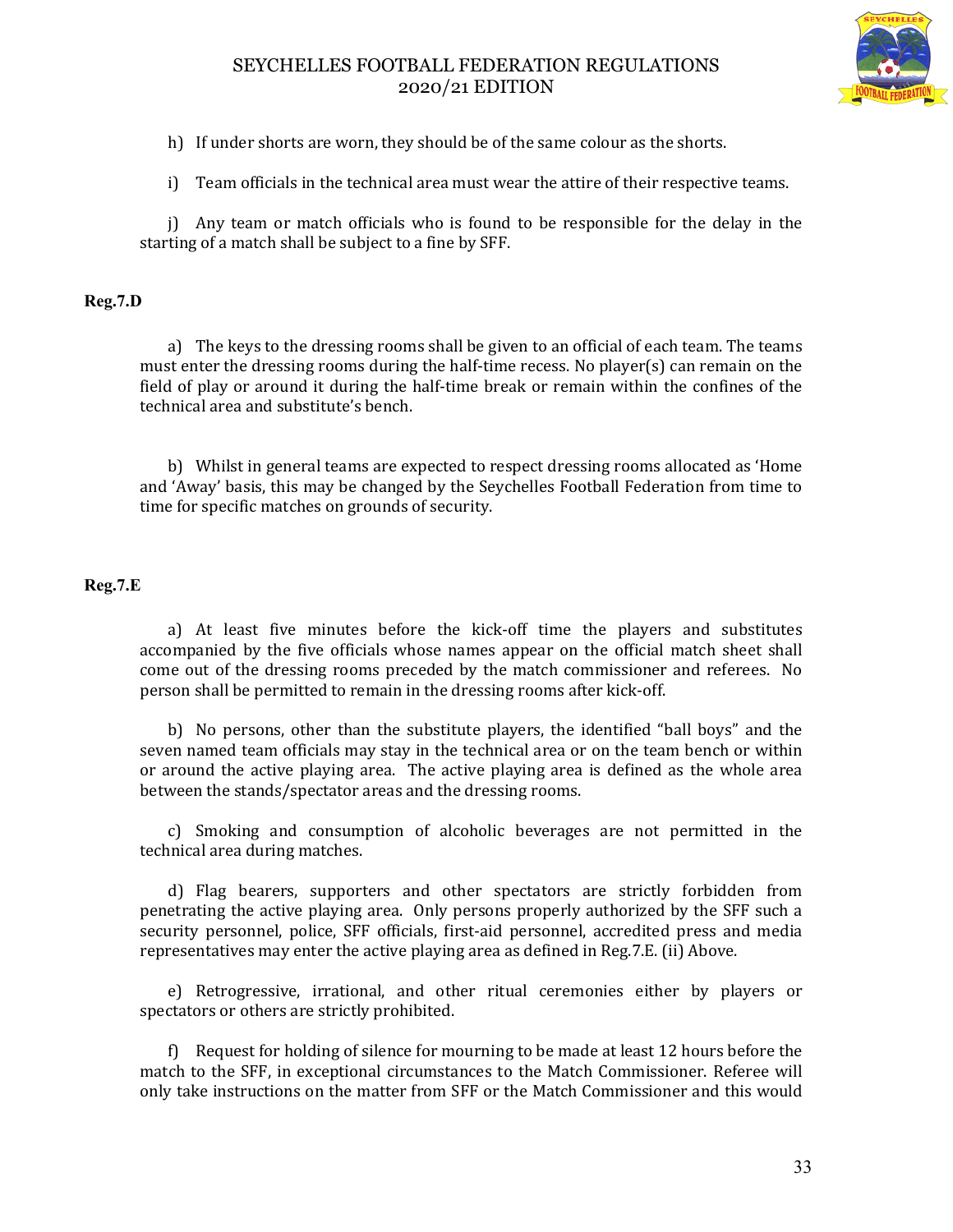

be limited for people directly involved in football (players and management). Match commissioners must ensure that, where possible announcements are made to the public on the purpose of the mourning and must ensure kick-off is not delayed.

g) The use of pyrotechnics and flares at matches is strictly prohibited and may result in the prosecution of offenders.

h) Players and officials are not allowed to display political, religious, or racial messages in any language or form on their playing or team kits, equipment (including kitbags, beverage containers, medical bags, etc.) or body for the duration of their time in the stadium.

### **Reg.7.F**

a) The match commissioner must submit his detailed report of the home team match on the prescribed form to the SFF secretariat immediately after the match and in any event not later than 48 hours thereafter. In the absence of the match commissioner, this duty shall be incumbent upon the referee, Reg.7.A (iii) refers.

b) The match commissioners report is confidential and may not be divulged to or discussed with/by third parties.

c) The match commissioner must immediately inform the SFF of any official complaints received, or any events of unusual nature which occur.

d) Home teams are obliged to give information on ticket sales at the end of each match in a signed statement.

## **REGULATION 8**

### **THE PRESS AND MEDIA**

#### **Reg.8.A**

a) Members of the press and media are required to be registered by the SFF on the prescribed form for accreditation. They should be members of the media and press association.

b) A press pass on which is stated areas which may be accessed will be issued by the SFF to all accredited persons, which pass will admit the bearer only to all officially organised football matches and venues for the purposes of reporting on the event.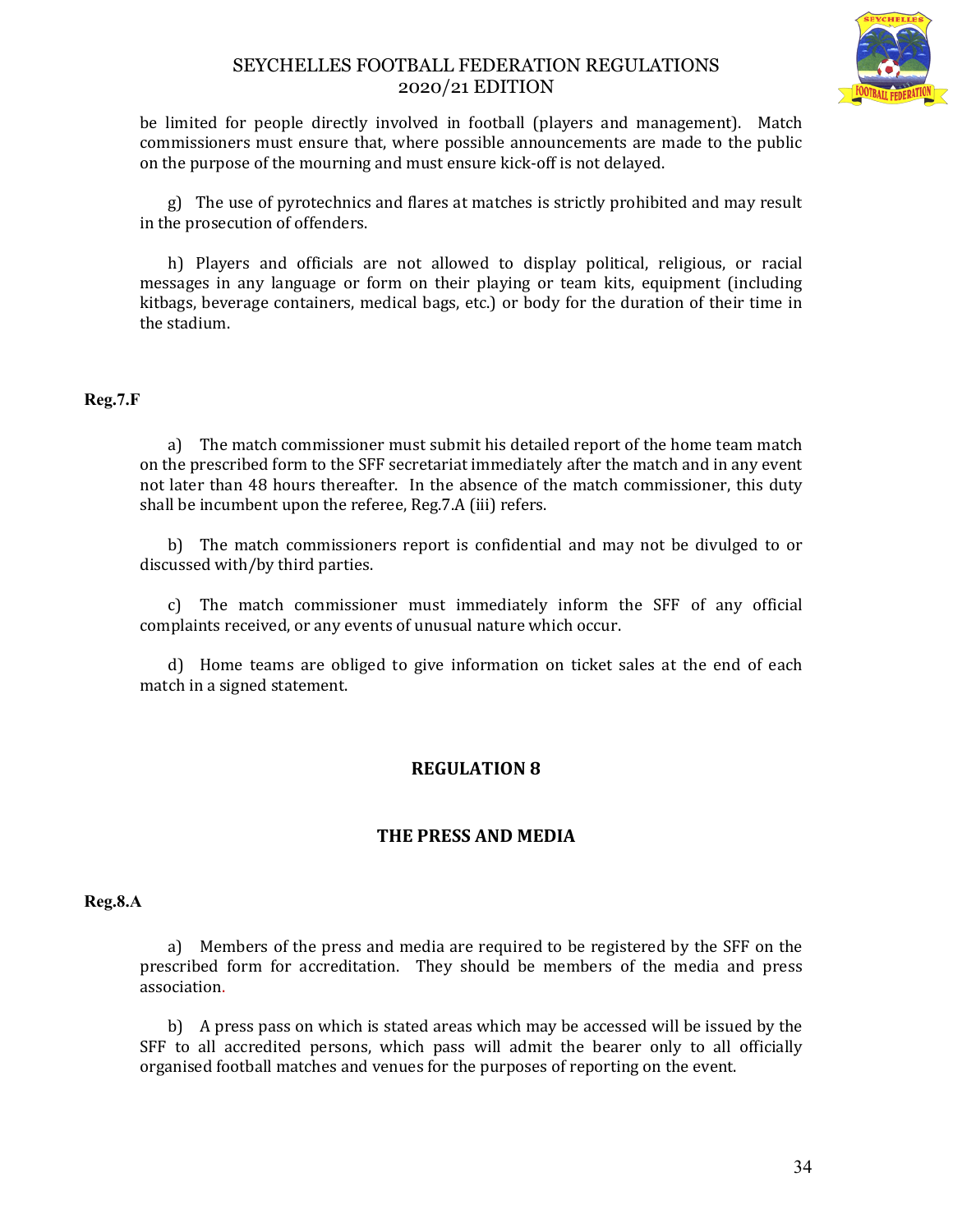

#### **Reg.8.B**

a) Should live television and/or radio coverage of any match be requested, a fee/royalty may be required/negotiated by the SFF for that purpose.

b) Highlights of matches in part or in entirety shall be decided by the SFF if there would be fees or royalties. Property of image remains that of SFF.

### **Reg.8.C**

a) Publicity and advertising of officially organised SFF football matches will be provided by the media at reduced or at no cost, subject to negotiation by the SFF and football clubs/teams individually.

b) Adverse personalised retrogressive and irrational press comment against members of the SFF Executive Committee, its officials and/or employees may result in the suspension or withdrawal of press accreditation.

## **REGULATION 9**

## **SFF AND NATIONAL TEAMS**

### **Preamble**

**To ensure the necessary development and success of football in the Republic of Seychelles, the SFF may actively establish SFF and national football squads subject to financial resources.**

#### **Reg.9.A**

a) Officials shall be appointed by the SFF Executive Committee to properly run the various teams under their direction in compliance with any regulation.

b) Accredited national teams' managers and coaches proposed by the national team Committee shall be confirmed by the Executive Committee.

c) Players will, from time to time, be selected in National Teams.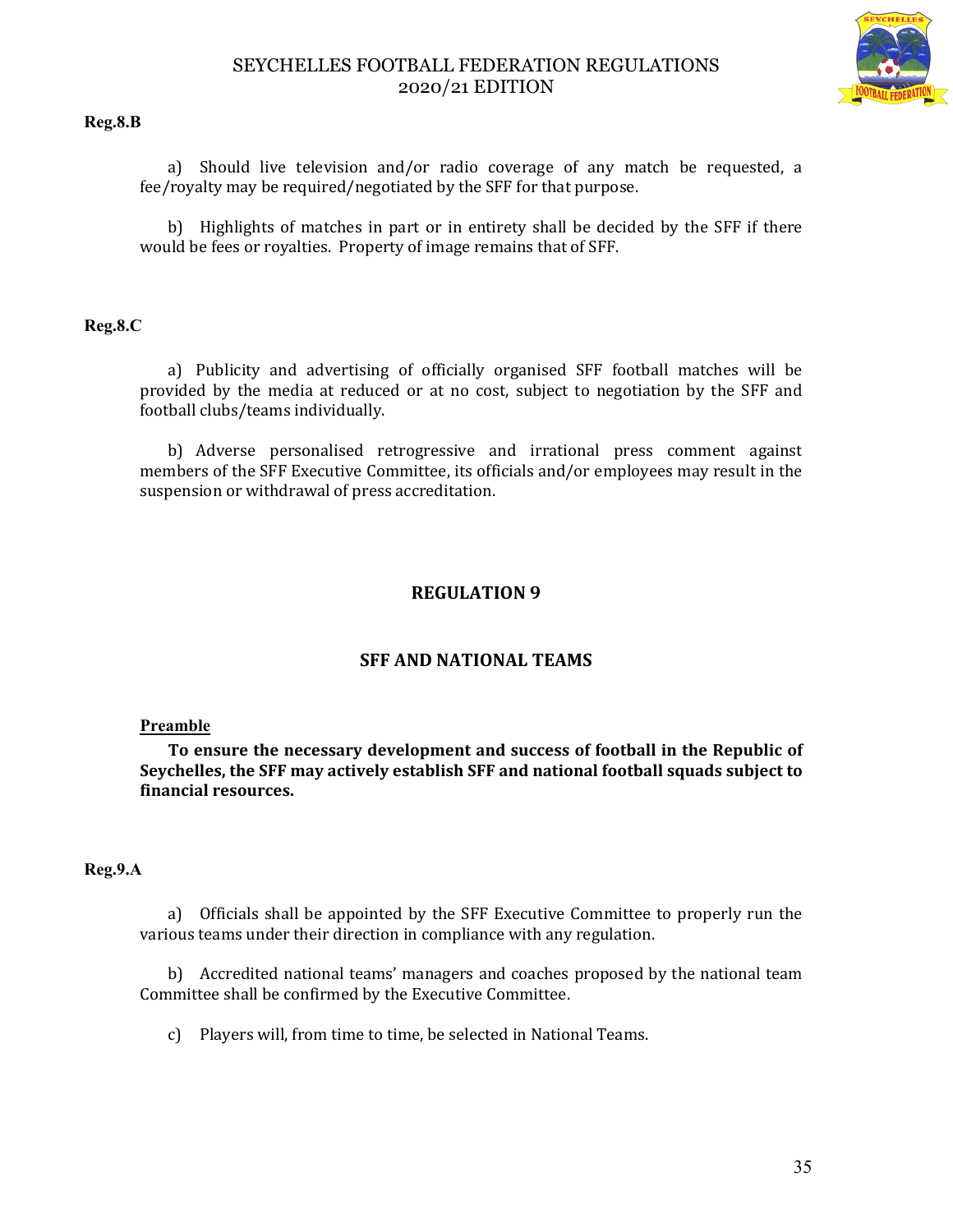

d) Should a club be requested to release more than one player at any one time or its main goalkeeper, it shall have the right to postponement of any SFF matches in which it is taking part.

e) Clubs in the competition will be given notice of the annual programmes for all national team duties and activities through the international calendars developed by FIFA and each confederation from time to time.

f) When a player is selected, the SFF will give required notice of its intention to seek a release of the player from club duties for international duties.

g) Players refusing to play for the National Team of reason that are unacceptable to the Executive Committee may be suspended to perform in local competitions with their registered club.

h) The SFF shall be responsible for the player's insurance cover against illness and injury whilst training, including injury sustained in any friendly or international match.

i) A player who is unable to comply with a request for release due to injury or illness may be required by the SFF to undergo a medical test.

j) FIFA Statutes and regulations on the release of Players from clubs for national team duty will apply.

k) The national team Management Committee(s) is expected to:

(i) Implement the football development strategies as defined by the SFF;

- (ii) Ensure that the approved working progress is being implemented;
- l) Ensure positive co-ordination of training and relationships with coaches;
- m) Ensure practical arrangements are implemented at all times;
- n) Monitor the progress of the training programs and players performance;
- o) Be responsible for the player's welfare and health;
- p) Monitor player's attendance and discipline;
- q) Participate in squad selection;
- r) Keep proper records, documents and data related to the team;
- s) Prepare the teams' program and budget;
- t) Submit regular reports to the SFF Executive Committee

u) Generally, professionally manage and to do all the necessary for the wellbeing of the team.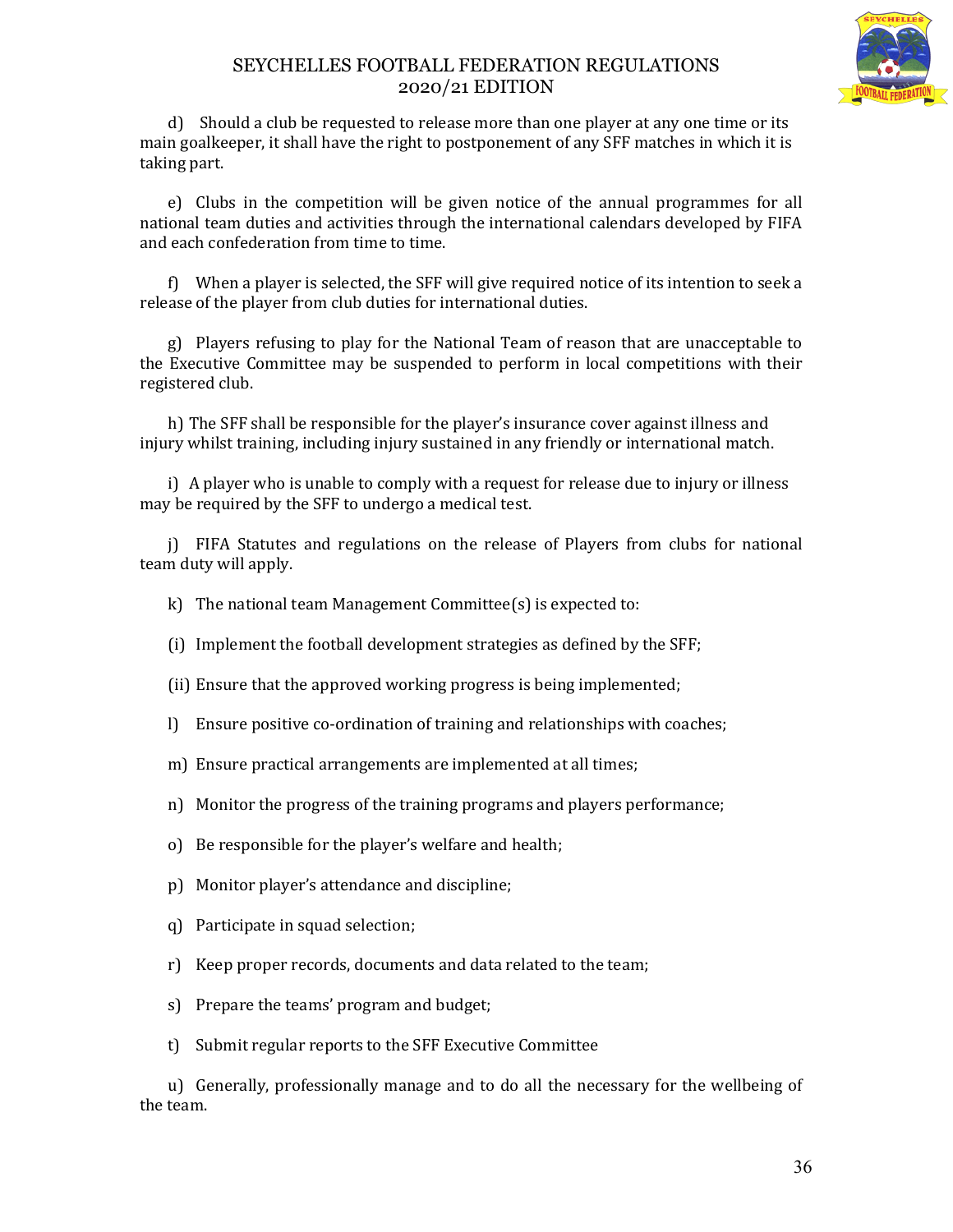

 The SFF shall seek financial and other assistance from the Ministry responsible for sports, the National Sports Council, and other partners in order to achieve the above objectives and seek the services of a professional national coach through the Ministry responsible for sports.

# **REGULATION 10**

# **EXECUTION OF DOCUMENTS AND POWERS**

#### **Reg.10.A**

a) All deeds, instruments, contracts and other documents shall be deemed to be duly executed by or on behalf of the SFF if signed by the Chairman, and any other any member of the Executive Committee as designated by the Chairman.

b) Cheques drawn on any bank or banking account, and all negotiable and transferable instruments, drawn or endorsed in the name of the SFF shall be signed or endorsed by the Chairman, Vice Chairman Treasurer or Secretary and shall be bound by any two of these four signatories as per procedure manual.

c) All banking accounts, fixed deposits and savings accounts opened or established in the name of the Seychelles Football Federation or SFF in brief, shall be operated by the Executive Committee and all cheques drawn on these accounts or withdrawals from any of these accounts shall be signed by the Chairman, Vice- Chairman or Treasurer and the SFF shall be bound by any two of these three signatures. Deposit of funds into any one of these accounts may be made by the General Secretary or accounting staff of the Secretariat.

#### **Reg.10.B**

a) Subject to the provisions of the Registration of **(**Associations Act and/or any regulations made under that Act or any other law which may hereafter be enacted, the SFF shall have the same status, powers, and rights as an individual and may carry on all such activities as may appear to the Federation to be requisite, necessary, conventional or conducive to the attainment of its objectives.

# **REGULATION 11**

## **LEGAL NOTICES AND PROCEEDINGS**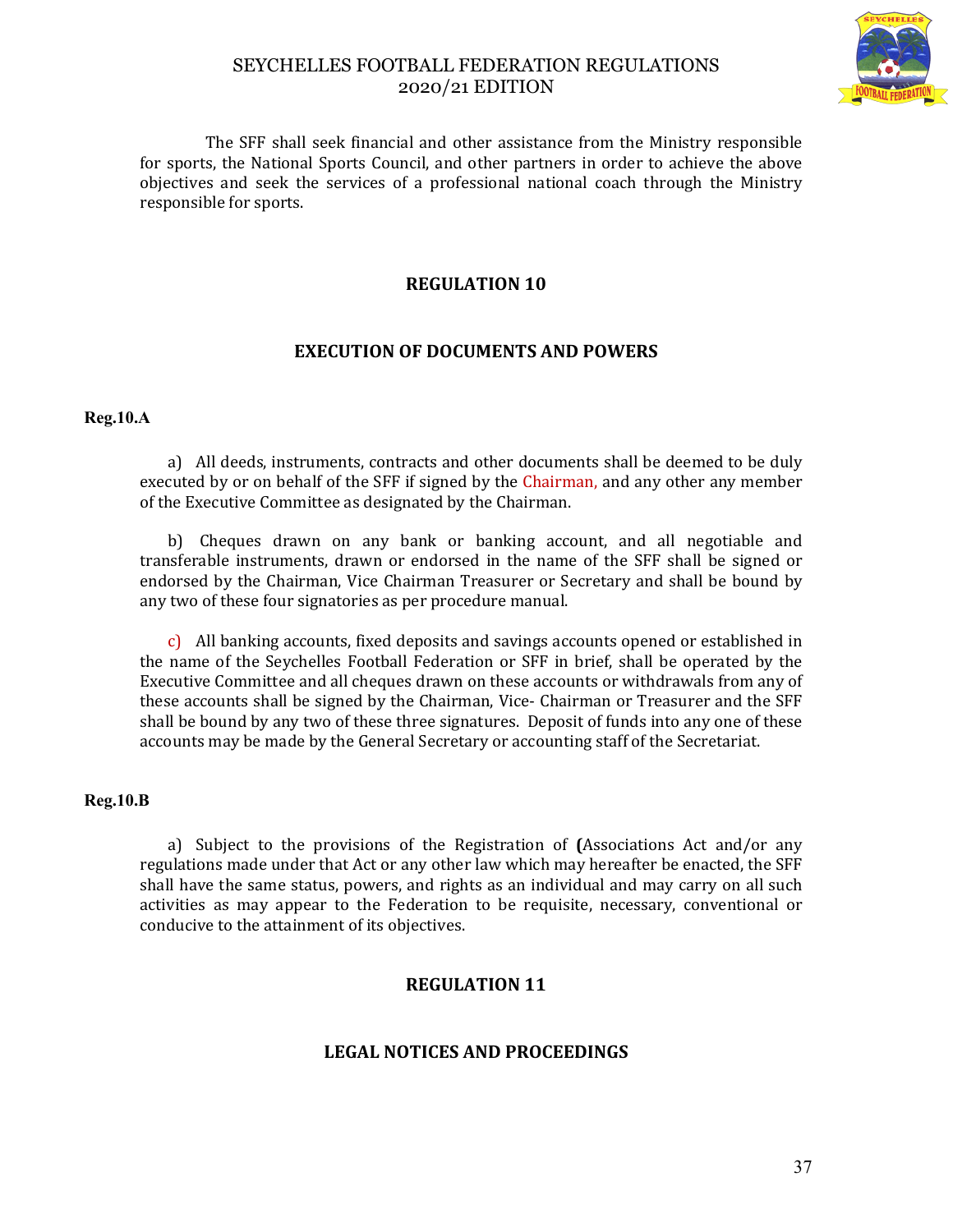

#### **Reg.11.A**

a) The Federation may act, sue and be sued, under its corporate name, represented by its Chairman or any designated office bearer.

b) Service of process on the Chairman in respect of any notices, actions, pleadings and proceedings either judicial or extra judicial, shall be good and valid on the Federation.

c) Notice to teams/clubs at stated addresses (Reg.1.B. viii) will be deemed as if due process of serving notices has been complied with.

# **REGULATION 12**

## **DISPUTE RESOLUTION PROCESSES**

#### **Reg.12.A**

a) Subject to the applicable schedule of fees, as approved by the SFF Congress, there will be five (5) processes of dispute resolution available to the teams within the SFF Official Competitions, which are:

|                                                                     | (i) | Protests: - Women's, Subsidiary Leagues and SFF youth   |              |  |
|---------------------------------------------------------------------|-----|---------------------------------------------------------|--------------|--|
|                                                                     |     | <b>Football Competitions-</b>                           | SR 1,000.00  |  |
|                                                                     |     | -Men Competitions -                                     | SR 2,000.00  |  |
| Complaints: - Women's, Subsidiary Leagues and SFF youth<br>(ii)     |     |                                                         |              |  |
|                                                                     |     | <b>Football Competitions-</b>                           | SR 1,000.00  |  |
|                                                                     |     | -Men Competitions -                                     | SR 2,000.00  |  |
| (iii) Dispute Resolution: Women's, Subsidiary Leagues and SFF youth |     |                                                         |              |  |
|                                                                     |     | <b>Football Competitions-</b>                           | SR 1,000.00  |  |
|                                                                     |     | -Men Competitions -                                     | SR 2,000.00  |  |
|                                                                     |     | (iv) Appeals: Women's, Subsidiary Leagues and SFF youth |              |  |
|                                                                     |     | <b>Football Competitions-</b>                           | SR 2,500.00  |  |
|                                                                     |     | -Men Competitions-                                      | SR 5,000.00  |  |
| Arbitrations: Women's, Subsidiary Leagues and SFF youth<br>(v)      |     |                                                         |              |  |
|                                                                     |     | <b>Football Competitions-</b>                           | SR 5,000.00  |  |
|                                                                     |     | -Men Competitions -                                     | SR 10,000.00 |  |
|                                                                     |     |                                                         |              |  |

b) The aforementioned processes are preceded by administrative processes that are monitored and enforced by the Designated SFF Official(s) and whose decisions in terms thereof are final, which administrative processes are dealt with hereunder.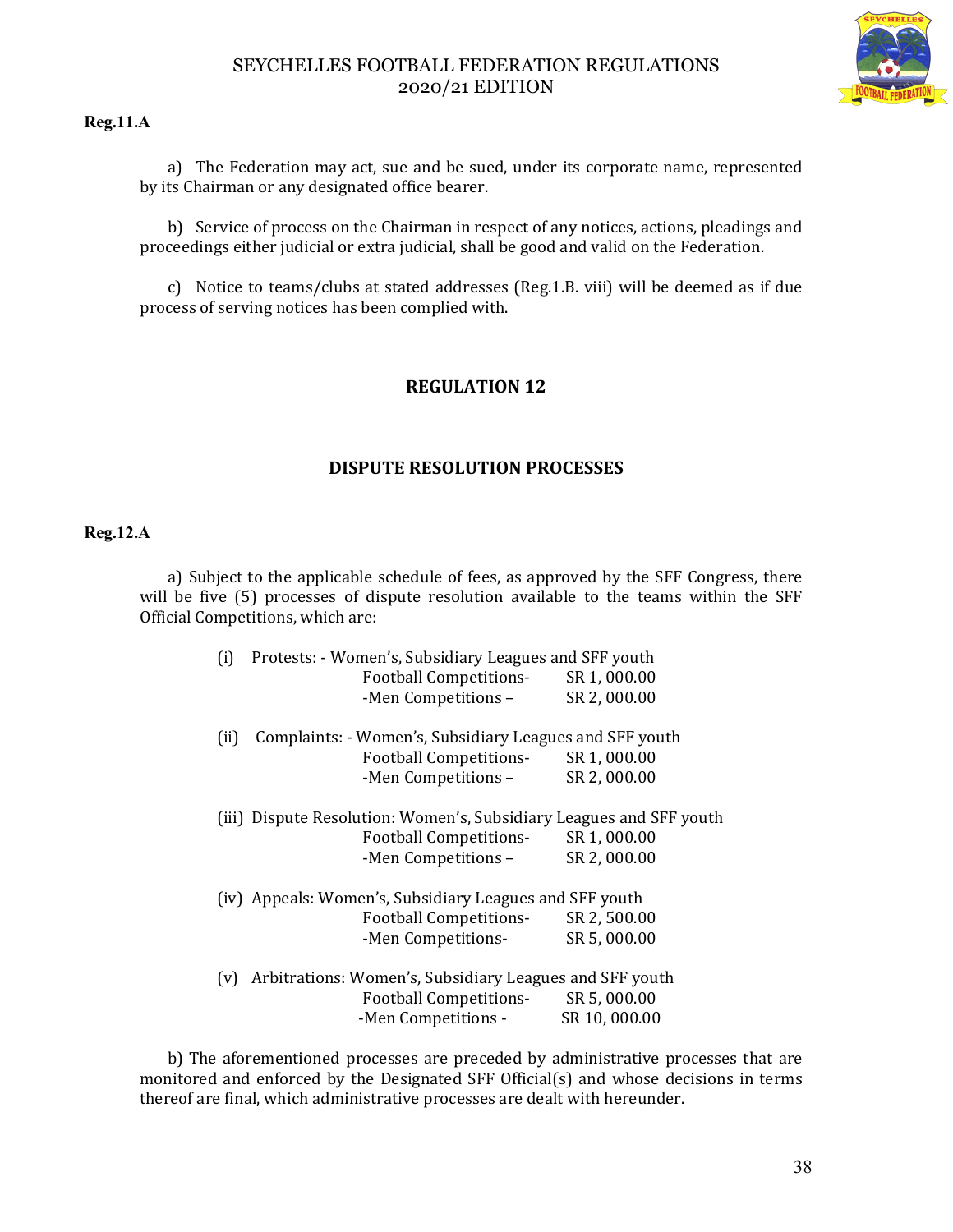

c) SFF and each of its Members, Subsidiary Leagues, and Local levels will appoint a Disciplinary Committee in terms of the SFF Statute to deal with judicial processes that are of a disciplinary or misconduct nature in accordance with the SFF Statute and the SFF Disciplinary Measures as amended by these Regulations.

d) SFF Executive Committee will appoint a Dispute Resolution Committee in terms of the SFF Statute to deal with judicial processes that are of not of a disciplinary or misconduct nature in accordance and to do so in accordance with the SFF Statute read with these Rules and/or other relevant SFF regulations.

# **REGULATION 13**

# **PROTESTS**

#### **Reg.13.A**

a) Any team directly involved in a game may lodge a protest with SFF in respect of any game played under the auspices of SFF, if the protesting club participated in the same game.

b) Where the protest relates:

- (i) The use of a player reflected on the opposing team sheet who is allegedly unregistered, suspended, banned, fraudulently or improperly registered, the protesting team must, at any time prior to the kick-off of the match, object in writing on the team sheet to the use of the said player (setting out the reasons for the objection) by furnishing the referee in the presence of the senior assistant referee, with such objection and the objection is counter-signed by the opposing team representative and the match commissioner, and endorsed by the referee in his report and/or the report of the Match Commissioner; or
- (ii) Any other contravention of the SFF Statute and/or these Regulation by a team, team official, player or match official (offending party) who participated in the said match, the protesting team must ensure that the exact nature and cause of the protest is furnished in writing to the referee in the presence of the senior assistant referee, and is counter-signed by the opposing captain, immediately prior to the kick-off of the match, or during half-time or and before the final whistle.

c) A written protest, accompanied by a protest fee, as determined in these Regulation and/or SFF Disciplinary Regulations, must be lodged with the Designated SFF offices within Twenty-Four (24) hours (these hours apply to working days and will not run on weekends or public holidays) after the game.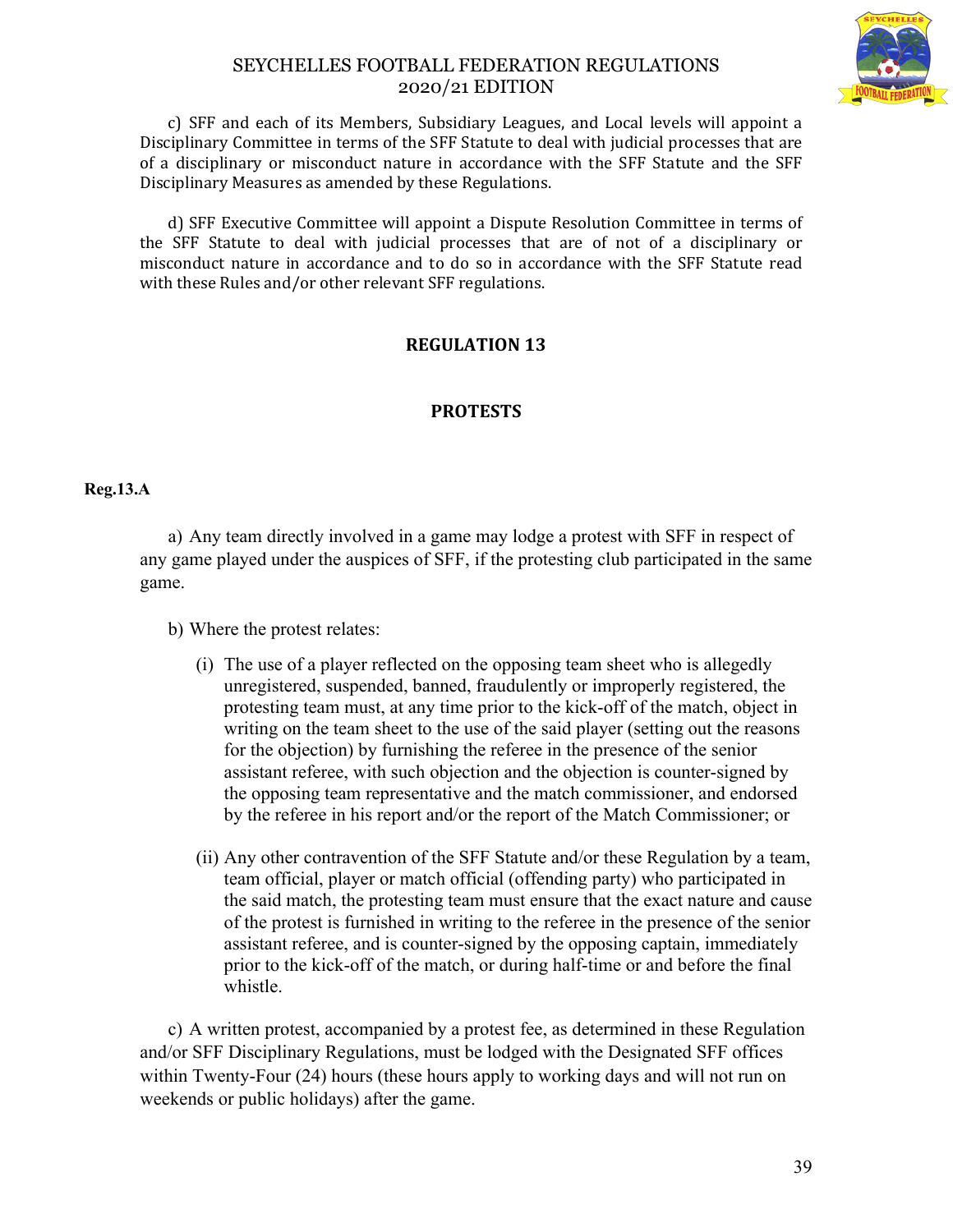

d) The written protest, referred to in c) above, must set out the full facts on which it is based and must refer to the Article and/or Rule and Regulation allegedly contravened by the offending party.

e) A protest will not be made against the referee's and/or assistant referee's decision connected within the field of play; such decisions are considered final.

- f) Upon receipt of a protest, the Designated SFF Official may:
	- (i) Forward to the offending party the documentation received from the protesting team, advice the offending party, of the nature of the protest and request such party for a written explanation, but warning such party, that such explanation may be later used in evidence against the said party.
	- (ii) If no replies have been sought, or if they have, upon receipt of the replies asked for, or if no replies are received within five (5) days of the Designated SFF Official making the requests, the matter will be referred by SFF to the Disciplinary Committee.

g) Any charge(s) referred by SFF in terms of Rule f) will be heard by the Disciplinary Committee in accordance with the SFF Statute and these Regulations and will deal with the matters raised by the protesting party in its written protest. The onus is on the protesting party to ensure that the provisions of Rules b, c, and d above are complied with. Should the protest not comply with these provisions, the protest will be dismissed.

h) The protesting team will take responsibility for preparing and presenting its case and conduct the proceedings in the same way SFF would in the case of misconduct proceedings at the instance of the Association. The protesting team will consequently have the right to be present at or give evidence before the Disciplinary Committee hearing the charge(s) against the alleged offending party. SFF may subpoena the witnesses to give evidence or produce any book, paper, or document in the hearing at the specific and timeous request of the protesting party or the alleged offending party. The Party requesting witnesses shall be responsible for the traveling costs of the witnesses.

# **REGULATION 14**

# **ARBITRATION TRIBUNAL**

## **Preamble**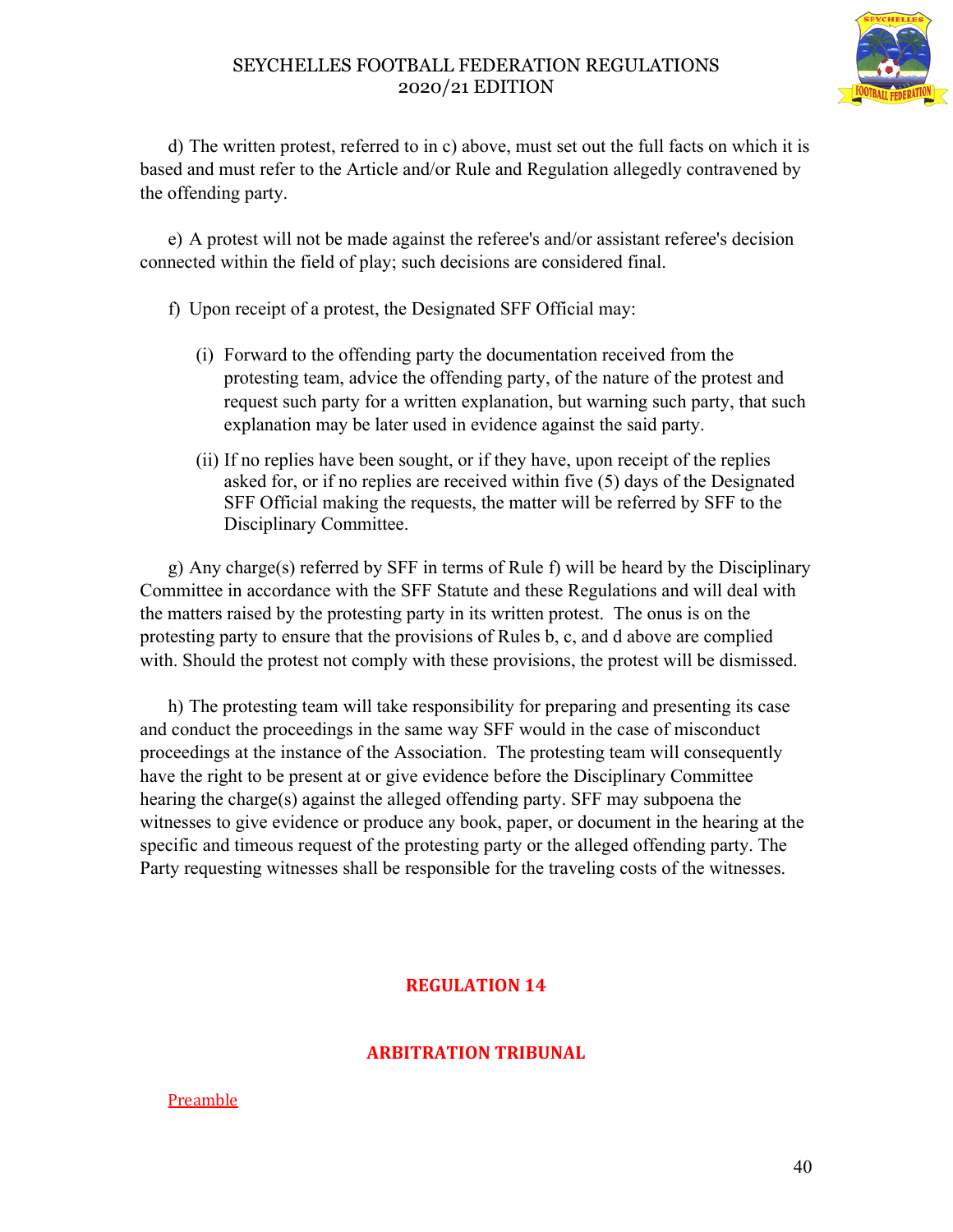

Notwithstanding the provisions enshrined in the Constitution of the Republic of Seychelles and the fundamental rights contained therein, clubs, teams their members and officials shall refer disputes with the SFF, other clubs, their club members or their officials, to an arbitration tribunal appointed by mutual consent. They may not refer the matter to a Court of Law without exhausting internal arbitration procedures.

# **Reg.14.A**

## **Application Procedure**

a) Any individual or legal entity wishing to bring before the Arbitration Tribunal a dispute within the meaning of Reg. 12 of the present Rules shall file a written application with the SFF Secretariat. The application shall include:

(i) A copy of the decision being challenged, where applicable;

(ii) A brief statement of the facts and legal arguments on which the application is based;

(iii)The claimant's request for relief;

(iv)Where applicable, an application for a stay of the effects of the decision being challenged or for any other preliminary relief of an extremely urgent nature;

b) Any appropriate comments on the basis for Arbitration jurisdiction;

c) The claimant's address at the site of the SFF and, where applicable, the facsimile numbers and electronic mail address at which the claimant can be reached for the purposes of the proceedings and, where applicable, the same information for the person representing the claimant.

d) The application/defense shall be written in any of the three official languages of the country. A standard application form is available to the parties at the SFF Secretariat.

e) The respondent must file a defense attached with all relevant documents.

**f)** A request for Arbitration shall be lodged in writing within 7 days from the **day on which the decision to which an objection is being raised has been notified to the parties involved by the SFF Secretariat otherwise the result** shall stand.

g) The written request shall be duly signed by the party or parties who are requesting Arbitration against a decision, who are duly authorized by their club officials or club members.

h) Should the request for Arbitration be admitted the Arbitration Tribunal procedures will commence within 7 days of notification of admittance by the SFF to the parties requesting Arbitration.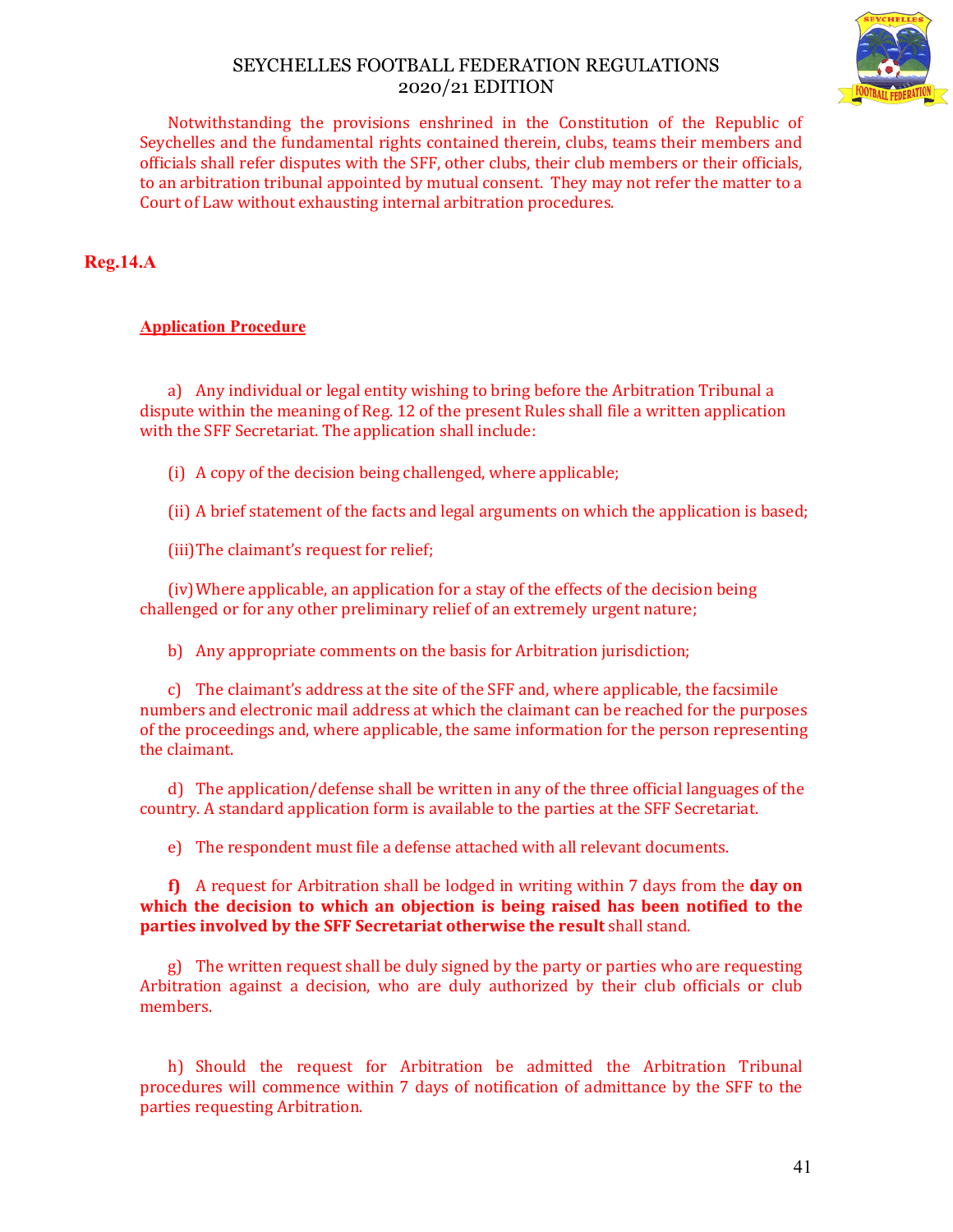

i) Payment of costs of the Arbitration Tribunal shall be met by the party or parties requesting Arbitration. These costs may consist the following: -

- Administration costs
- Arbitrators fees
- Experts' fees, if any.

The deposit prescribed in (iii) above and paid at the time of request of Arbitration may be deemed to be a down payment on the above costs.

#### **Reg.14.B**

a) The SFF shall have a list of at least five arbitrators approved by its Annual General Meeting.

b) Both parties to a dispute shall appoint one arbitrator each from the pool of arbitrators so approved. The party requesting the arbitration must include name of its nominated arbitrator in original request after having confirmed his/her availability. Once nominated the parties to the dispute cannot change their nominated arbitrator.

c) If the SFF is not a party to the dispute it shall nominate the Chairman of the Arbitrators Tribunal.

d) If the SFF is a party to the dispute, the Chairman of the Arbitrators Tribunal shall be appointed by the Responsible Government Sports Authority.

e) Parties to the dispute shall strictly abide to the decisions of the Arbitration Tribunal.

#### **Reg.14.C**

a) The Arbitral Award, or the decision pronounced by the Arbitration Tribunal shall be in writing and is binding on the parties.

b) If this is not the case, the other party may ask the judicial courts for the award to be enforced.

#### **Reg.14.D**

a) The language of the arbitral proceedings shall be English although Creole or French may be used and interpreted into English for the records.

b) A time limit for arbitral proceedings will be set at 28 days from the first hearing.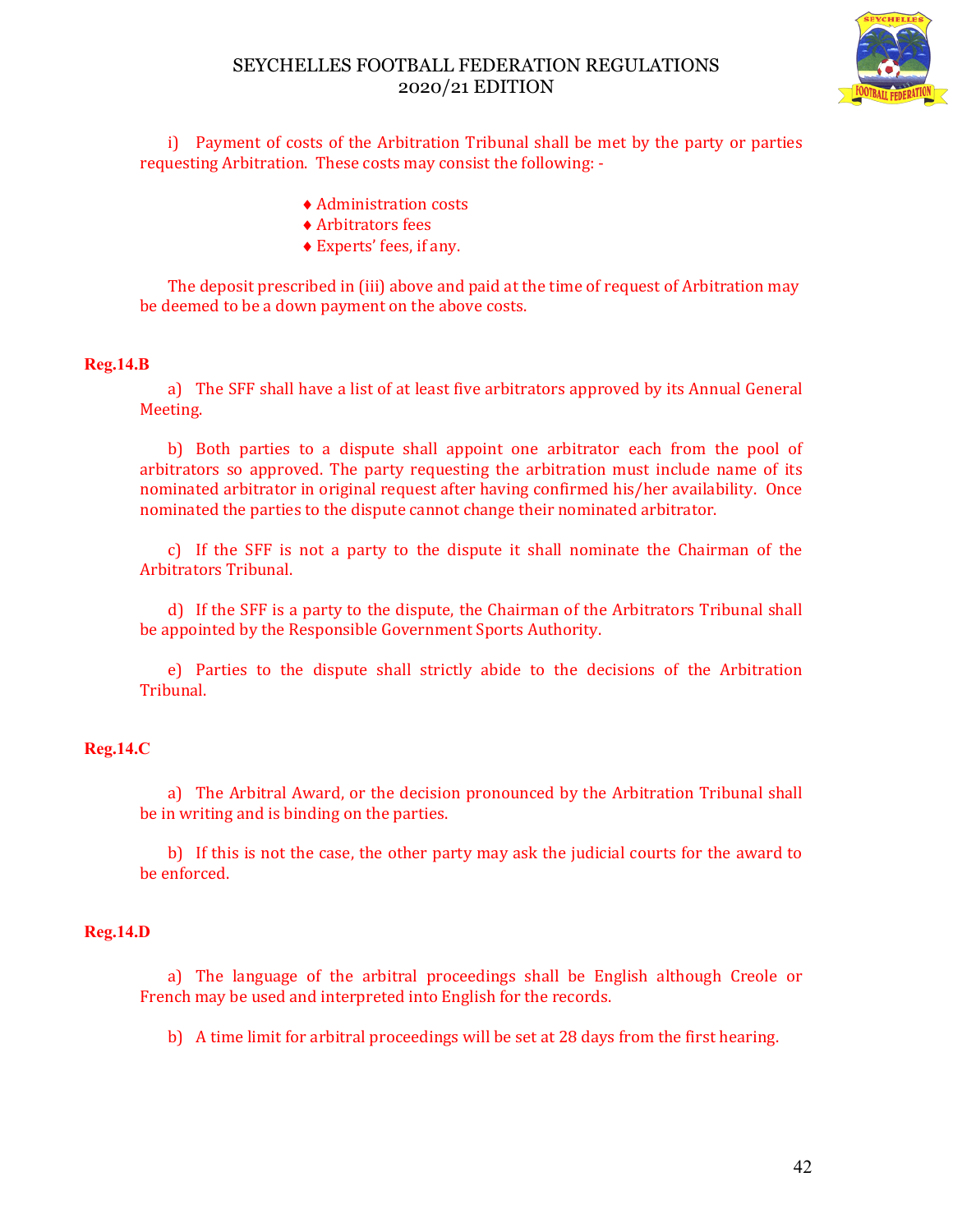

c) The Arbitral Award shall state the costs and in what proportion these shall be borne by the parties thereto. The Arbitral Award shall be communicated to the parties within 3 working days of the closure of the hearings.

#### **Reg.14.E**

#### **PROCEDURE BEFORE THE PANEL**

#### **a) Defense of lack of jurisdiction**

(i) Any defense of lack of jurisdiction of the Panel must be raised at the start of the proceedings or, at the latest, at the start of the hearing.

#### **b) Procedure**

(i) The Panel organises the procedure as it considers appropriate while taking into account the specific needs and circumstances of the case, the interests of the parties, in particular their right to be heard, and the particular constraints of speed and efficiency specific to the present ad hoc procedure. The Panel shall have full control over the evidentiary proceedings.

## **c) Hearing**

(i) Except where it considers another form of procedure more appropriate, the Panel shall summon the parties to a hearing on very short notice immediately upon receipt of the application. It shall append a copy of the application to the summons to appear addressed to the respondent.

(ii) At the hearing, the Panel shall hear the parties and take all appropriate action with respect to evidence. The parties shall introduce at the hearing all the evidence they intend to adduce and produce the witnesses, who shall be heard immediately.

(iii) If it considers itself to be sufficiently well informed, the Panel may decide not to hold a hearing and to render an award immediately.

#### **d) Other evidentiary measures**

- (i) If a party requests an opportunity to introduce additional evidence which, for legitimate reasons, it was not able to produce at the hearing, the Panel may permit it to the extent necessary to the resolution of the dispute.
- (ii) The Panel may at any time take any appropriate action with respect to evidence. In particular, it may appoint an expert and order the production of documents, information, or any other evidence. It may also, in its discretion, decide whether to admit or exclude evidence offered by the parties and assess the weight of evidence. The Panel shall inform the parties accordingly.

## **e) Failure to appear**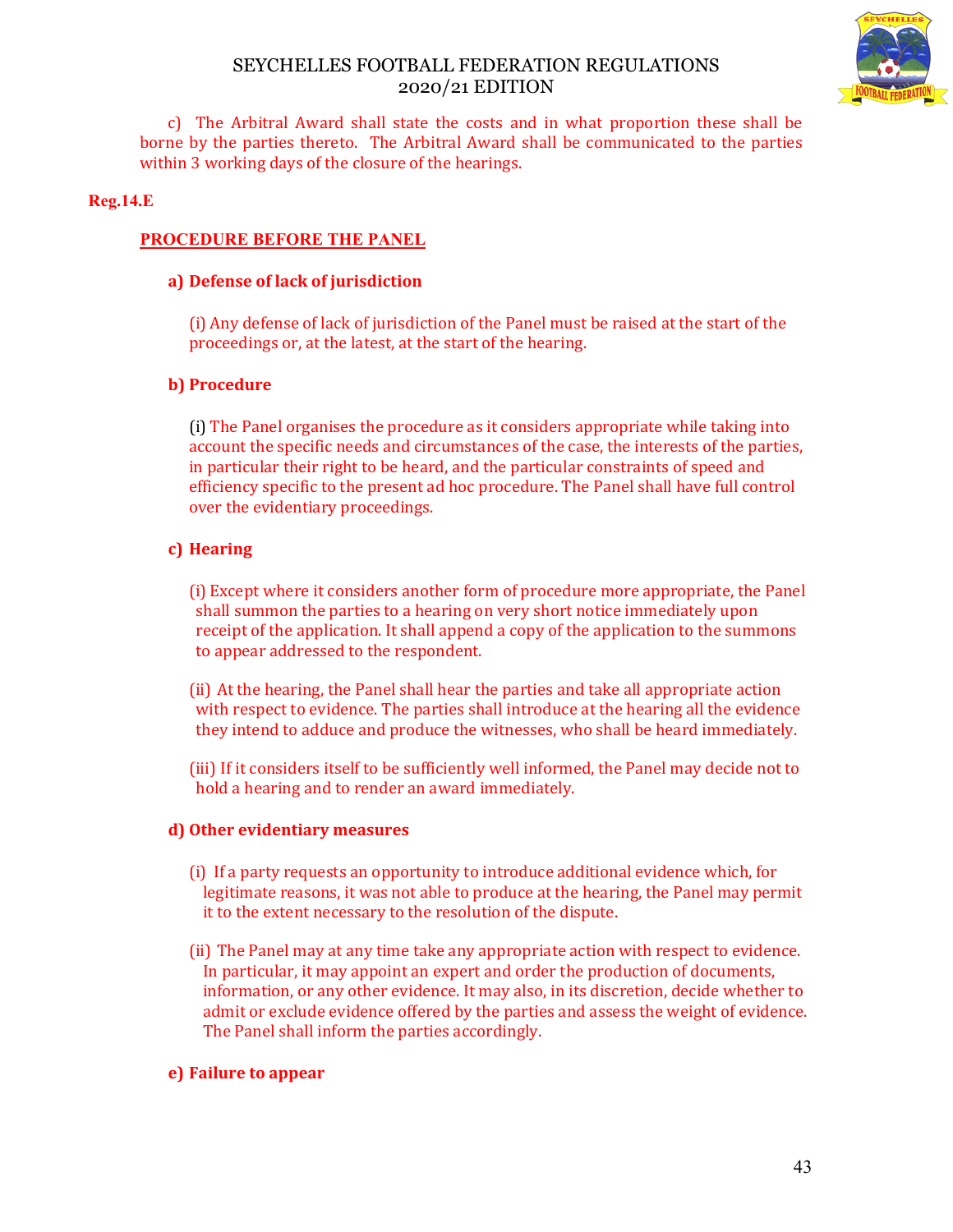

If one party or both parties fail to appear at the hearing or to comply with injunctions, summonses or other communications issued by the Panel, the Panel may nevertheless proceed.

# **REGULATION 15**

# **COMPLAINTS**

#### **Reg.15.A**

a) Any team, affiliate, official, player, staff member, or any other person or body in membership of SFF or its affiliates, inclusive of a Club that has not lodged a protest in respect of a game in which it participated, may lodge a complaint with SFF, in respect of any act of misconduct/offence allegedly committed.

b) The complaint must be lodged in writing within seven (7) days of the incident, and accompanied by a complaint fee, as determined in these Regulation.

c) The written complaint must set out the full facts on which it is based and refer to the Article and/or Rule and Regulation allegedly contravened by the offending party.

d) The complaint must not be in respect of a protest based on facts substantially similar to a grievance that has been complained of and has been entertained by SFF and/or the Disciplinary Committee.

e) The complaint must not be made against the referee's and/or assistant referee's decisions connected with play in any game, except if the complaint contains an allegation of corruption, or misconduct on the part of the referee.

f) The onus is on the complainant to ensure that the provisions of Rules (b),  $(c)$ ,  $(d)$ , and (e) above are complied with. Should the complaint not comply with these provisions, the complaint will be dismissed.

- g) Upon receipt of a complaint, the Designated SFF Official may:
- (i) Call for any further written information and documentation from the complainant; and
- (ii) Forward to the alleged offending party the documentation received from the complainant and advises the alleged offending party of the nature of the complaint and asks such party for a written explanation, but warning such party, that such explanation may be later used in evidence against the said party.

h) If no reply has been sought, or upon receipt of the replies asked for, or if no replies are received within 5 (five) days of the Designated SFF Official making these requests, the matter will be referred to the Disciplinary Committee.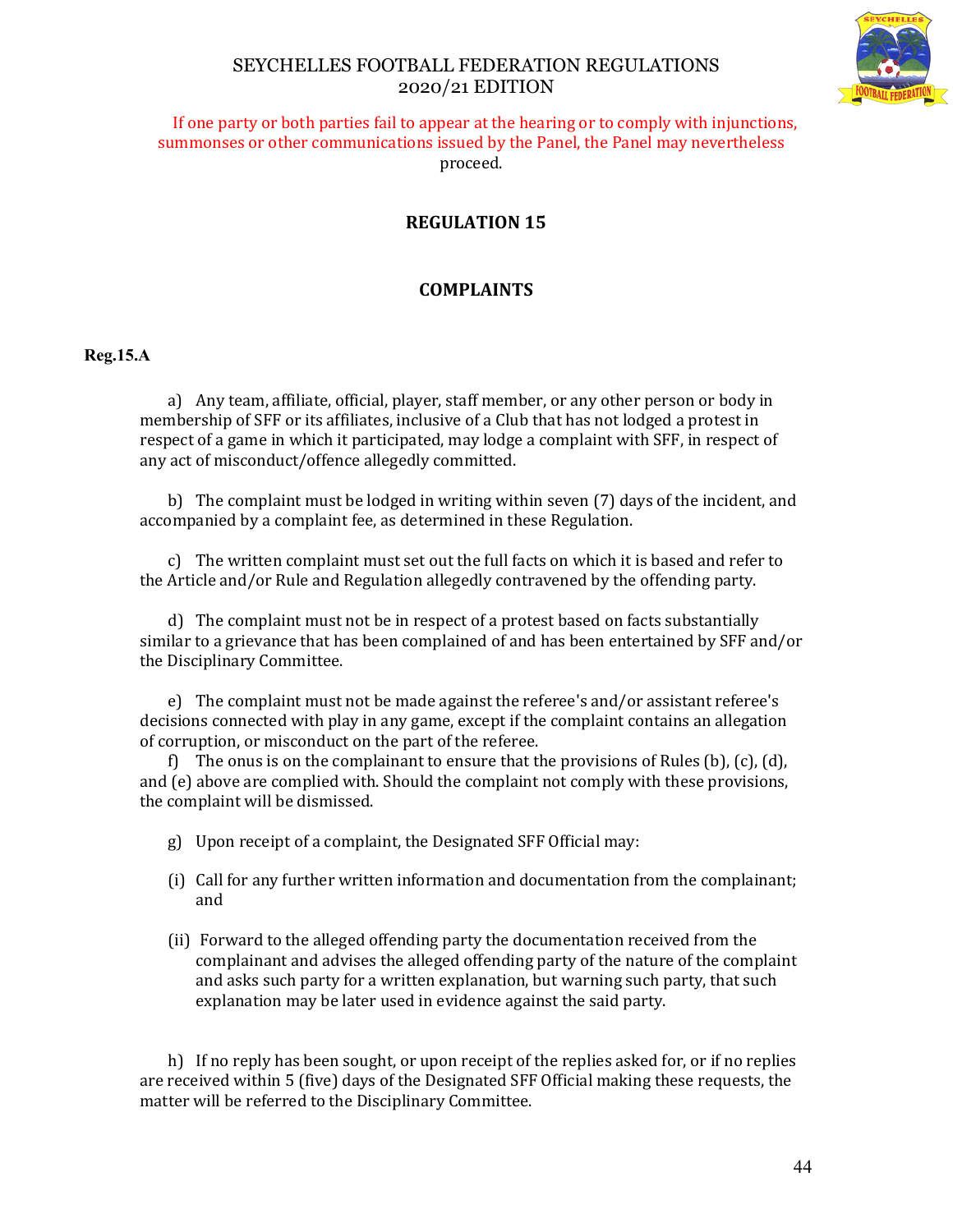

i) Any charge(s) referred by SFF in terms of Reg.15.A (h) will be heard by the Disciplinary Committee in accordance with the SAFA Statute and these Uniform Rules and will deal with the matters raised by the complainant in its written complaint.

j) The complainant will take responsibility for preparing and presenting its case and conduct the proceedings in the same way SFF would in the case of misconduct proceedings at the instance of the Association. The complainant will consequently have the right to be present at, or give evidence before the Disciplinary Committee hearing the charge(s) against the alleged offending party. SFF may subpoena witnesses to give evidence or produce any book, paper, or document in the hearing at the specific and timeous request of the complainant or the alleged offending party. The complainant will prepare the documents and prosecute his case and the alleged offending party will defend its case and present its evidence; the Association shall only prosecute cases where they have charged clubs for misconduct.

k) The sanctions imposed by the Disciplinary Committee that hears a matter as a result of a complaint will be limited to the following sentences or combination of sentences:

- (i) The imposition of a monetary fine not exceeding SR20, 000, 00 (Twenty Thousand Rupees);
- (ii) The censure of the offending party concerned;
- (iii)The closure of a ground for a stated period;
- (iv)Ordering the offending party to pay all expenses of and incidental to the consideration of the matter;
- (v) Suspension of individual players or officials;
- (vi) Recommend to the Executive Committee the cancellation/expulsion or suspension of a team from the SFF League Competitions for any period. In this case, all results involving the expelled team will be expunged from the SFF League Competitions as if the team had never played any matches;
- (vii) The barring of the offending party from entering the relevant SFF League Competition in the following season;
- (viii) Forfeiture of points without awarding them to the complainant or any other team directly or indirectly affected by the misconduct.

# **REGULATION 16**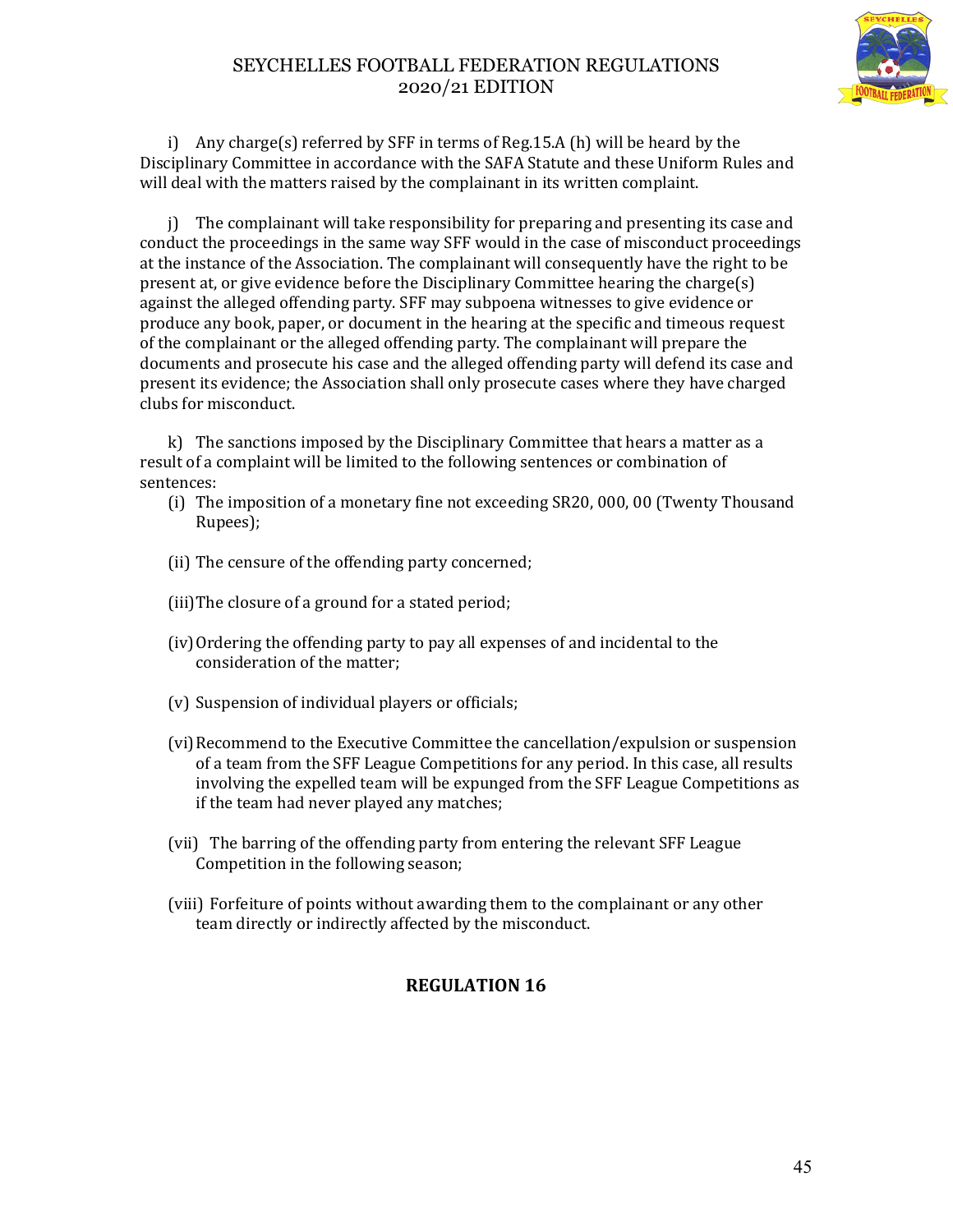

# **DISPUTES**

**Reg.16.A**

a) Any dispute or difference, not otherwise expressly provided for in the SFF Statute or these Rules between a club or clubs and any player in respect of the player's registration, transfer or contract of service will be adjudicated by the Dispute Resolution Committee provided that the dispute does not fall under the jurisdiction of the National Dispute Resolution Chamber.

b) A party to the dispute will lodge with the relevant SFF Official, a written notice of dispute accompanied by a dispute fee as determined in the Rules and/or SFF Regulation. Thereafter SFF will summon all the parties to the dispute, to appear before the Dispute Resolution Committee. In hearing the dispute, the Dispute Resolution Committee will adopt such procedures or formalities as it, in its sole discretion deems appropriate, save where otherwise provided in the SFF Statute and these Rules.

c) Any party to the dispute may appeal against any decision of the Dispute Resolution Committee. No other person or body will have the right to appeal against any decision of the Dispute Resolution Committee taken in terms of this Rule. The appeal will be lodged in terms of relevant SFF Regulation.

# **REGULATION 17**

## **PROCEDURE OF APPEAL TO THE EXECUTIVE COMMITTEE**

#### **Preamble**

**Any decisions taken by either the Disciplinary Committee and/or the Sub-Committees of the SFF may, in the following manner, be referred to the Executive Committee under these regulations for the purpose and process of appeal.**

#### **Reg.17.A**

a) The members of the Appeal Committee shall not belong to any other body of the Federation at the same time.

b) The Executive Committee shall consist of a chairman, deputy chairman and the number of members deemed necessary.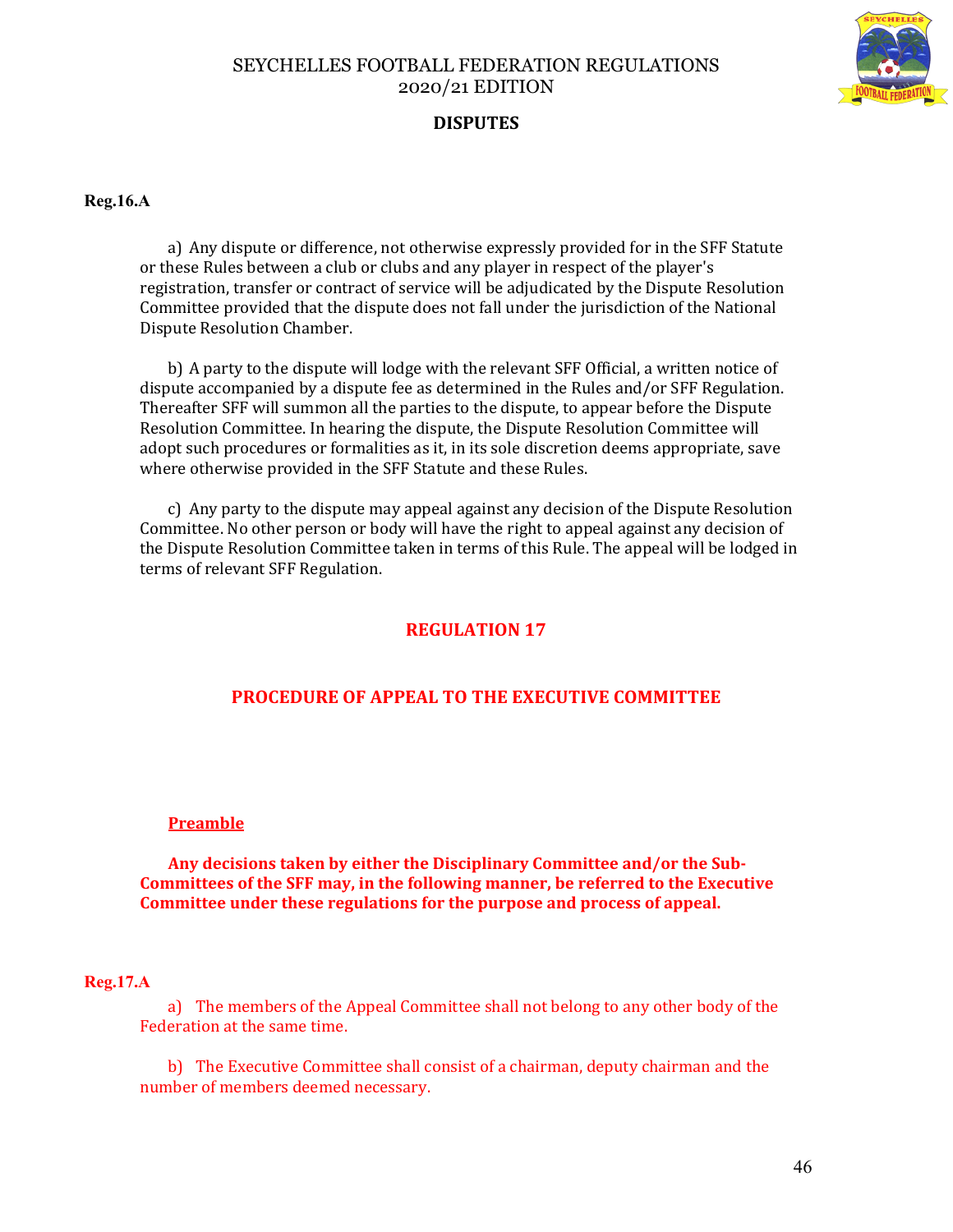

c) The function of this body shall be governed by the Regulations of the Federation. The committee shall pass decisions only when at least three members are present. In certain cases, the chairman may rule alone in accordance with the Regulation of the Federation.

d) The Executive Committee is responsible for hearing appeals against decisions from the Disciplinary Committee provided that the decisions involve suspensions of a player exceeding 6 matches or 3 months or fines exceeding SR10, 000.

## **Reg.17.B**

a) The responsibility for taking the final and definitive decision on any case rest with the Executive Committee.

b) The appeal shall be in writing and shall be lodged at the SFF Secretariat.

c) Members of the Executive Committee shall be independent unrelated and shall declare in writing by an undertaking and pledge to the Chairman that they have no connection or interest in the Appellant, Respondent or subject matter of the Appeal.

## **Reg.17.C**

a) Any member of the SFF, club, player, official or coach directly affected by the decision being contested may lodge an appeal.

b) Decisions against which an appeal has been lodged may be upheld, cancelled or modified. The decision may be revised in favour of or against the appellant.

#### **Reg.17.D**

a) An appeal shall be lodged on the prescribed form within 7 days, from the day on which the decision to which an objection is being raised has been notified to the parties involved by the SFF Secretariat.

b) The SFF shall only consider appeals lodged through the club/team and not on an individual basis. The written appeal shall be duly signed by the party or parties thereto.

c) A fee of SR2, 500 for the appeal shall be paid to the SFF Secretariat together with the appeal documents. If the appeal is upheld, the fee shall be reimbursed. If the appeal is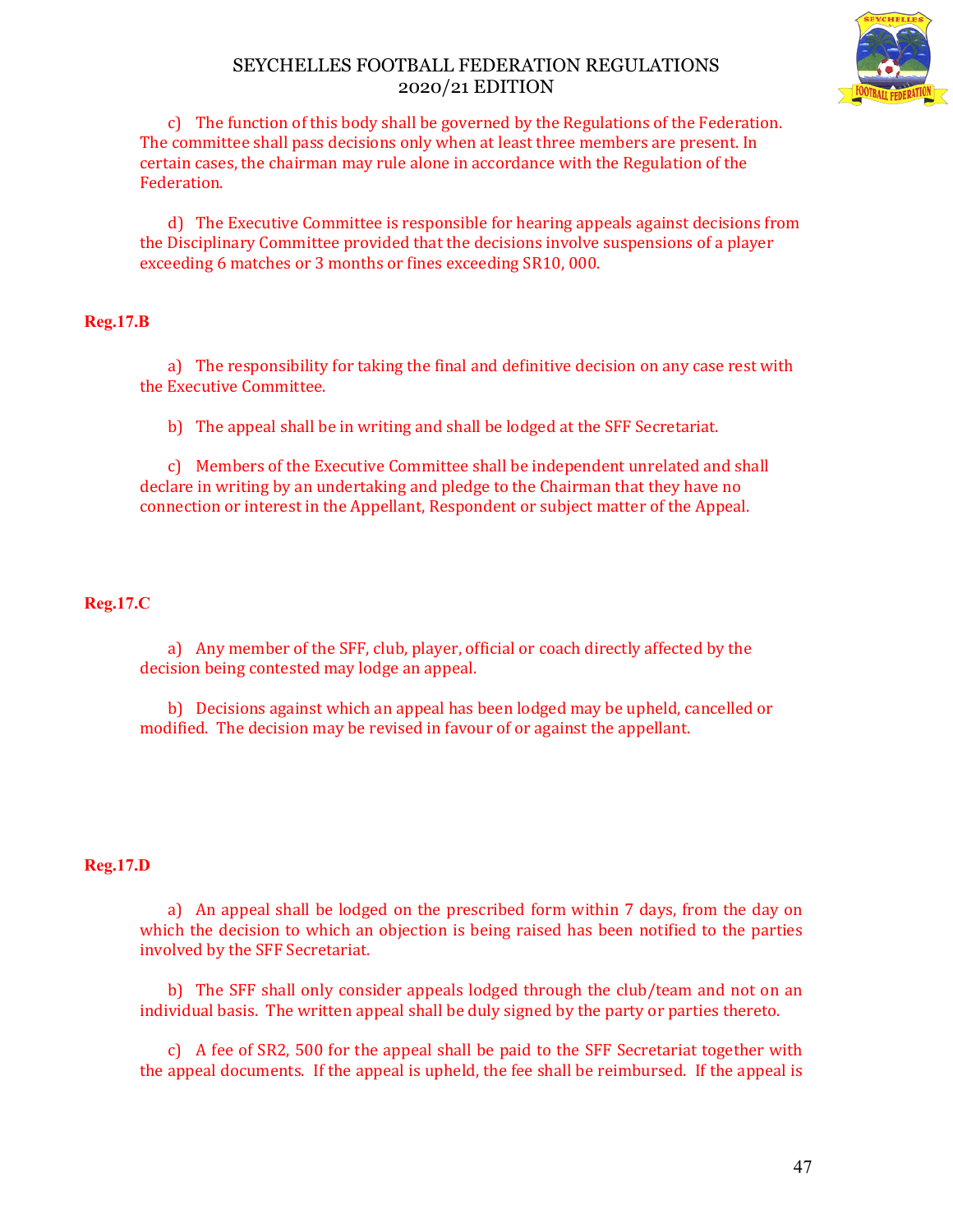

rejected or a decision modified to the disadvantage of the appellant the fee shall be forfeited

d) If an appeal is patently and inherently frivolous and/or unjustified, the appeal committee may in addition penalise the guilty party/parties by pronouncing a fine or other disciplinary measure.

e) The Executive committee may pronounce any decision it deems fit in its own discretion regarding the liability to pay costs of the appeal meeting (if any).

#### **Reg.17.E**

If the decision of the Executive committee is rejected by the appellant, the matter may be referred to Arbitration in accordance with Reg.11 on a "point of law" if the action of the Executive Committee is not within the powers conferred to it by SFF Statutes or published SFF Regulations.

# **REGULATION 18**

## **SFF GENERAL MATCH RULES**

#### **Preamble**

**Football matches played in Seychelles will be governed by the Laws of the Game of FIFA as laid down by the International Football Association Board and amendments there to. Provided that for official football matches as for friendly, youth, futsal & woman's matches the number of substitutes or players can be different.**

#### **Reg.18. A**

a) All matches shall be played by two teams who shall each field a maximum of eleven players of the same gender. A match can commence with a team fielding seven players. No team shall be allowed to continue a match with less than seven players. Matches of mixed gender are prohibited.

b) Each man's team shall be allowed up to seven substitutes listed on the team sheet being six outfield players and one goalkeeper, of which no more than three are permitted to be substituted during a match. A team shall not be allowed to have not more than six (6) outfield players on its bench.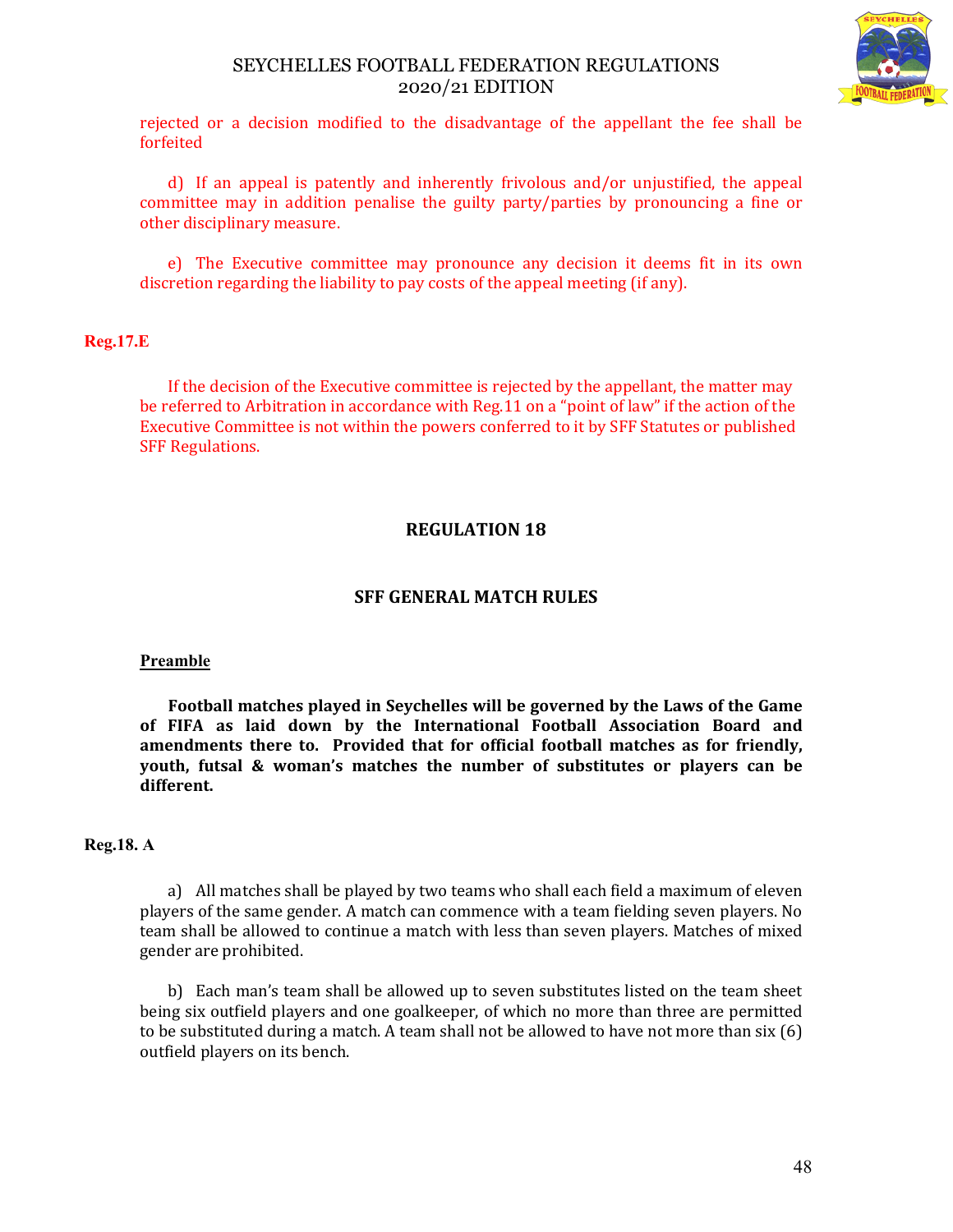

c) A maximum of 18 players plus 7 officials may be listed on the official match team sheet.

d) At any time, only the players and officials stated on the team sheet and the club chairman are allowed in the changing room.

e) A team is allowed a maximum 40 entry passes on its match day and only 25 shall have access to the changing room

f) . A team with a registered youth team will be allowed an additional 10 entry passes. A team has to give 50 passes to the gate keeper.

#### **Reg.18.B**

a) Competitions shall be organised on a league and/or knock-out basis.

b) Teams shall be classified into two main divisions and such other subsidiary divisions as may from time to time be determined by the SFF.

c) The number of "legs" rounds played in the leagues by each division shall be decided by the Executive Committee prior to the beginning of each season.

d) The system of automatic relegation or promotion of teams in the various divisions shall be decided by the Executive Committee at the start of each season and may be subject to play-offs.

**e)** Newly formed teams will be required to enter at the lowest level of competition being organized at the time of its registration.

## **Reg.18.C**

a) Matches may be organised at various venues, subject to and dependent upon the condition and availability of grounds.

b) Matches shall be organised on a "home" and "away" basis.

#### **Reg.18.D**

a) For women's teams the number of players shall be decided by the Executive Committee at the beginning of each season.

b) Up to seven substitutes shall be listed on the team sheet for an 11 a side match for women's teams which shall comprise ten outfield players and one goalkeeper, of which no more than five are permitted to be substituted during a match.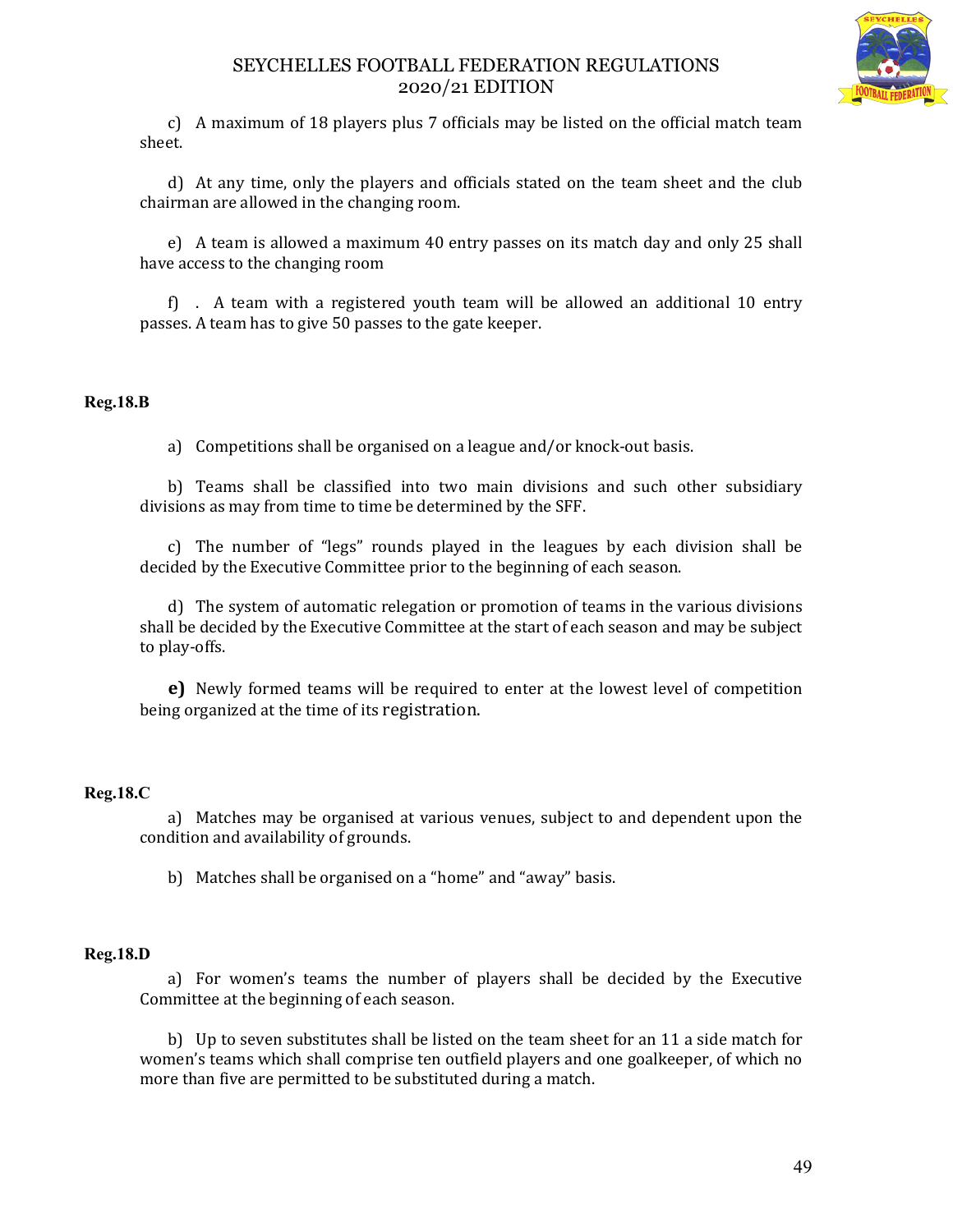

c) With the exception of a foregoing, all other rules and regulations shall apply to women's football.

#### **Reg.18.E**

a) In league matches organised by the SFF points shall be awarded as follows:

- **Win 3 points**
- **Draw 1 point**
- **Loss 0 point**

**b)** In knock-out tournaments organised by the SFF. Matches will be played in accordance to the competition's regulations, in consultation with the sponsors.

**c)** A team which fails to turn-up for a match at the official starting time shall automatically forfeit the game and the opposing side shall be awarded the game with 3 points and 2 goals in league matches. Unless duly authorized by the Match Commissioner under Reg.2.A par. (d).

d) A team which fails to turn-up on two successive occasions without valid reasons shall be withdrawn from all competitions and shall cease to be a member of the SFF, pending ratification at the next Ordinary General Meeting.

#### **Reg.18.F**

a) A player shown the "yellow" card by the referee shall be penalized by 2 disciplinary points.

b) A player receiving two (2) "yellow" cards in the same game resulting in a "red" card shall be penalized by four (4) disciplinary points plus suspension from the team's next game played.

c) A player who receives a "red" card only shall be penalized by four (4) disciplinary points and dismissed from the field of play. The player will be suspended from the teams/club's next two games and the matter shall be referred to the Club Competition Committee of the SFF. A team other than a youth team that has ceased to be a member of SFF, shall prior to reinstatement reimburse the SFF officiating and other costs incurred in respect of the team in year of withdrawal and for any equipment received as donation.

**d)** Accumulation of 16 disciplinary points during one season shall carry a penalty of suspension for two consecutive matches, and/or any other disciplinary measures taken by the Club Competition/Disciplinary Committee.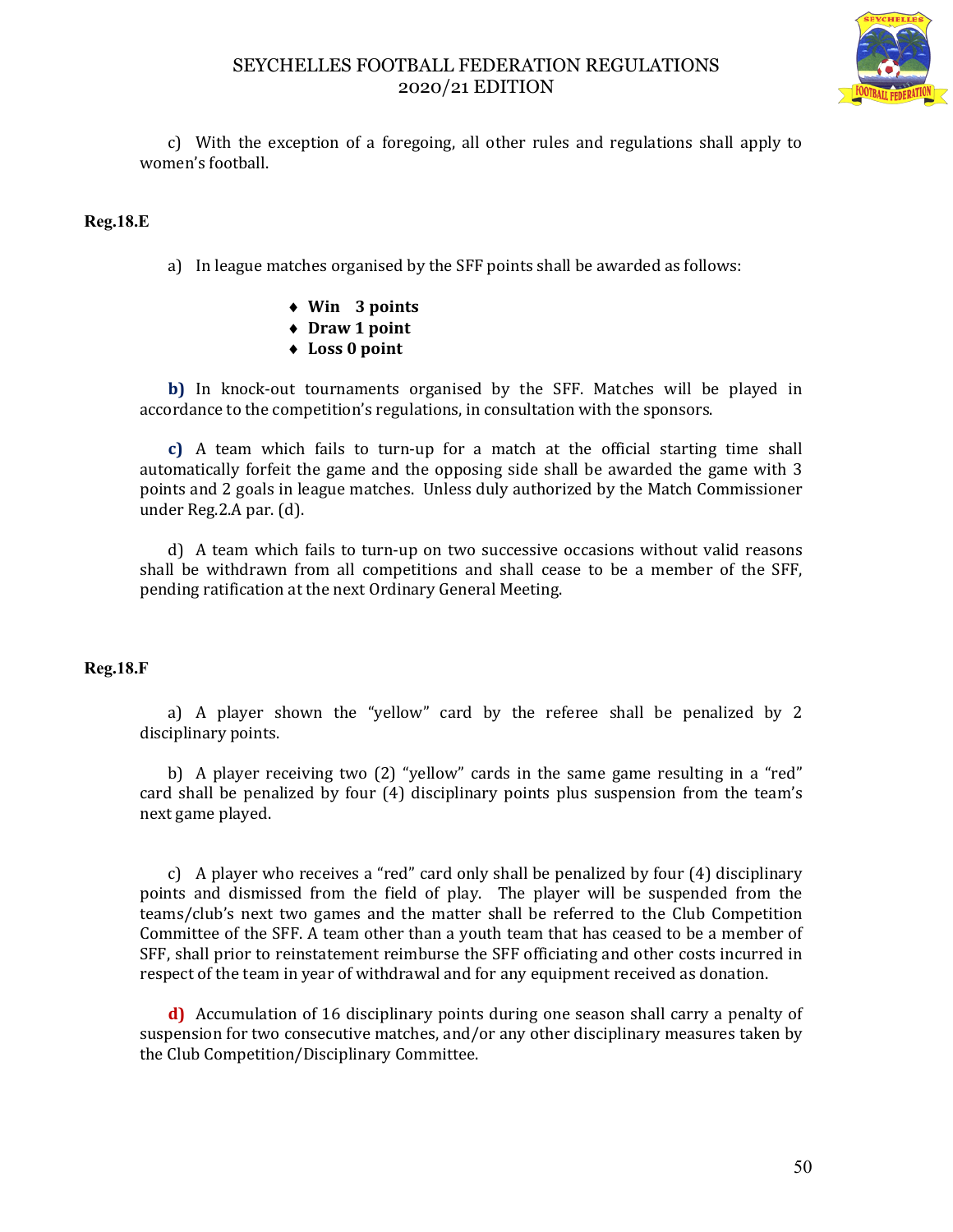

e) Disciplinary points shall not be carried forward into the following season, but any outstanding suspensions shall be.

f) Failure of a team to play a match will not be counted as a penalty being served. However, for opposing team, a player will be deemed to have served his suspension.

g) A player physically and intentionally striking a referee or other persons officiating the game shall be suspended for a maximum period of one (1) season. Repetition of the same offence will result in indefinite suspension.

h) Yellow/red cards received in reserve league competition shall be counted as in any matches of the team/club.

i) Yellow cards and suspensions shall not be counted for friendly matches organized by the SFF. However, a player will not be eligible to play for his club if suspended for disciplinary reasons.

# **REGULATION 19**

# **SFF SUB-COMMITTEES**

#### **Reg.19.A**

a) In accordance with Art 42 of the SFF Statutes, the Executive Committee may set-up and re-establishes sub-committees for the purpose of dealing with any matter, the members of which shall be appointed by the SFF Executive Committee.

b) A record of all sub-committee meetings shall be kept, and a copy forwarded to the Executive Committee. Each committee must meet at least a minimum of six times a year...

c) Sub-committees may regulate their own proceedings.

d) Sub-committees act on the authority of the Executive Committee.

#### **Reg.19.B**

a) The Standing Committees of the Federation shall be accordance with the provisions of the SFF Statutes.

b) Other temporary ad-hoc sub-committees may be set-up from time to time as necessary.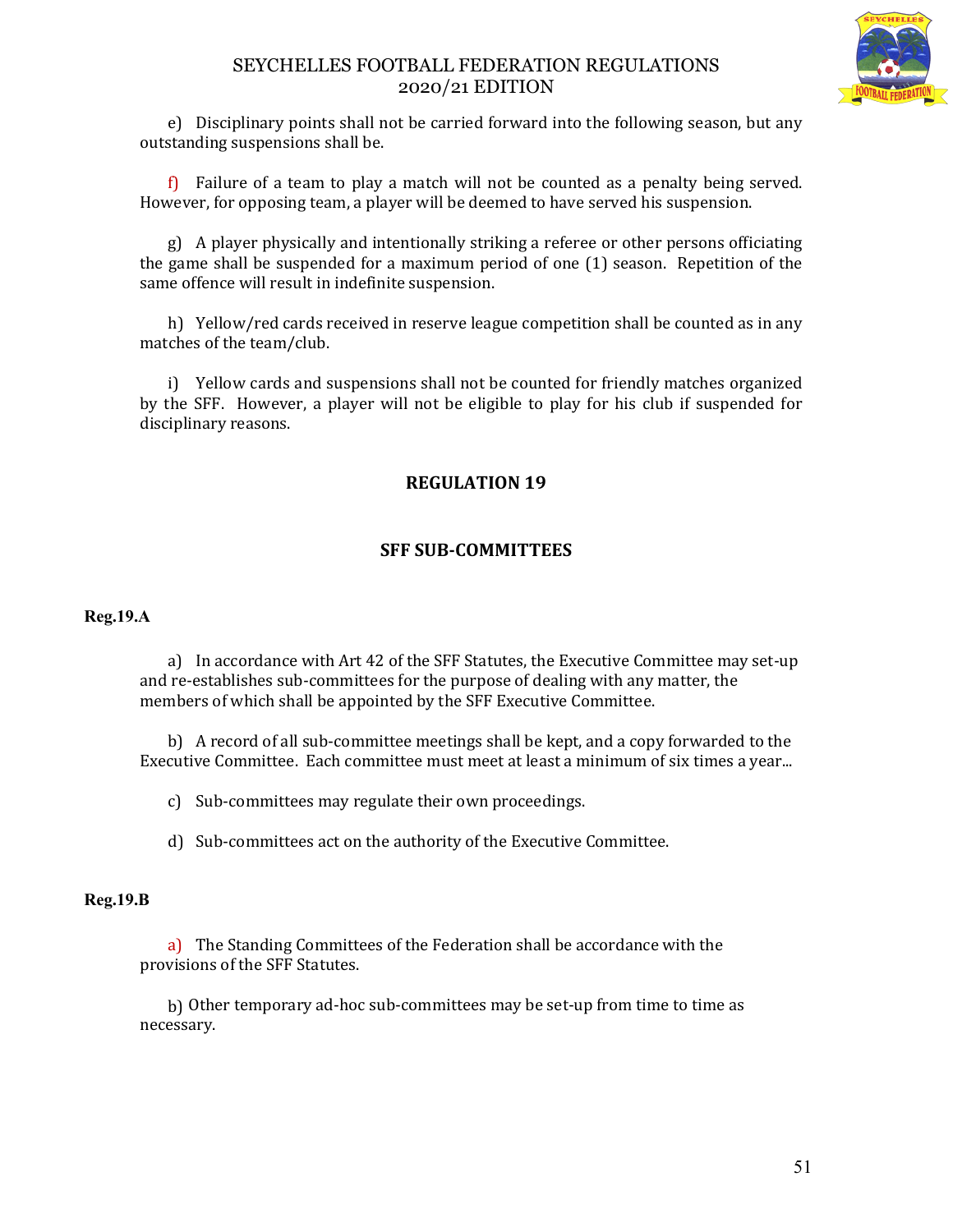



# **REGULATION 20**

#### **DISCIPLINARY MEASURES**

#### **(Players, Officials, Others)**

#### **Reg.20.A**

The judicial bodies of the Federation and the Executive Committee may impose various disciplinary measures stipulated by the SFF Statutes as defined by FIFA Disciplinary Code which are primarily: -

#### **(1) For natural and legal persons:**

#### **a) A warning;**

(A warning is a reminder of the substance of a disciplinary rule allied with the threat of a sanction in the event of a further infringement.)

#### **b) A reprimand;**

A reprimand is an official written pronouncement of a disapproval sent to the perpetrator of an infringement.

#### **c) A fine;**

A fine issued in Seychelles Rupees (Sr.) it shall be paid in the same currency. The fine shall not be less than Sr. 500, and not more than Sr. 100,000

The body that pronounces the sanction decides the terms and time limits for payment. If the fine is added to match suspension, it shall be paid before his suspension has ended. Club/Team are jointly liable for fines imposed on their players' officials and supporters the fact that a natural has left the Club/Team does not cancel out the joint liability.

#### **d) The return of awards.**

The person required to return an award shall return all the benefits received, in particular sums of money and symbolic objects (medal, trophy etc.)The money received shall always be returned in full. The body pronouncing the sanction decides any interest that may be due as it sees fit.

#### **(2) For natural persons:**

#### **a) A caution;**

(i) A caution (yellow card) is a warning from the referee to a player during a match to sanction unsporting behaviour of a less serious nature (cf. Law 12 of the Laws of the Game).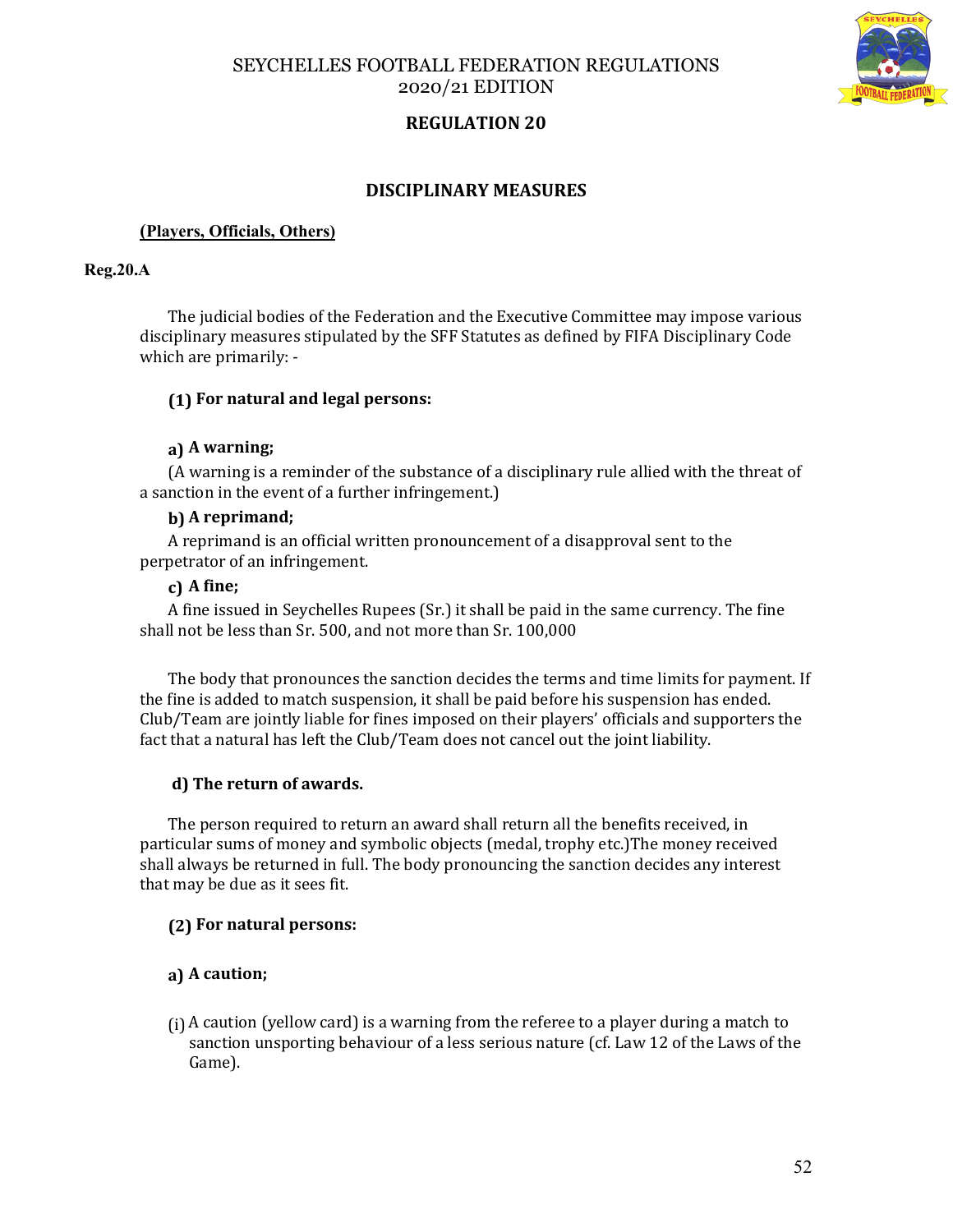

- (ii) Two cautions received during the same match incur an expulsion (indirect red card, (cf.art.52 o)) and, consequently, automatic suspension from the next match (cf.art. 19 par.4). The two cautions that incurred the red card are rescinded.
- (iii)The following incur automatic suspension from the subsequent two matches:

 A player receiving an accumulation of five (5) yellow cards shall automatically be suspended from the teams/club's next game played. In the event of a transfer, the player shall only be eligible to play for his new club where the player or his previous club has completed its matches, whichever is earlier.

- (iv)The Disciplinary Committee may extend the duration of this suspension (cf. par 3).
- (v) If an abandoned match is to be replayed, any caution issued during that match shall be annulled. If the match is not to be replayed, the cautions received by the team responsible for causing the match to be abandoned are upheld; if both teams are responsible all the cautions are upheld.
- (vi)If a player is guilty of serious unsporting behaviour as defined in Law 12 of the Laws of the Game and is sent off (direct red card), any other caution he has previously received in the same match is upheld.
- b) **An expulsion;**
- (i) An expulsion is the order given by the referee to someone to leave the field of play and its surroundings, including the substitutes' bench, during a match. The person who has been sent off may be allowed into the stands unless he is serving a stadium ban. He shall not be allowed in the VIP area.
- (ii) Expulsion takes the form of a red card for players. The red card is regarded as direct if it sanctions serious unsporting behaviour as defined by Law 12 of the Laws of the Game; it is regarded as indirect if it is the result of an accumulation of two yellow cards (cf. art. 18, par. 2).
- (iii) An official who has been sent off may give instructions to the person replacing him on the substitutes' bench. He shall, however, ensure that he does not disturb the spectators or disrupt the flow of play.
- $(iy)$ An expulsion automatically incurs suspension from the subsequent two  $(2)$  matches, even if imposed in a match that is later abandoned and/or cancelled. The Disciplinary Committee may extend the duration of the suspension.

# **c) A match suspension;**

- (i) A suspension from a match is a ban on taking part in a future match or competition or to attend it in the area immediately surrounding the field of play.
- (ii) The player who has been suspended shall not be included on the players' list for the match. The suspension is imposed in terms of matches, days or months. Unless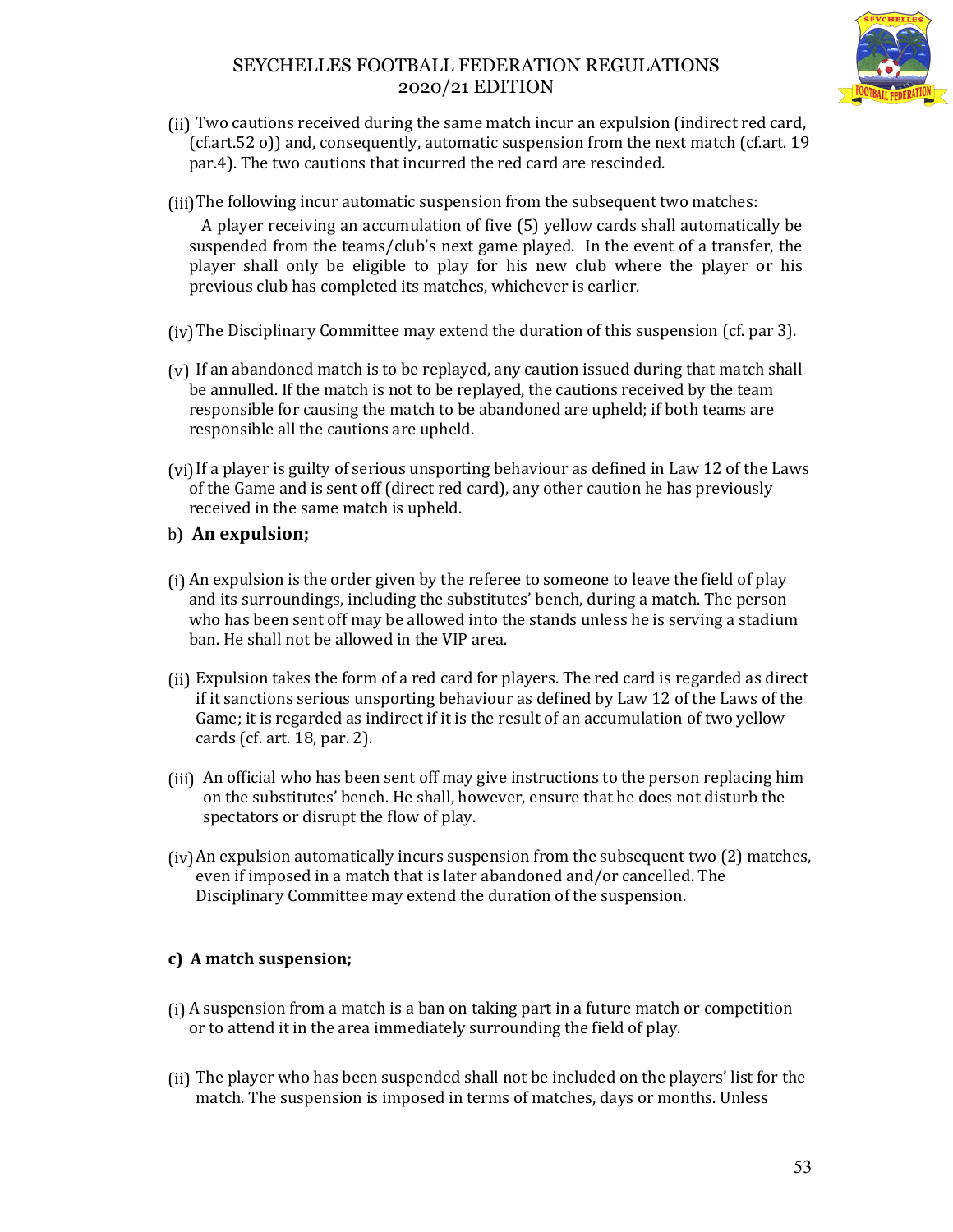

otherwise specified, it may not exceed twenty-four matches or two years if the suspension is to be served in terms of matches, only those matches played count towards execution of the suspension.

(iii)If a match is abandoned, cancelled, or finally forfeited, suspension is only considered to have been served if the team to which the suspended player belongs is not responsible for the facts that led to abandonment, cancellation or forfeit of the match. If a suspension is combined with a fine, it is prolonged until the fine has been paid in full.

# **d)A ban from the dressing rooms and/or the substitutes' benches;**

(i) A ban from the dressing rooms and/or substitutes' benches deprive s someone of the right to enter teams' dressing rooms and/or the area immediately surrounding the field of play, and in particular to sit on the substitutes' bench.

# **e)A ban from entering a stadium;**

(i) A stadium ban prohibits someone from entering the confines of one or several stadiums.

# **f)A ban on taking part in any football-related activity;**

(i) A person may be banned from performing any kind of football related activity (administrative sports or any other).

# (3) **For legal persons**:

## **a)A transfer ban;**

(i) A transfer ban prevents a club from signing any player during the period in question.

## **b)Playing a match without spectators;**

(i) The obligation to play a match behind closed doors requires team/clubs to have a certain match played without spectators.

# **c)A ban on playing in a particular stadium;**

(i) A ban on playing in a certain stadium deprives clubs/teams of the right to have their teams play in a certain stadium.

## **d)Annulment of the result of the match;**

(i) The result of a match is annulled if the result reached on the field of play is disregarded.

## **e)Exclusion;**

.

(i) Exclusion is the deprivation of the right of clubs/teams from taking part in a current and/or future competition.

# **f)A forfeiture;**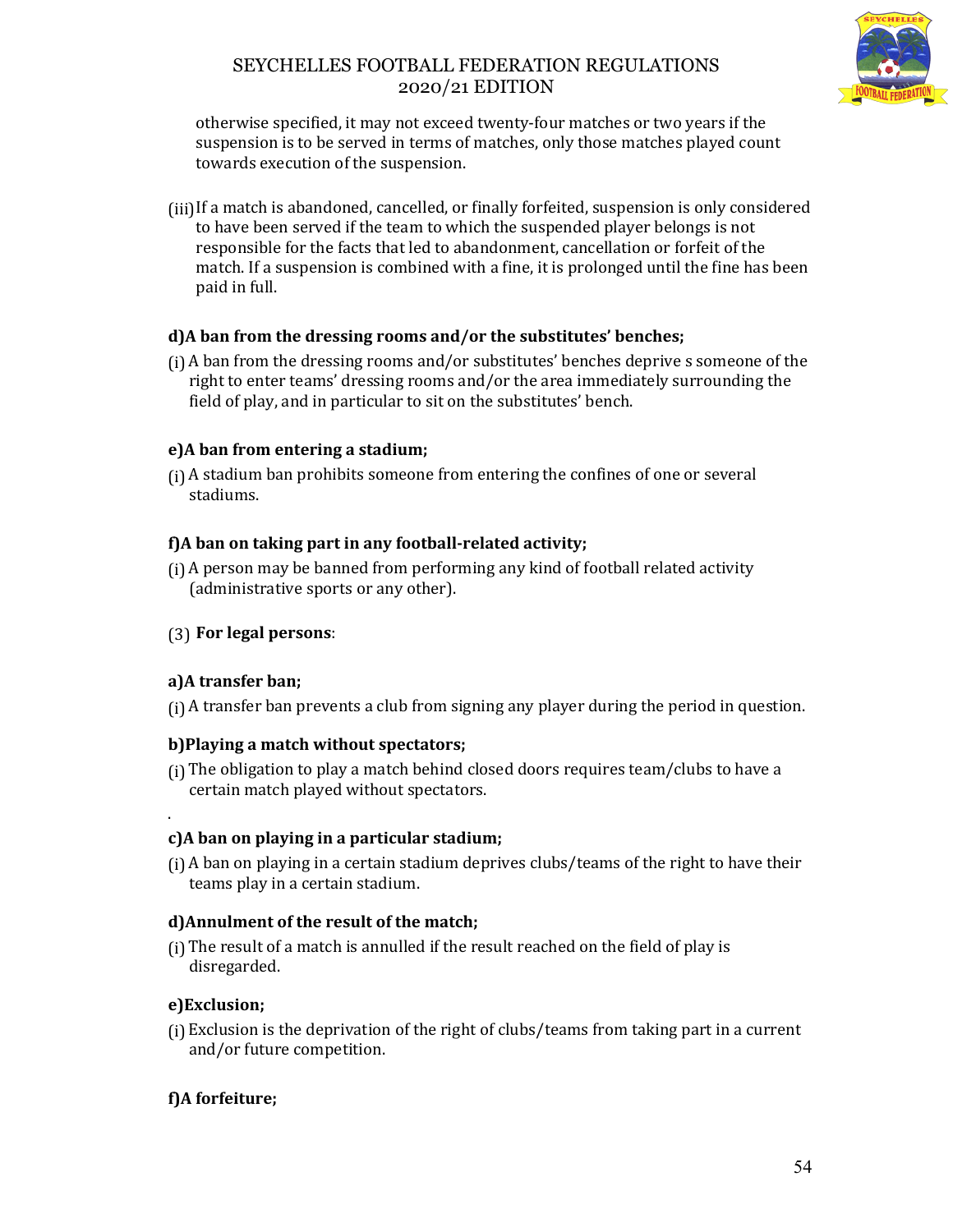

(i) Teams/Clubs sanctioned with a forfeit are considered to have lost the match by 0-2. If the goal difference is greater, the higher score is upheld.

# **g) Deduction of points;**

(i) A club/team may have points deducted from those already attained in any current championship.

# **h) Relegation to a lower division**

(i) A club/team may be relegated to the lower division.

**For the sake of interpretation in case of any ambiguity the Club Competition/Disciplinary Committee shall be guided by the FIFA Disciplinary Code (FDC of 30th May 2011).**

# **Reg.20. B**

# **Players**

a) Fouls and misconduct by players are governed by Law 12 of the Rules of the International Football Association Board. What constitutes foul play and misconduct shall be determined by the referee. The decisions of the referee regarding facts connected with play are final.

b) The Club Competition/Disciplinary Committee shall be guided by **Reg.20.A** hereof.

c) The referee's report and match commissioner's report shall be scrutinised to determine the seriousness of the offence. Any other evidence deemed appropriate will be examined or heard, including television evidence.

d) In respect to violent and improper conduct the followings additional sanctions shall be applicable: -

e) Retaliation without causing harm to the opposing player and/or bringing the game into disrepute. (Two match suspension (**1+1**)).

f) Retaliation causing bodily harm to the opposing player(s). (Four match suspension **(1+3)).**

g) Persistent fighting on the field of play. (**Four** match suspensions **(1+3)).**

h) The sanctions to apply will be based on actions which took place in the opinion of the Club Competition/Disciplinary Committee.

i) In respect to other miscellaneous incidents involving players with team officials or spectators shall be investigated by the Club Competition/Disciplinary Committee and appropriate action taken.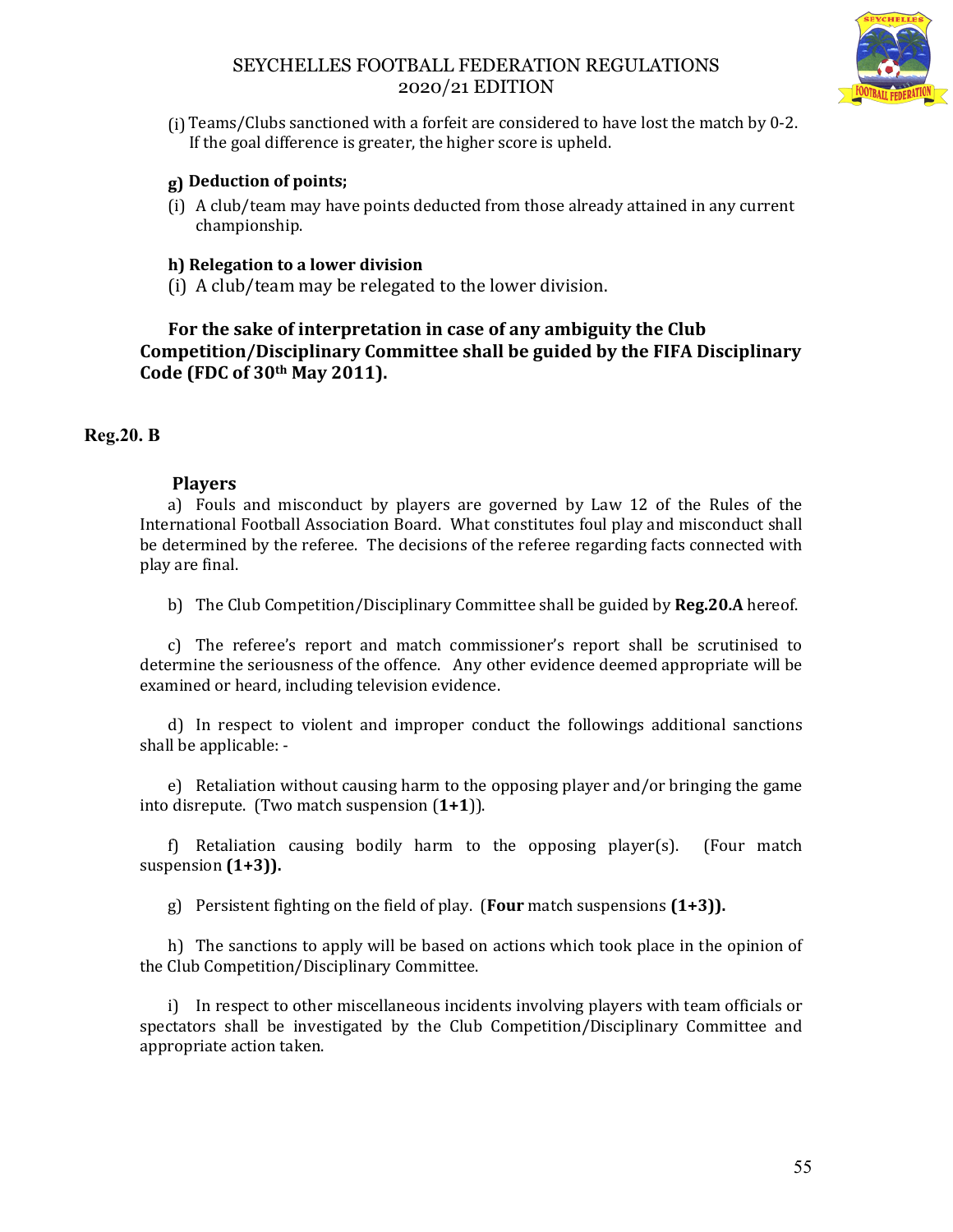

**Reg.20.C**

#### **Team Officials**

a) Aggressive behaviour between officials of opposing teams shall carry an automatic four (4) consecutive match suspension.

b) Aggressive and/or abusive behaviour between a team official and match officials shall carry an automatic four (4) consecutive match suspension and a minimum fine on the club/team of SR.500.

**c)** For violent conduct at a match venue by a team official bringing the game into disrepute, the Club Competition/Disciplinary Committee shall decide on an appropriate sanction, which shall not be less than (a) and (b) above.

d) For physically assaulting match officials and/or players. The offender may be banned indefinitely.

#### **Reg.20.D**

**a)** Any person, being directly involved in the game, may request the Club Competition/Disciplinary Committee to investigate alleged actions of persons for bringing the game of football into disrepute. Such request shall be **verbal or in** writing and shall contain a clear statement of the alleged incident/act and any other relevant supporting evidence.

b) The SFF will type out a verbal complaint, clearly stating the person making the complaint and its time, prior to submitting a verbal complaint to the Club Competition /Disciplinary Committee; SFF will establish veracity of the complaint. If a player or official of a team/club is summoned to appear before the Club Competition Disciplinary Committee to give evidence and fail to do so, the player or official and/or the team/club of the player or official may be sanctioned.

c) The Club Competition/Disciplinary Committee shall investigate any such request within 21 days of the complaint and either dismiss the allegation or impose sanctions as appropriate with a report to the Executive Committee in writing.

d) If the action of player(s) or management is considered by the Club Competition/Disciplinary Committee as not only that of an individual but also that of the team (inaction by the captain or the management to prevent incidents will be construed as condoning the action, sanctions will be imposed.

On an individual basis on players and officials.

(a) Suspended players or officials of a team/club, may not have access to the changing room, substitutes' bench, or the field of play during official matches of the team/club.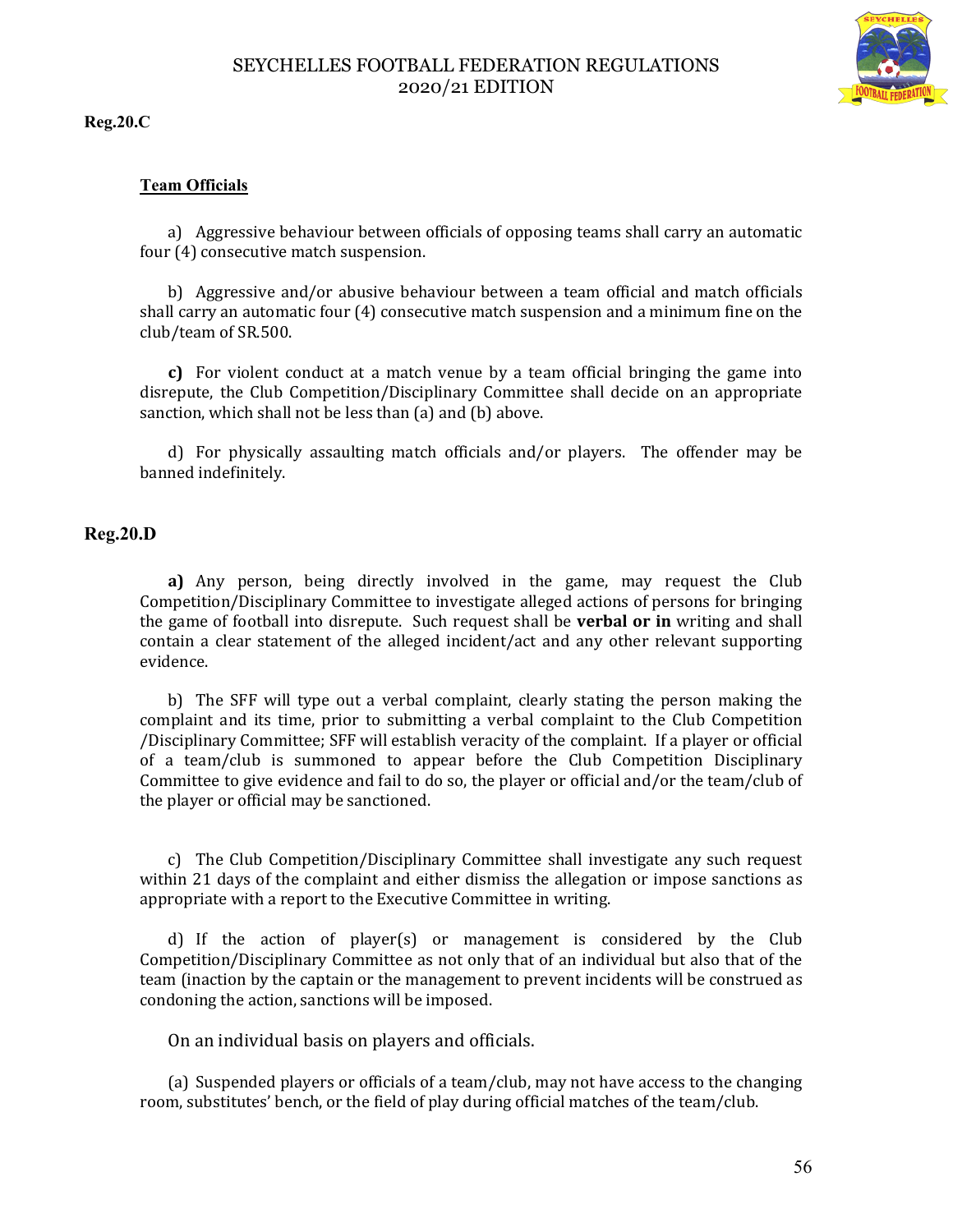

(b) Subject to ratification by the Executive Committee, deduction of 3 points effective current season if this would have a bearing on promotion or demotion or being crowned champions or representing the SFF in foreign competitions. If not, the deductions of points will be effective for the season following the one in which the incident took place.

(c) Subject to ratification by the Executive Committee, banned to act as Seychelles representatives in international competitions.

(d) Payment of a fine and if the incident is felt to be very serious, referring the matter to the Executive Committee with recommendation for suspension **of the club/team**.

# **REGULATION 21**

## **BALL PERSONS**

#### **Minimum requirements**

#### **Reg.21.A**

a) There shall be a minimum of six (6) ball persons on duty for each match of which shall be provided by the SFL.

- b) Ball Persons must not be younger than twelve (12) years of age.
- c) Balls persons may be male or female.
- d) All ball persons must be familiar with the rules of the game.

#### **Instructions**

#### **Reg.21.B**

a) Ball persons must be spread equally around the pitch to ensure that back of each goal line and that the length of each touchline is adequately covered.

b) Ball persons shall either stand or kneel behind or beside the advertising boards, without obstructing the views of spectators.

c) The balls shall either be placed on the ground next to the ball persons or held still in their hands.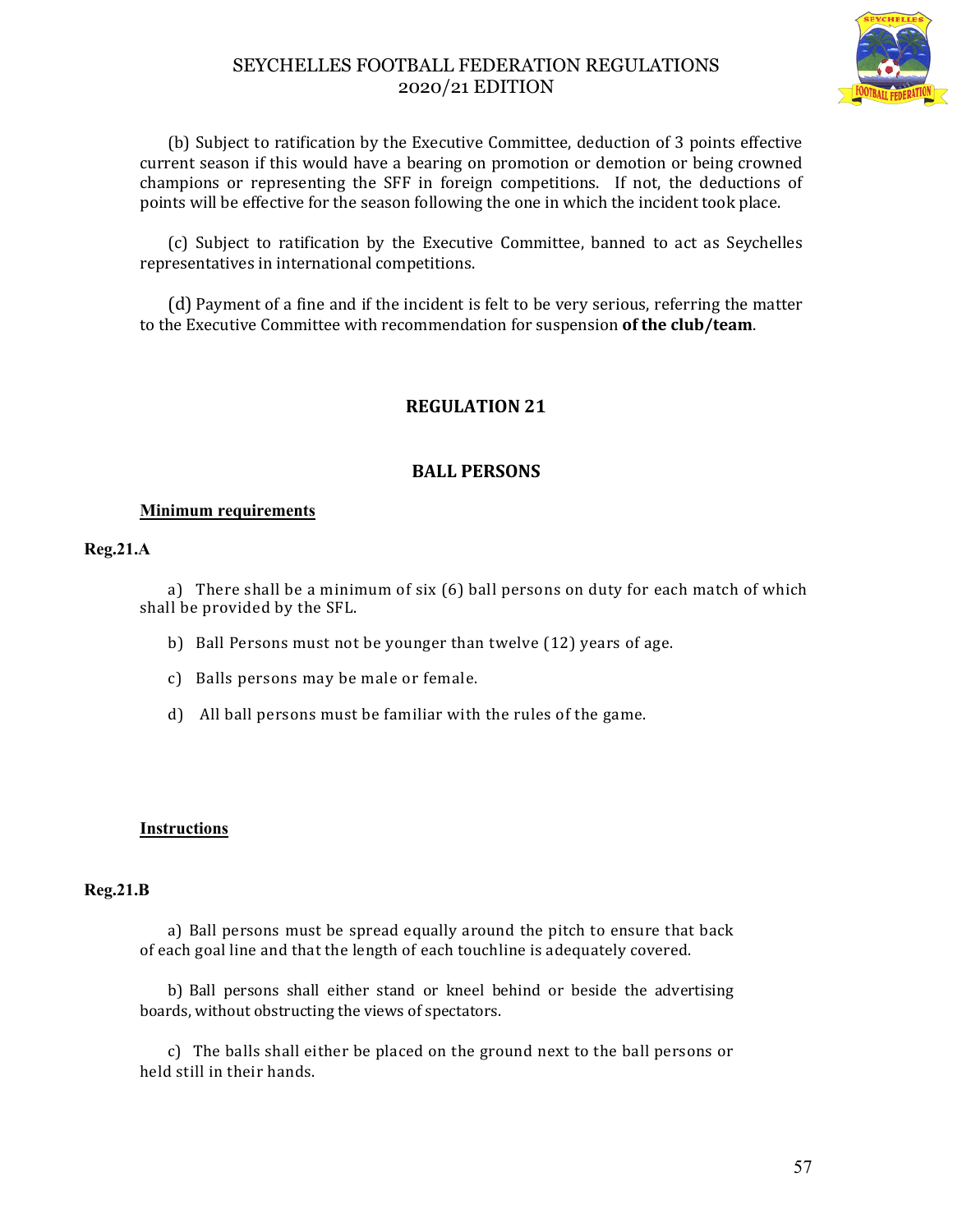

d) Under no circumstances may ball persons play with the balls with their head, hands or with their feet.

e) Ball persons shall concentrate on the action to ensure that only one (1) ball is returned to play and not two (2).

f) Unless they are under supervision, ball persons are strictly forbidden from entering the field to play, the Technical area, or the changing room.

g) If the ball crosses the boundary lines and lands, for instances, behind the advertising boards, or in the crowd, the ball person closest to the player who intends to return the ball into play shall throw his football to the player. Once the ball has been replaced the ball person shall retrieve the other ball and return to his former position.

# **REGULATION 22**

# **TEAM SHEETS**

## **Reg.22.A**

a) Teams shall submit their list of 18 players at least 48 hours prior to the official match. Changes to the list of 18 players may be made up to the 45 minutes before the start of play.

b) Teams will submit duly completed team sheets to the referee at least forty-five (45) minutes prior to the start of play. No changes shall be permitted after the start of play. Such list to include:

c) The full names (family and first) of the eleven (11) players (as well as their registration and jersey numbers) who are starting the game;

d) The full names (family and first) of the seven (7) substitutes (Six outfield players and 1 Goal-Keeper) (as well as their registration and jersey numbers) which may be utilized during the game;

e) The full names of the team officials positioned in the technical areas for the game;

f) Teams home and away colours;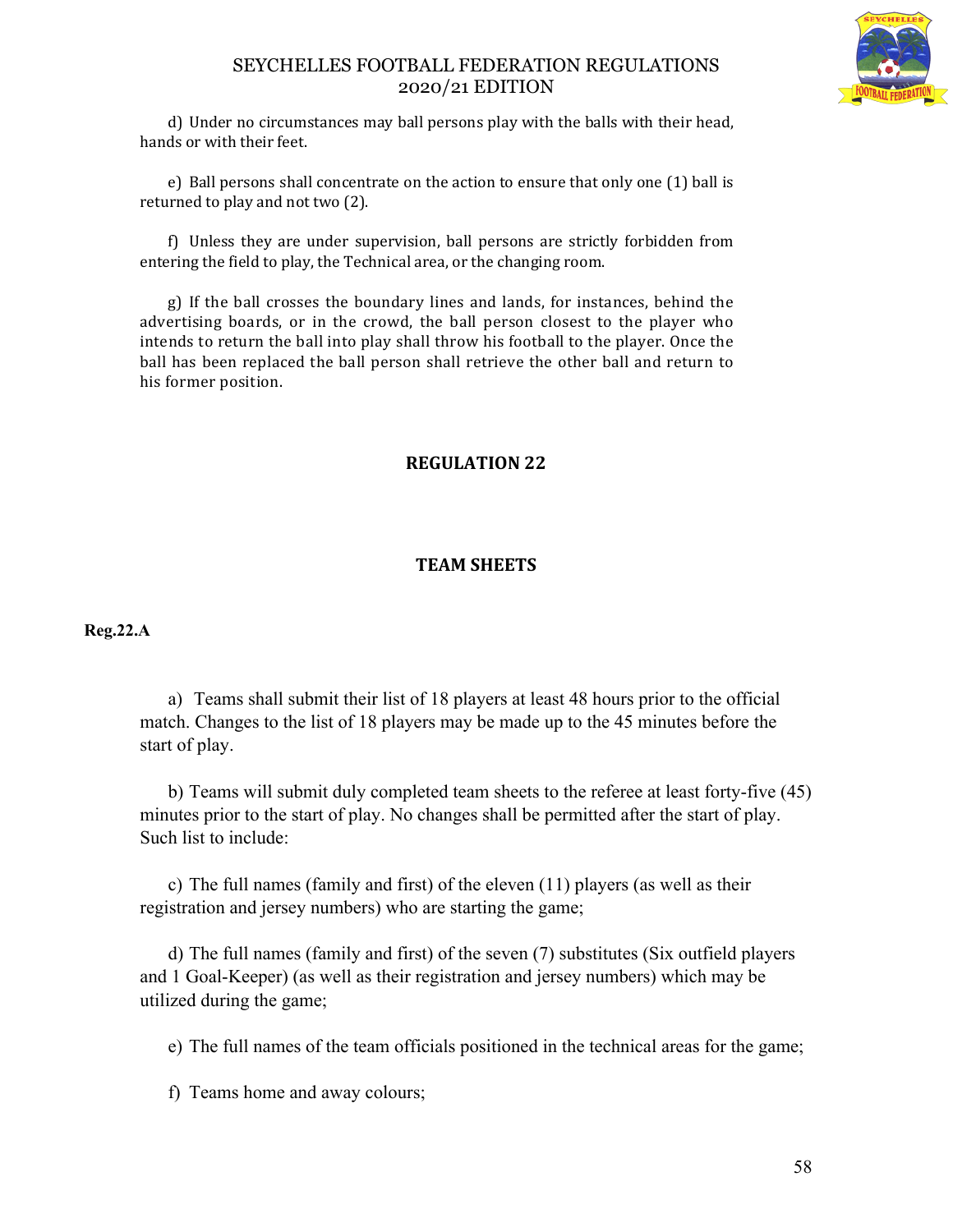

g) Players that are suspended;

h) Players that are on loan;

i) Players starting a match are to be marked with a tick  $(\checkmark)$  and substitutes are to be marked with a cross  $(x)$  on the team sheets;

j) If a player's name appears on the team sheet as the first eleven(11) or as a substitute he/she will be deemed, for the purposes of these Regulation, to have participated in the match, save that a team may at any time before kick-off, amend its team sheet by substituting any player, if its opponents have lodged a protest in terms of these Regulation relating to the use of any player who is allegedly unregistered, suspended, banned, fraudulently or improperly registered, in which case the said substituted player will not be deemed to have participated in the match.

# **REGULATION 23**

# **ACTS OF MISCONDUCT/OFFENCES**

## **Reg.23.A**

a) Without derogating from the generality of what constitutes an act of misconduct/offence, the following are specifically declared to be acts of misconduct/offenses on the part of a player, official, servant or duly authorized (express or implied) representative of a team, official of SFF, or member of any sub-Committee as the case may be.

b) On the part of a team where:

- c) It fails to provide adequate security at its venue:
- (i) It will be presumed, unless the contrary is proved, that a club has failed to provide adequate security at its venue where the spectators at such venue, irrespective of their affiliation, committed acts, or were responsible for conduct that is considered improper behavior;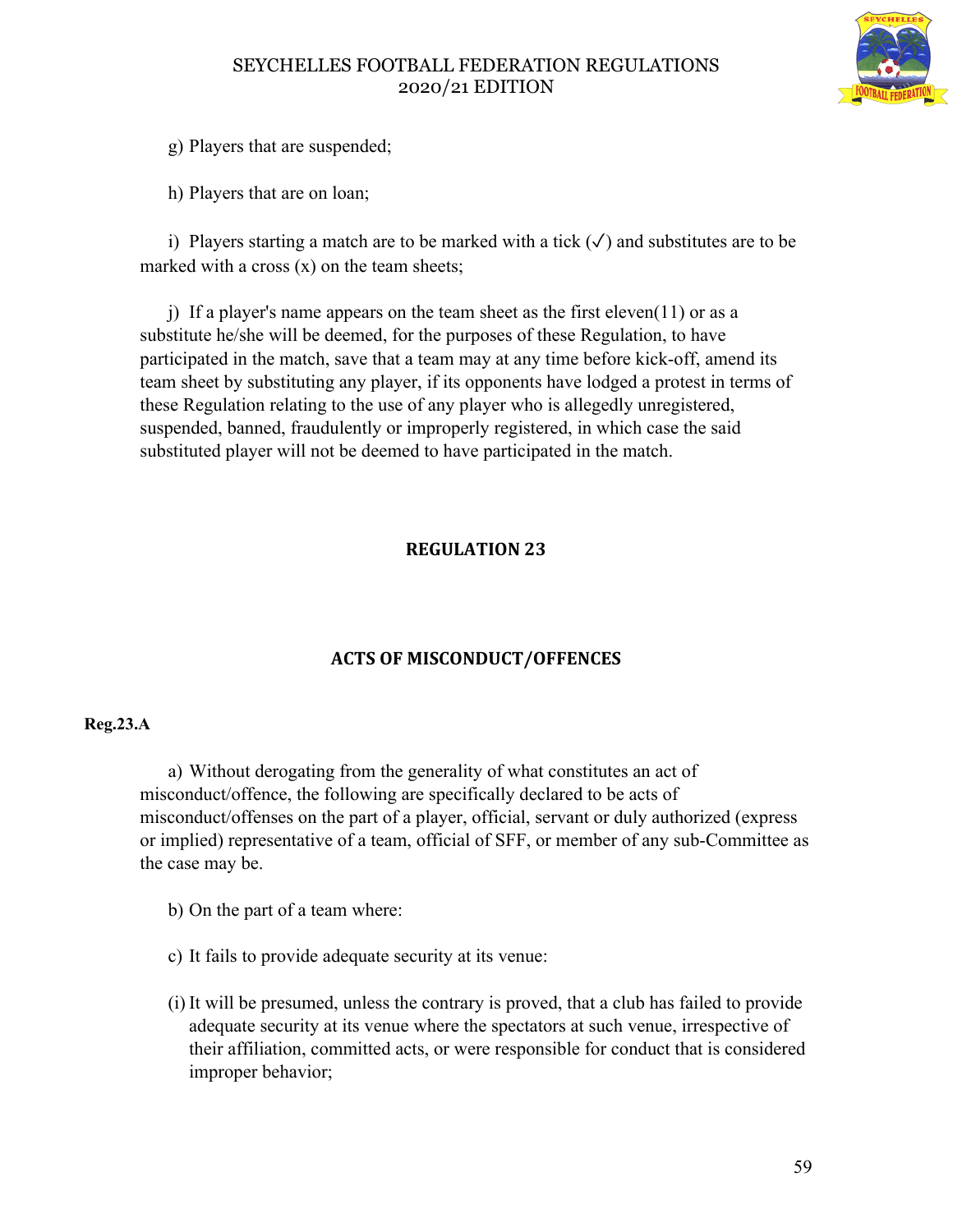

(ii) It will not be a defense to the previously mentioned charge that a larger crowd than anticipated attended or attempted to attend the game;

d) Its players, officials, servants or duly authorized (express or implied) representatives or supporters directly or indirectly interrupt, obstruct or disturb the normal proceedings of a game before, during or after the match;

e) Its players, officials, servants or duly authorized (expressed or implied) representatives, for any corrupt, dishonest or unlawful purpose in connection with a game played under the auspices of SFF, or in connection with the affairs of the SFF Official Competitions, give, offer or promise, whether directly or indirectly, any inducement, reward or bribe of whatsoever nature, to anybody whatsoever;

f) Its players, officials, servants or duly authorized (express or implied) representatives accept any inducement, reward or bribe referred to in Rule e) above;

g) It fails to comply with or contravenes any provision of these Regulation, the SFF Statute, and/or any other relevant SFF By-laws, the CAF Statutes and the FIFA Statutes, and as well as the Laws of the Game;

h) It fields an unregistered, suspended, banned, fraudulently or improperly registered, or in any other way disqualified or prohibited person;

i) It fails to fulfill a fixture for which a date and a venue have been fixed by SFF; It fails to comply with any lawful order or instruction made by the Disciplinary Committee, an official of SFF, and/or match officials;

j) It fails to comply with or contravenes any order, resolution or code of conduct made or passed by the Competitions Committee;

k) It knowingly furnishes incorrect information of whatsoever nature to SFF;

# **Reg.23. B.**

a) It's players, officials, servants or duly authorized (express or implied) representatives or supporters commit an offence in terms of Reg20.b) hereunder;

b) Persons referred to Reg20.a) above, who behave in any manner whatsoever, inside or outside a ground before, during or after a match, no matter on which ground the match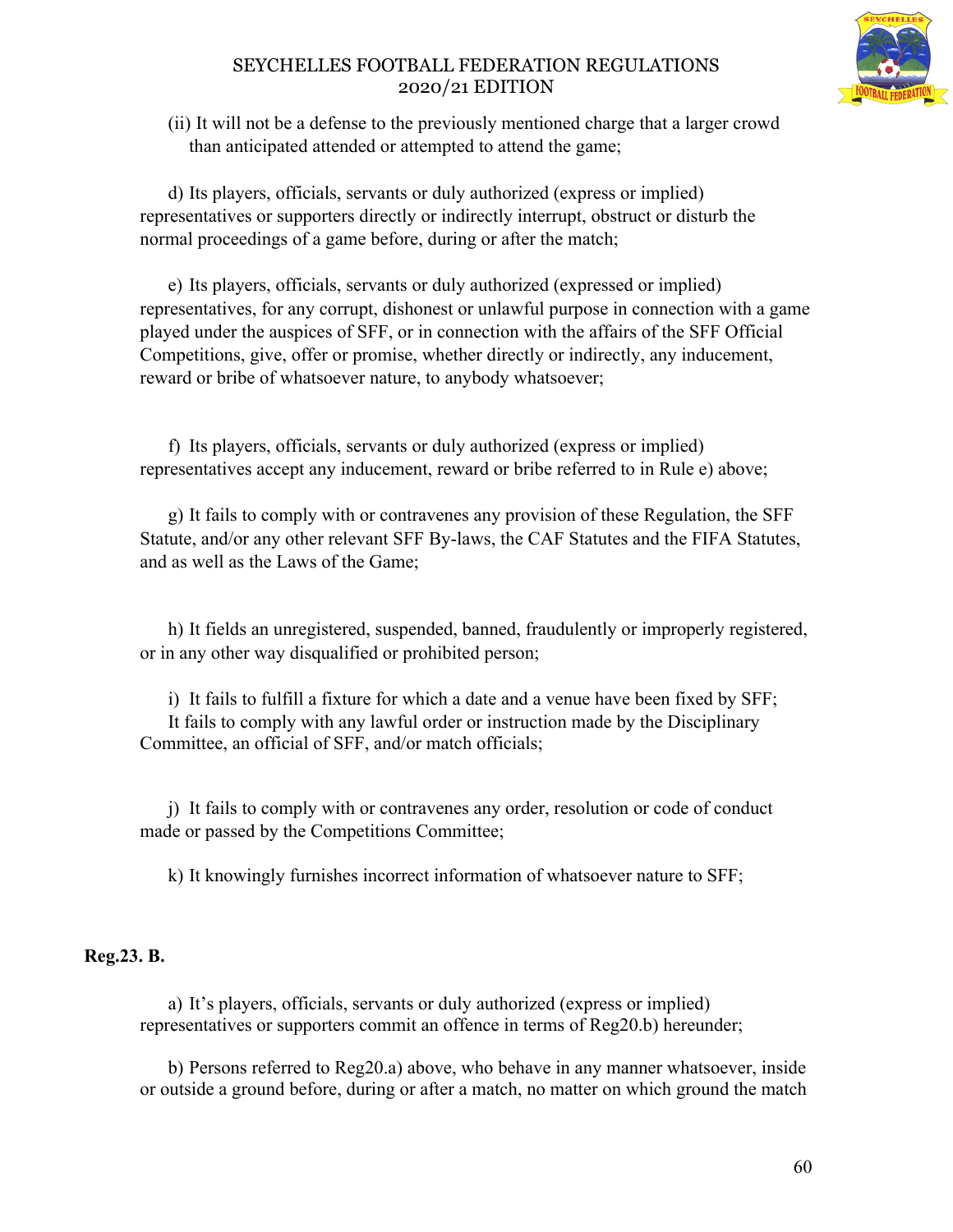is played. Without derogating from the generality of what constitutes misbehavior on the part of supporters, the following are specifically declared acts of misbehavior:

- (i) Invasion or attempted invasion of the field of play, save for reasons of crowd safety;
- (ii) Causing the abandonment or attempting to cause the abandonment of a match;
- (iii)Throwing or attempting to throw missiles, bottles and other objects, whether potentially harmful or dangerous or not, on to the pitch, or at any person;
- (iv) Fireworks and rockets being let off;
- (v) Acts of violence or attempted acts of violence against anyone at the game;
- (vi) Failing to conduct themselves in an orderly fashion;
- (vii) Insulting or assaulting players, team officials, match officials or any other person present at the game;
- (viii) Maliciously damaging or attempting to damage any property at the ground;
- (ix)Other acts of unsporting behavior;
- (x) It fails to protect match officials against acts or attempted acts of violence or any other form of abuse before, during or after a match;
- (xi) It's players refuse to continue a match or abandon the field of play without permission by the referee, or cause the abandonment of a match;
- (xii) It's officials cause the abandonment of a match;
- (xiii) It fails to immediately report any act of alleged misconduct, within its knowledge, to SFF;
- (xiv) It incites, permits or assists any person or body in the contravention of the Laws of the Game, the Statute of SFF, these Rules, and any other relevant SFF By-Laws, the CAF Statutes or the FIFA Statutes, as well as the Laws of the Game;
- (xv) It, inclusive of its officials, players, servants or duly authorized (express or implied) representatives, or supporters commits any act or makes any statement, either orally or in writing, or has been responsible for conduct which is considered ungentlemanly, insulting or improper behavior, or likely to bring the game, sponsors, any member, the SFF League Competitions, SFF, CAF or FIFA into disrepute;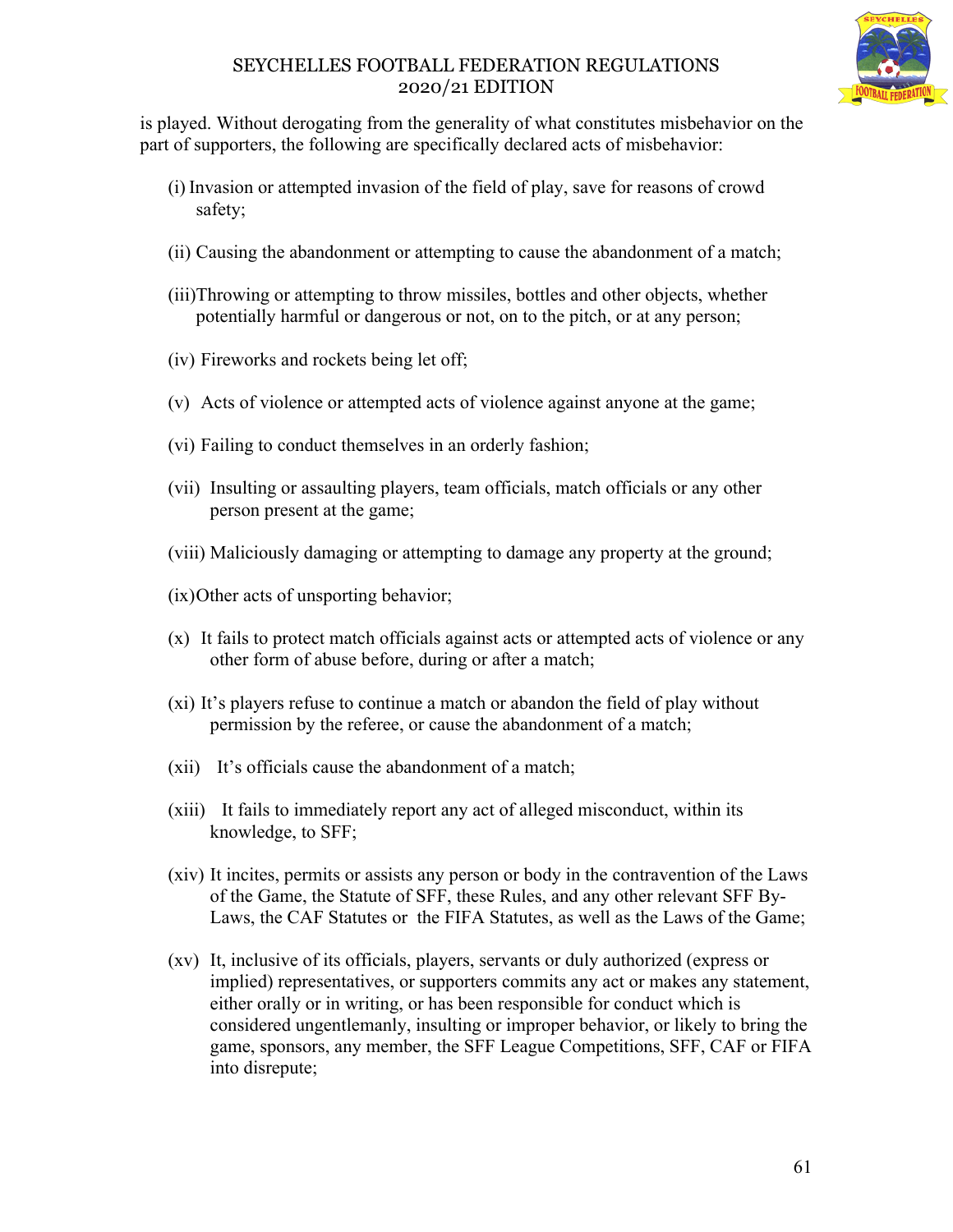

(xvi) It fails to attend a Disciplinary Committee hearing to which it was summoned or subpoenaed.

**Reg.23.C**

a) Its officials, players, servants or duly authorized (express or implied) representatives' assault, threaten, intimidate, coerce, interfere, mislead or insult a match official, player, official of SFF, public, press or media, or any other person, before, during or after any match.

b) Notwithstanding any provision of these Rules, where a team is charged with any offence in terms of Reg.20.B (b), or any other offence relating to the misbehavior of spectators, such a team will be guilty of such offence if SFF shows that there was misbehavior on the part of any spectators at the ground, unless such team satisfies the Disciplinary Committee that the misbehaving spectators were not its supporters.

c) On the part of a player, official, servant or duly authorized (express or implied) representative of a team, official of SFF, members of any sub-committee, who:

- (i) Directly or indirectly interrupts, obstructs or disturbs the normal proceedings of a game, before, during or after the match;
- (ii) For any corrupt, dishonest or unlawful purpose in connection with a game played under the auspices of SFF, or in connection with the affairs of the Official Competitions, gives, offers or promises, whether directly or indirectly, any inducement, reward or bribe of whatsoever nature, to anybody whomsoever;
- (iii)Accepts any inducement, reward or bribe referred to in Reg20.C(ii) above;
- (iv)Fails to comply with or contravenes any provision of the SFF Statute, and these Rules, any relevant SFF By-Laws, the CAF Statutes or the FIFA Statutes, as well as the Laws of the Game;
- (v) Fails to comply with any lawful order or instruction made by the Disciplinary Committee and/or match officials;
- (vi)Fails to comply with or contravenes any order, resolution or code of conduct passed by the Competitions Committee;
- (vii) Fails to attend a Disciplinary Committee hearing to which (s) he was summoned or subpoenaed;
- (viii) Knowingly furnishes incorrect information, of whatsoever nature, to SFF;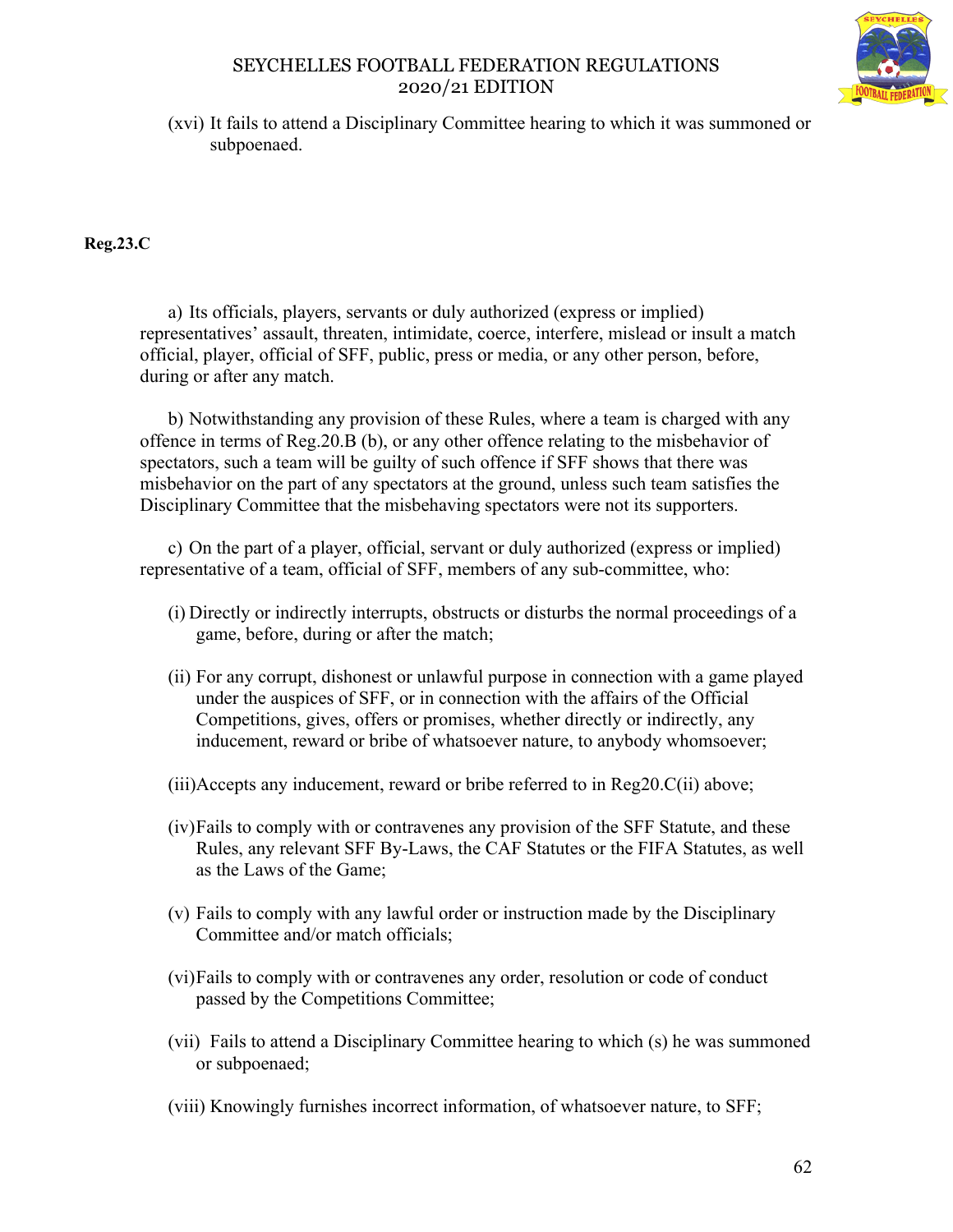

- (ix)Assaults, threatens, intimidates, coerces, interferes, misleads or insults a match official, player, official of SFF, public, press or media, or any other person, before, during or after any match;
- (x) Engages in any conduct causing a situation dangerous to the public safety, before, during or after a match;
- (xi)Fails to protect match officials against acts or attempted acts of violence or any other form of abuse before, during or after a match;
- (xii) Fails to immediately report any act of alleged misconduct within its/his/her knowledge, to SFF;
- (xiii) Permits or assists any person or body in the contravention of the Laws of the game, the SFF Statute, these Rules, and applicable SFF By-Laws, the CAF Statutes or the FIFA Statutes;
- (xiv) Uses obscene or other objectionable language in connection with the affairs of the SFF Official Competitions;
- (xv) Is employed directly or indirectly by the media, which will include employment by a newspaper, television or radio station, or contributes items or information to any newspaper, television or radio station, without the prior written approval of the chairperson of the Competitions Committee, which permission will not be unreasonably withheld;

## **Reg.23.D**

a) Commits any act or makes any statement, either orally or in writing, or has been responsible for conduct which is considered ungentlemanly, insulting or improper behavior, or likely to bring the game, sponsors, any member, the SFF Official Competitions, SFF, CAF or FIFA into disrepute.

b) On the part of any player, where (s) he refuses to continue a match, or abandons the field of play without permission by the referee, or causes the abandonment of a match.

c) On the part of an official, where the said official causes the abandonment of a match.

d) Any team or person who has been found guilty of committing an offence by the Disciplinary Committee will be liable to such penalties or combination of penalties as the Disciplinary Committee may impose in terms of the SFF Statute and these Rules.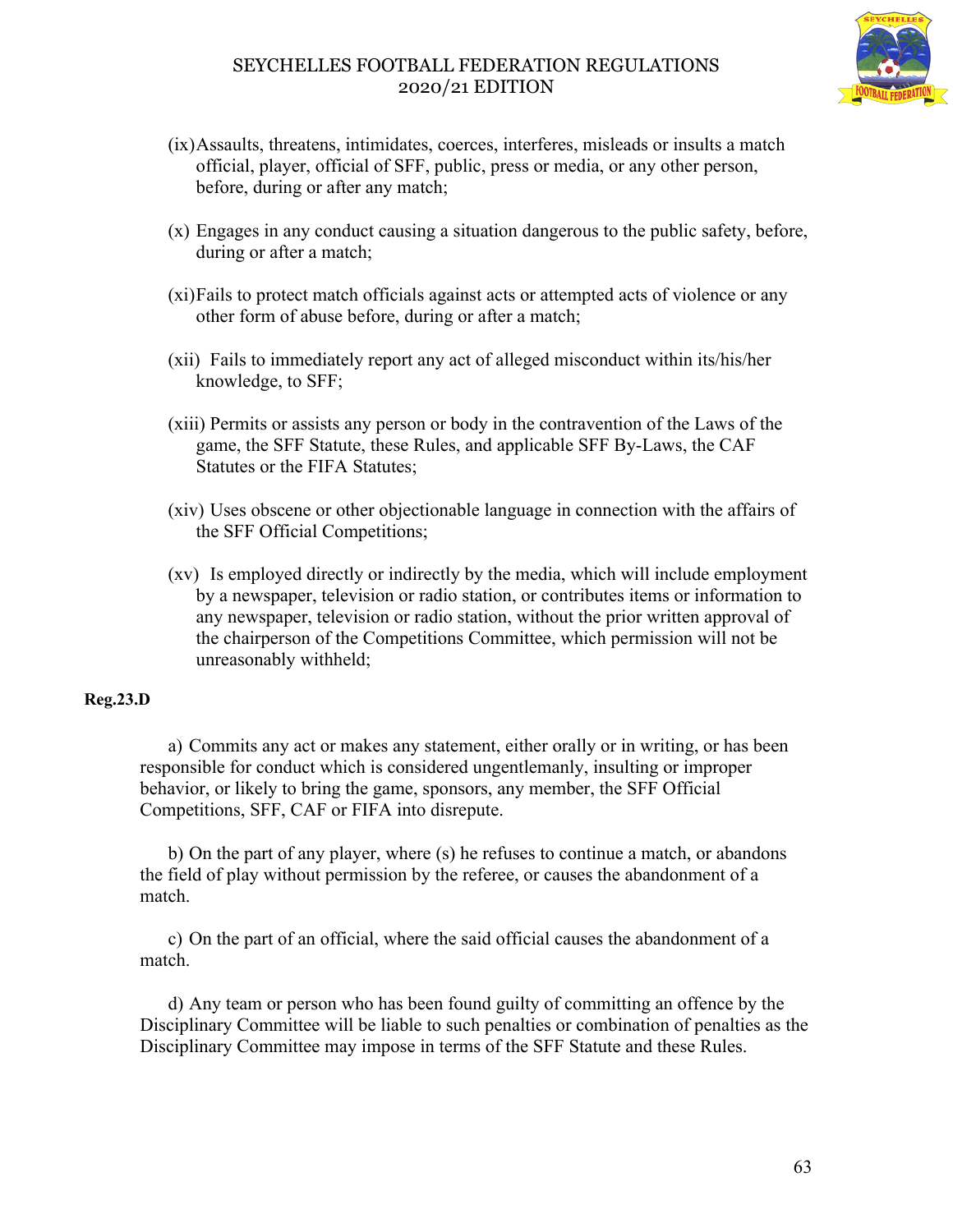

e) Any club, player, official, servant or duly authorized (express or implied) representative of a team, member of the SFF Competitions Committee or of a subcommittee who:

- (i) Attempts to commit any offence in terms of the SFF Statute and these Rules will be guilty of an offence and will be liable, on conviction, to the same penalties as are competent for a contravention of the Statute or Rules;
- (ii) Is convicted of any criminal offence in relation to all matters and questions relating to football in the Republic of Seychelles, will be deemed to have committed an offence in terms of the SFF Statute and these Rules and, after a hearing, will be liable to such sanctions and penalties as the Disciplinary Committee may impose. In this regard, in any disciplinary hearing, a certified copy of the judgment of the convicting court will be proof of such conviction.

## **Reg.23.E**

a) Officials, players, servants, or duly authorized (express or implied) representatives of a team may attend matches under the auspices of SFF, only on condition that they observe the SFF Statute, these Rules and any relevant SFF By-Laws as well as the Laws of the Game.

b) Where any statement made by an official, player of a team which is considered ungentlemanly or improper and/or is likely to bring SFF, its sponsors, or any other member into disrepute, is reported in the press or media, the relevant SFF Official will notify the said official or player of the said reported statement and enquire from the said player or official whether (s)he denies or admits having made the said statement, to which the said person will reply within 5 (five) days of receiving the said notification. Failure to respond will entitle the relevant SFF Official, or his representative, to invoke Regulation 38.1.

c) Where such a person admits the said statement, disciplinary action may be taken by SFF.

d) Where such a person denies having made the said statement, the said person will:

e) Furnish SFF with an affidavit, denying having made that statement within 5 (five) days of receiving notification from the relevant SFF Official; and

f) Publicly deny and refute such statement at a press conference called by SFF on a date stipulated by SFF.

g) Where such a person fails to reply to the notification by the relevant SFF Official, or having denied making the statement, fails to comply with Reg20.e) above, the said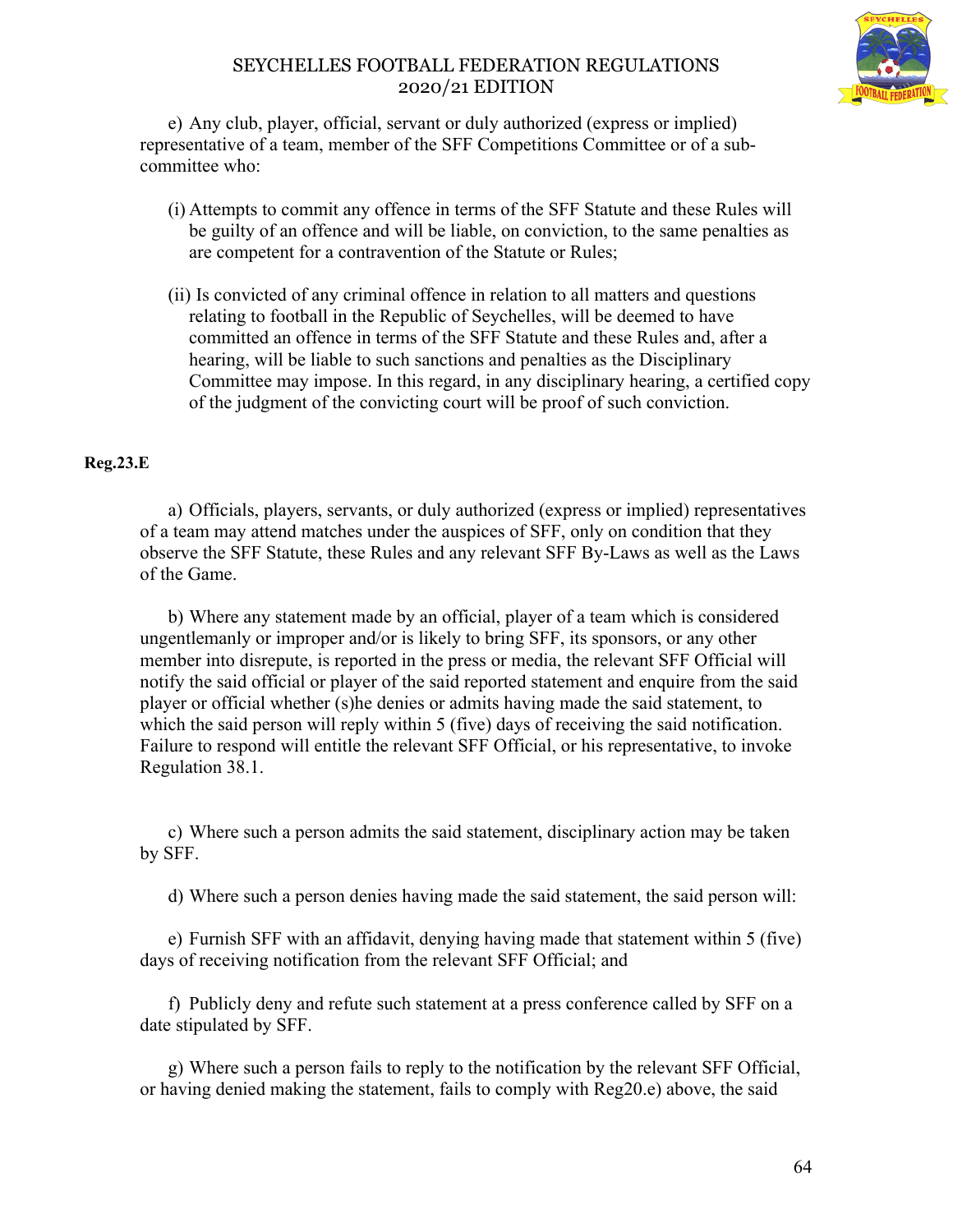

statement will be irrefutably presumed to have been made by such person, and correctly reported by the press or media, and SFF may institute disciplinary action against the person concerned.

h) It will not be a defense against any charge instituted by SFF, to show that the statements were true and in the public interest unless the statement was based on a grievance by the person concerned which was raised and discussed at a Competitions Committee meeting, or at any other appropriate forum of SFF, prior to the statement having been made to the press or media.

# **REGULATION 24**

# **MISCELLANEOUS PROVISIONS**

#### **Reg. 24.A**

a) In conformity with Art 16 of the SFF Statutes a registered club/team may resign from the SFF by giving 30 days written notice to the SFF Secretariat. The Executive Committee of the SFF shall accept the resignation without prejudice to any rights it may have against the club/team's resignation and the right to claim any outstanding dues to the SFF from the club/team upon re-application by the club/team to join de novo the SFF whether under the same name or another name.

b) A club/team and its official that resigns from the SFF shall lose, henceforth all rights and privileges conferred by membership.

- (i) There shall not be more than 12 teams/club in the Premier League.
- (ii) There shall not be more than 10 teams/ club in Championship 1
- (iii)There shall not be more than 10 teams/ club in Championship 2.
- (iv)All newly form team /club which express the intention to register with the SFF to participate in organize football competition shall write an official request to the Executive Committee.
- (v) Newly formed club/team shall pay a deposit of Sr, 5000.00 and remain on probation for the full season.

#### **Reg.24.B**

a) A club/team registered with the SFF may affiliate with another registered club/team and may alter its name by giving the SFF Secretariat 14 day's written notice of its intention. Affiliation, alteration of names shall only take place at the close of the season.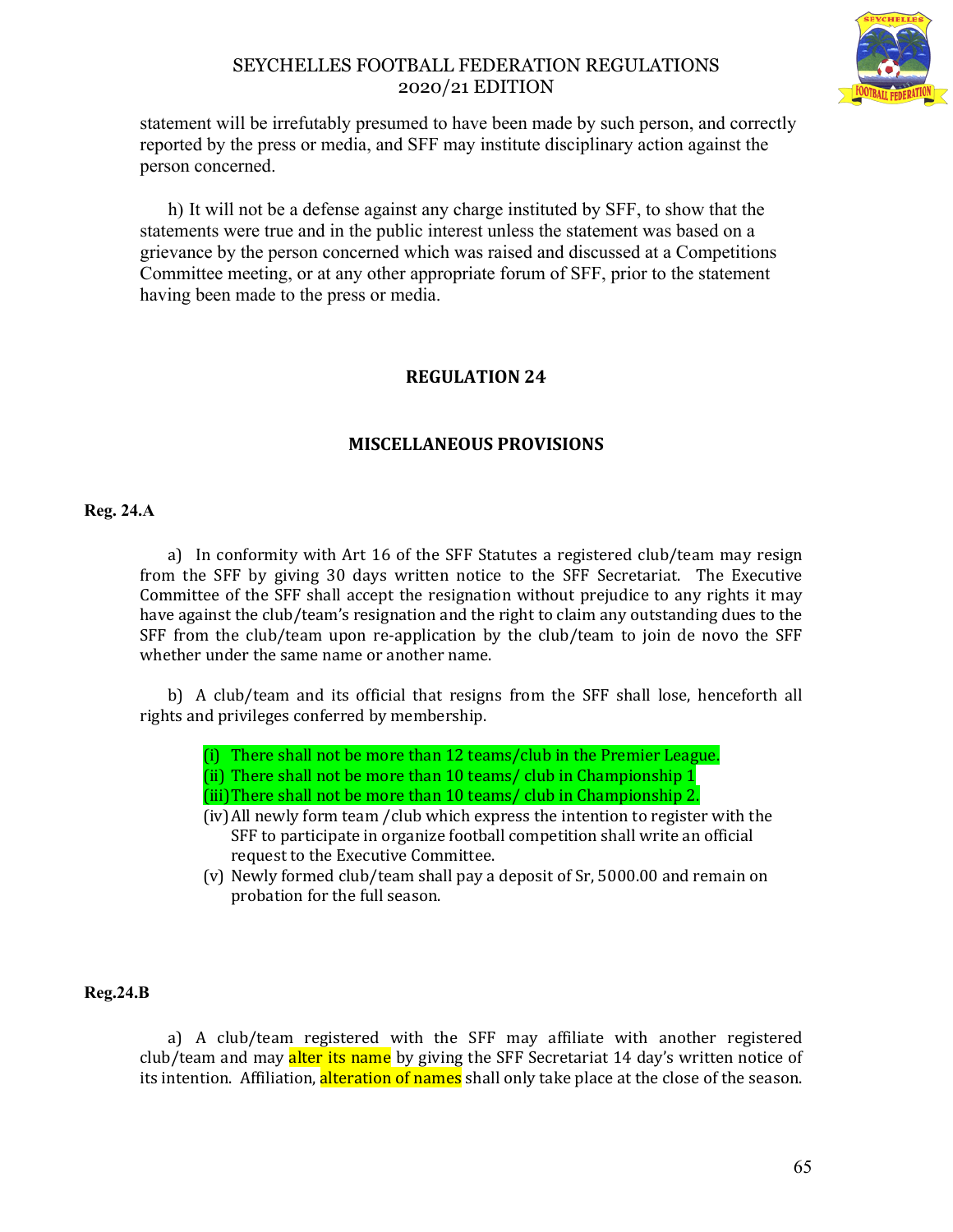

Such affiliation, alteration of names shall not affect the status of division of the club/team of which the affiliation, alteration or change of names fall under.

b) A club/team may not have a complete change of name and remain in their present division but may do so and apply to start in the lowest division should the Executive Committee not object.

c) A club/team registered with the SFF may alter its name and team logo by giving the SFF Secretariat 14 day's written notice of its intention. The alter of name or logo shall be in accordance with **the Registration of Association Act (Cap 201) Sec. 4 or the Company Act 1972**. The name can be accepted or rejected by the SFF Executive in accordance with FIFA Statute.

d) Clubs from a higher division may alter its name and incorporate the name of a team from a lower division (which has been disbanded or amalgamated) with which it has amalgamated, but the latter's name shall come second to the team that is in the higher division. Vice versa shall not be an issue.

# **REGULATION 25**

## **REFEREES**

#### **Preamble**

These rules shall govern the activities of referees and assistant referees officiating in all matches of the Seychelles Football Federation.

#### **Reg. 25.A**

#### **General Provisions**

The football referees have the duty and full authority to conduct and control football matches organised by the Seychelles Football Federation and any other body authorized by the SFF.

In the practice of their duties, referees are subject to the SFF rules and regulations.

Referees shall be directly responsible to the SFF Referees Committee.

**Reg. 25.B**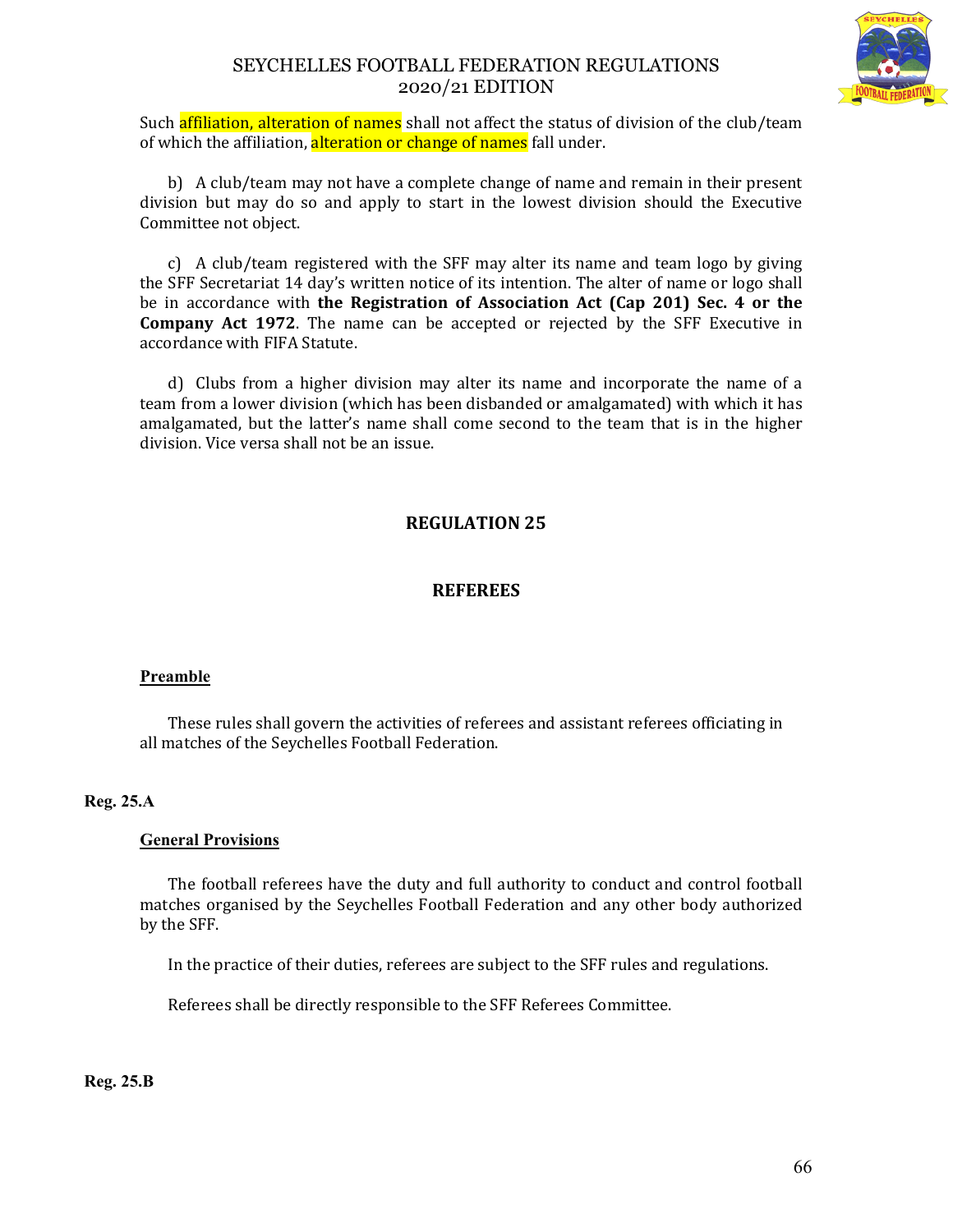

## **Recruitment**

a) The Referees' Committee of the SFF shall be responsible for the recruitment of referees in collaboration with the Technical Department.

**b)** Active referees **shall have the obligation to** participate in the recruitment of referees.

**Reg. 25.C**

## **Training**

a) The SFF Referees Committee is responsible for the training of referees.

b) Referees are obliged to attend the training courses organised for them.

c) In setting-up training courses intended for referees, the SFF Referees Committee will make use of competent instructors.

d) The SFF Referees Committee may set up technical and advisory bodies which will be responsible for the training and development of referees.

**Reg. 25.D**

#### **Classification**

Referees will be classified in the following categories:

Class I: includes International Class II Class III Class IV Trainees

## **Reg. 25.E**

## **Recruits**

a) A person applying to become a referee shall comply with the formal requirements from time to time set up by the SFF Referees Committee.

b) There is no age limit for applicants. However, referees under the age of 18 shall provide parents' consent.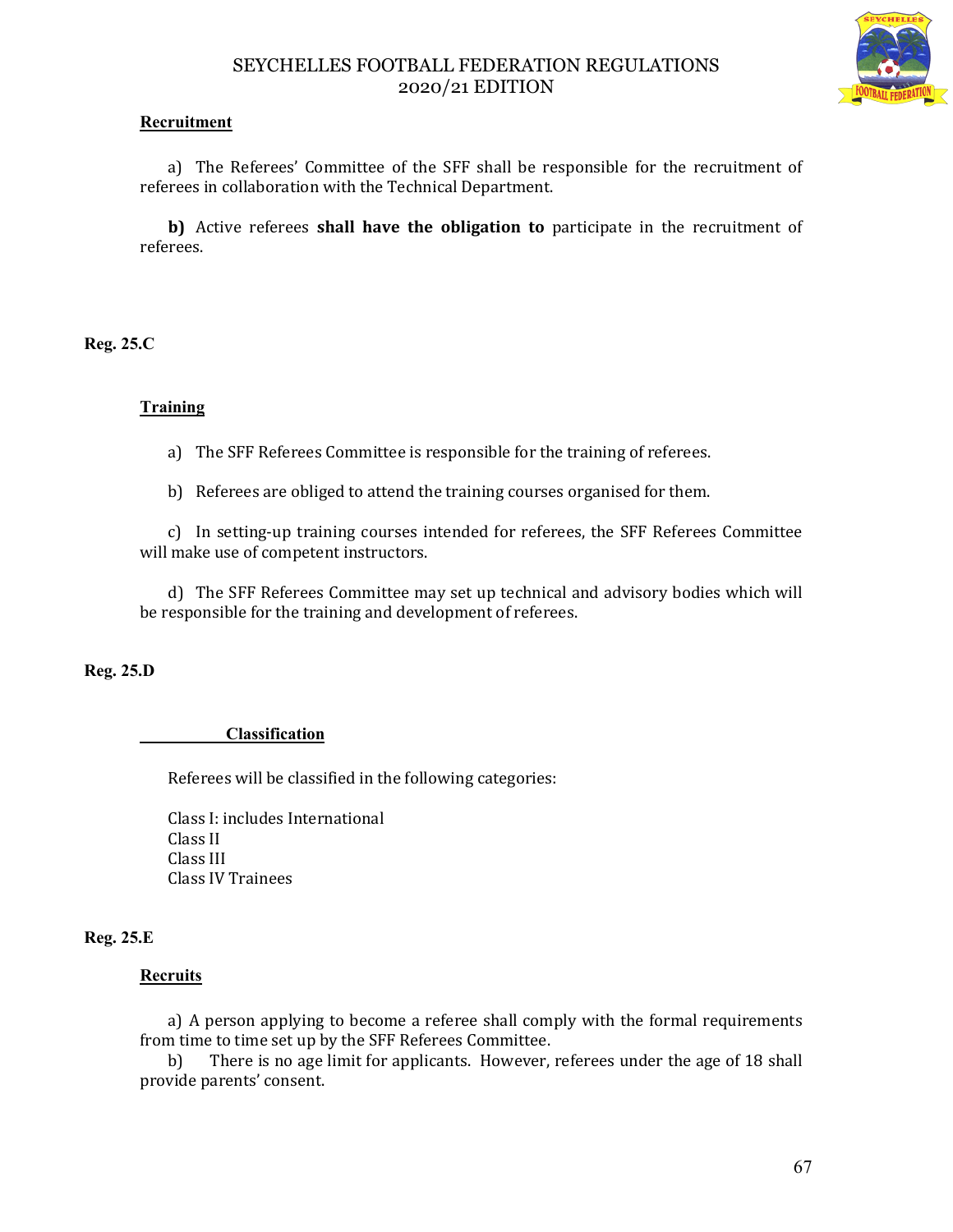

c) He/she shall be literate in English

d) **He/she shall pass a medical and physical test approved by the Referees Committee.** 

e) He/she shall pass theory and practical entrance exams set by the Referees Committee.

**Reg. 25.F**

## **Promotions**

a) Class IV officials shall be promoted to Class III provided they have:

(i) Officiated as Assistant Referee in a minimum of 12 official matches, for at least 6 months in the lower divisions

- (ii) Participated in and attended training courses for referees
- b) Passed the Class III examination (75% pass mark)
- c) Class III officials shall be promoted to Class II provided they have:
	- (i) At least 38 matches in 12 months and practical experience of officiating matches as Class III
	- (ii) Officiated in minimum of 50 officials matches
	- (iii)Showed outstanding ability and obtained good marks by assessment
	- (iv)Passed Class II examination (75% pass mark).
- d) Class II officials shall be promoted to Class I provided they have:
	- (i) Gained at least **25 matches experience in 3 years** as a Class II Officiated as the referee in a minimum of 75 official matches
	- (ii) Showed outstanding ability and obtained good marks by assessment
	- (iii)Satisfied the SFF Referees Committee with their contribution and participation in refereeing activities.

e) Class I Referees/Assistant Referees are nominated by the Executive Committee of the SFF upon: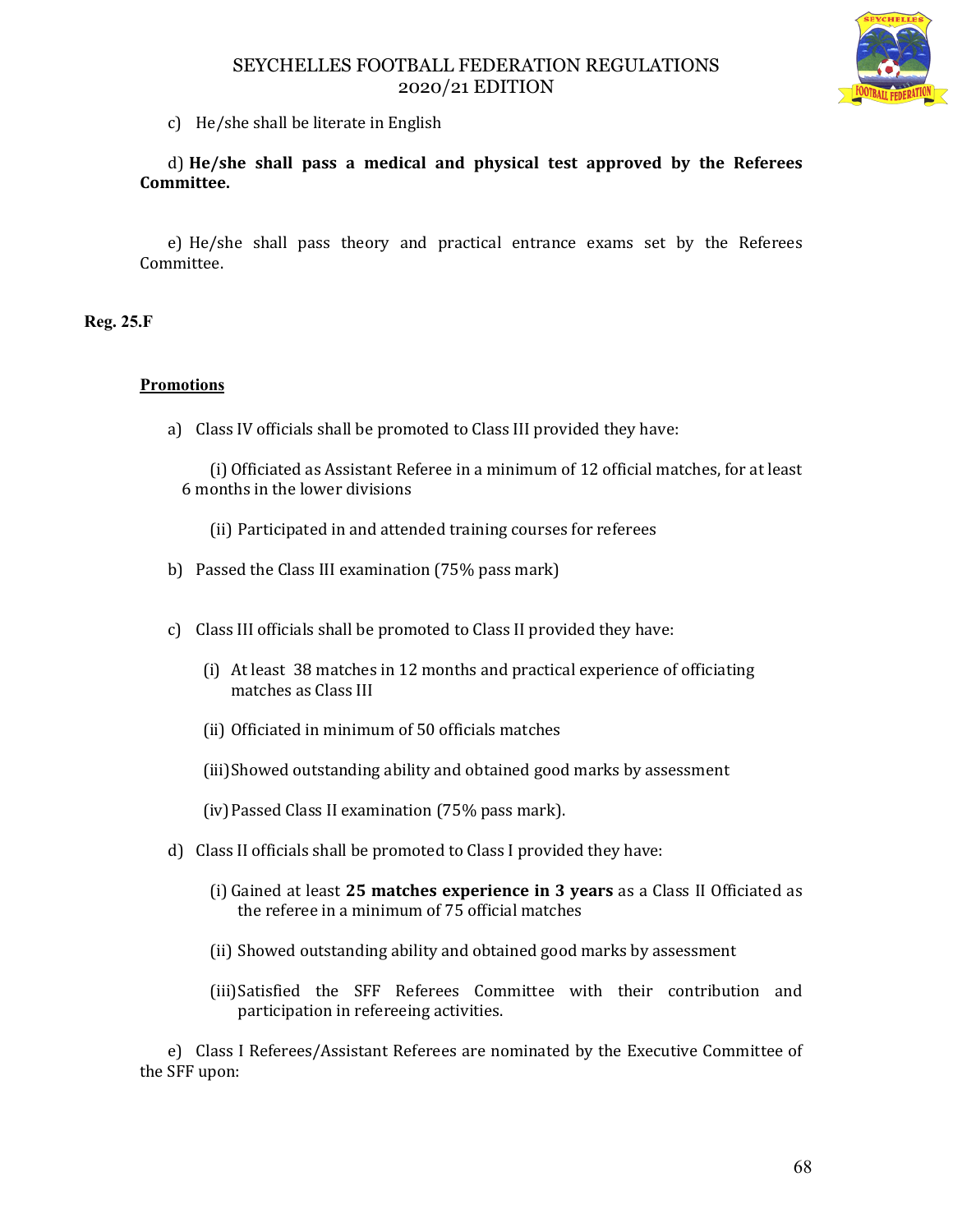

(i) The recommendation of the SFF Referees Committee.

(ii) Having passed aptitude tests set by F.I.F.A.

(iii)They are able to communicate in English.

#### **Reg. 25.G**

#### **Rights duties and responsibilities**

a) Referees shall receive certificates on passing specific tests as set down and provided for in these rules.

b) Referees shall be covered by insurance for any injuries suffered in the course of or as a direct consequence of refereeing official SFF matches.

c) All clubs/teams under the authority of the SFF are responsible for the safety and protection of referees, faced with aggressive actions from officials, players and spectators and shall take necessary measures to assure order and the respect of the referees before, during and after a match.

d) Referees officiating matches shall be entitled indemnities as set out from time to time by the SFF.

e) Referees, who officiate at SFF senior cup final knock-out Competition, shall be presented with cup final medals.

f) Awards may also be made at the discretion of the SFF for long and meritorious service.

g) Referees shall be entitled to a pass from the SFF that will allow free access to all football matches played in Seychelles. Entrance to stadium shall be subject to appropriate uniform being worn.

h) The referees shall at all times wear the official uniforms and FIFA/SFF badges to officiate matches.

i) Referees must be at the venue of the football match at the latest 60 minutes before kick-off time.

j) Pre-match inspections by referees shall be done at the latest 15 minutes before kick-off.

k) Match sheets and match reports shall be sent to the secretaries of the SFF within 48 hours after the match had been played. **A penalty of Sr.50.00 shall apply for up to 5 days delay and Sr.100.00 thereafter for each week that follows. (Amendment in bold made on 31st May 2011)**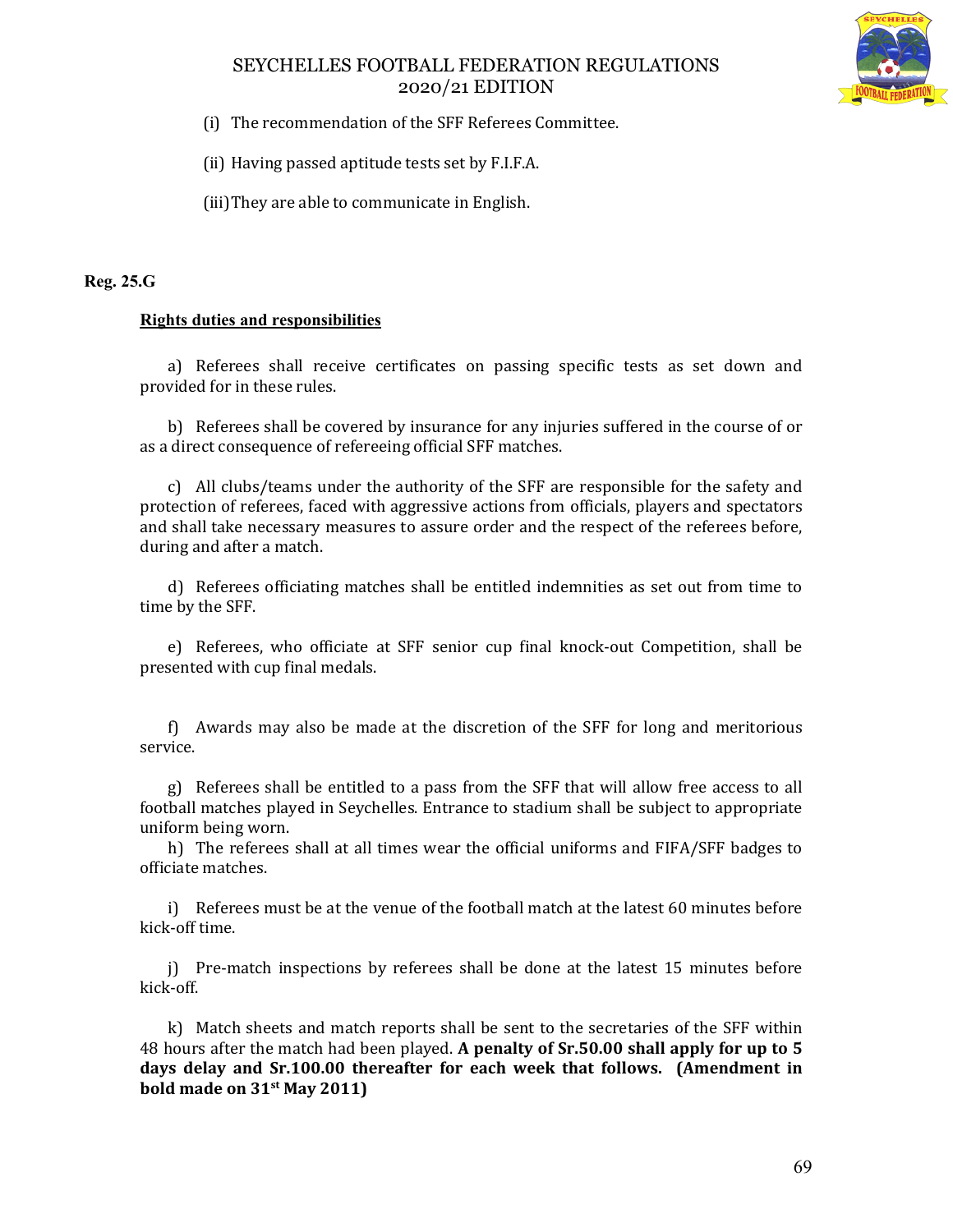

l) Referees must give at least 48 hours' notice to the SFF Referees Department if they are unavailable to officiate a match. **If changes are made within 48hours an administrative fee of Sr.25.00 will apply. (Amendment in bold made on 31st May 2011).** 

m) Referees will be assessed to their physical fitness (Coopers Test) at the beginning of each season and **every three months thereafter, in accordance with FIFA regulations. (Amendment in bold made on 31st May 2011).**

n) Referees should inform the SFF Referees Committee when they are leaving the country or are unavailable for officiating.

o) The age limits for active referees are;

 – 45 years for Class I international referees – 50 years for national referees, based on physical ability.

#### **Reg. 25.H**

#### **Discipline**

Referees are expected to behave in a manner, which does not compromise their impartiality. Referees shall maintain good discipline and gentlemanly conduct. They must uphold and show good behaviour worthy of their activities as referees.

**They shall not make accusations, utter insults against the SFF Sponsors or any of its officials or any clubs and club officials, players and spectators.**

#### **Referees must not criticize publicly, in anyway whatsoever, any of their colleagues (referees) having refereed a match.**

Referees shall not make comments to the press on matters of a match.

#### **Reg. 25.I.**

#### **Penalties**

a) The SFF Referees Committee shall take disciplinary action against any referee for poor performance or behaviour incompatible to his status as referee.

b) Disciplinary actions shall be taken against referees who fail to turn up for matches in accordance with these rules.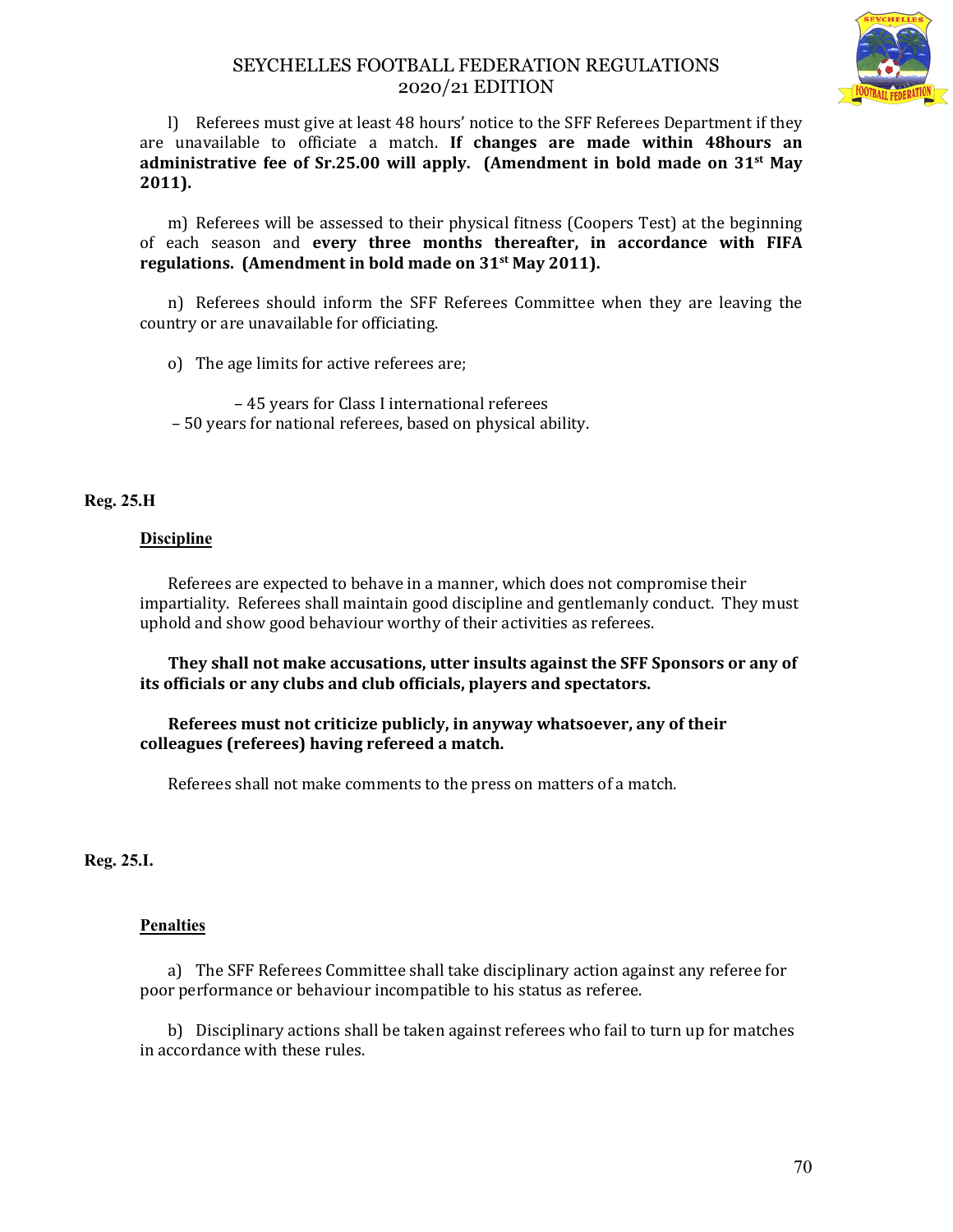

c) Sanction or censure may be taken against referees should they be responsible for the forfeiture of a match.

d) Referees shall also be sanctioned by the Executive Committee of the SFF for bringing the game into disrepute.

e) The principal sanctions which may be imposed are;

#### **By the SFF Referees Committee:**

- A written warning
- Fine of up to Sr.500.00
- Suspension for a maximum period of one month

#### **By the Executive Committee of the SFF:**

- Suspension for more than one month,
- Demotion to an inferior class,
- Suspension for life

## **Reg.25J**

## **Code of conduct for Class I "International Referees"**

It is expected that as Class I "international referees" they shall maintain exemplary discipline. They must show good behaviour worthy of their status as Class I "international referees".

They should not carry accusations, utter or speak insults or false allegations against the SFF, Sponsors, the teams, officials, coaches, players and spectators

They should not criticise publicly, in anyway what so ever, one of the colleagues refereeing or having refereed a match. They must advise and help junior referees

They should abide by the regulations and decisions of the SFF Referees' Committee, aimed to control the activities of referees.

They are expected to give priority to refereeing **rather** than to other footballing activities, thereby be ready to officiate any match as to which they have been appointed. **(Amendment in bold made on 31st May 2011).**

They should attend activities, training courses and meetings called for referees.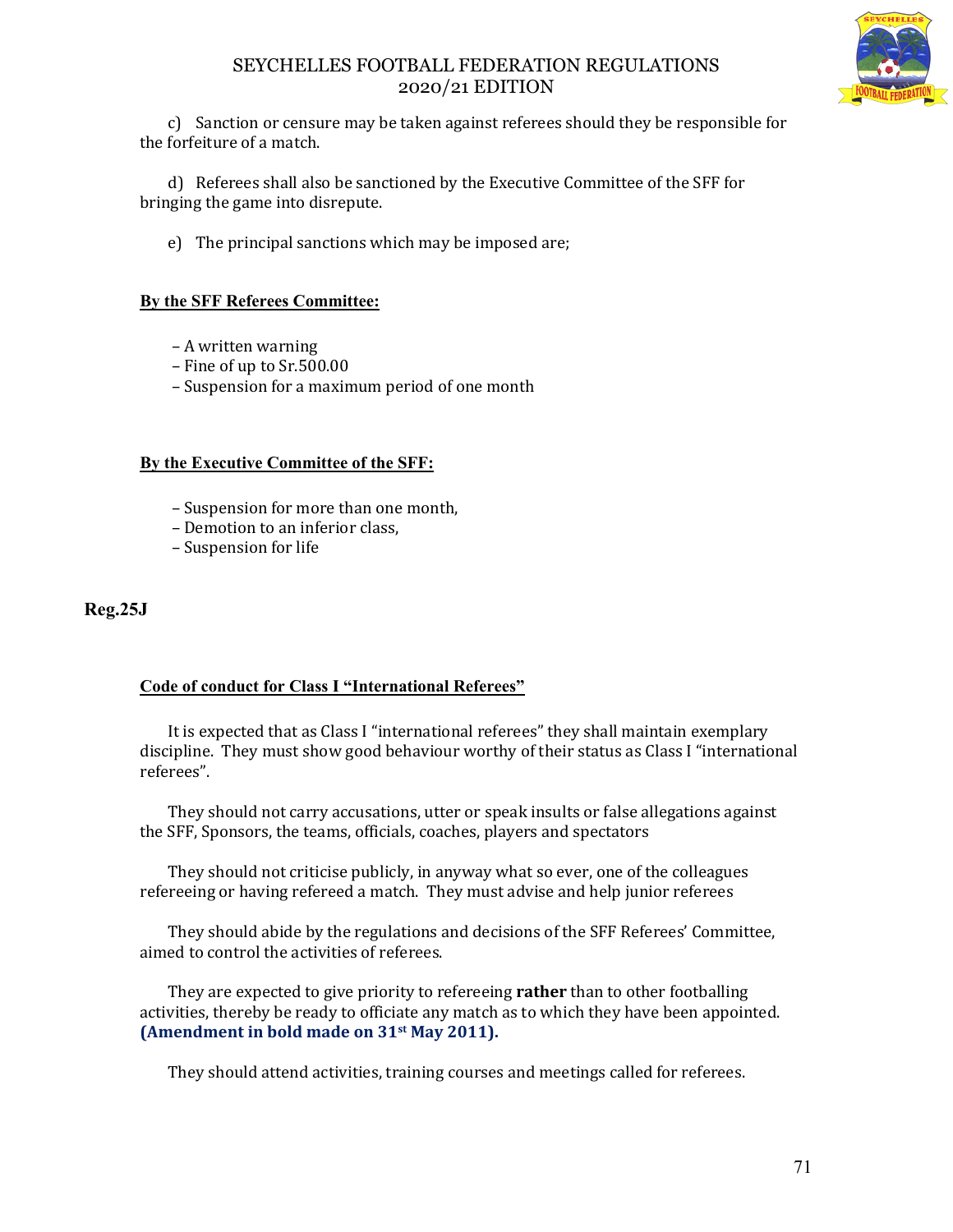

It is expected that they obtain good grades and above in assessments made by match assessors.

Failing to abide by the referee's regulations and/or code of conduct will result in suspension or removal from the list of Class I "International Referees".

Class I "international referees" are expected to assist the SFF in the promotion of refereeing activities in the Seychelles, which include recruitment and training of those below them.

# **REGULATION 26**

# **MATCH COMMISSIONERS**

**Reg.26.A**

## **Appointment of Match Commissioners:**

a) SFL shall appoint a Match Commissioners Panel prior to the commencement of each season.

b) Match Commissioners will be appointed to matches by the SFL.

c) Match Commissioners shall apply presentable dress code to all matches that they are appointed as per the code of conduct.

## **Reg.26.B**

## **Role of the Match Commissioner**

a) Match Commissioners do not have any specific power or authority over clubs or Referees but may have specific powers or authority delegated to them from time to time by SFL.

b) The primary role of the SFL Match Commissioner Is to ensure that clubs adhere to SFF and SFL Regulations. Match Commissioners will liaise with clubs on match day on all issues relating to the running of matches.

c) SFL Match Commissioners are required to report all breaches of applicable Regulations to SFL, including breaches that may have occurred but were rectified after consultation with the home club.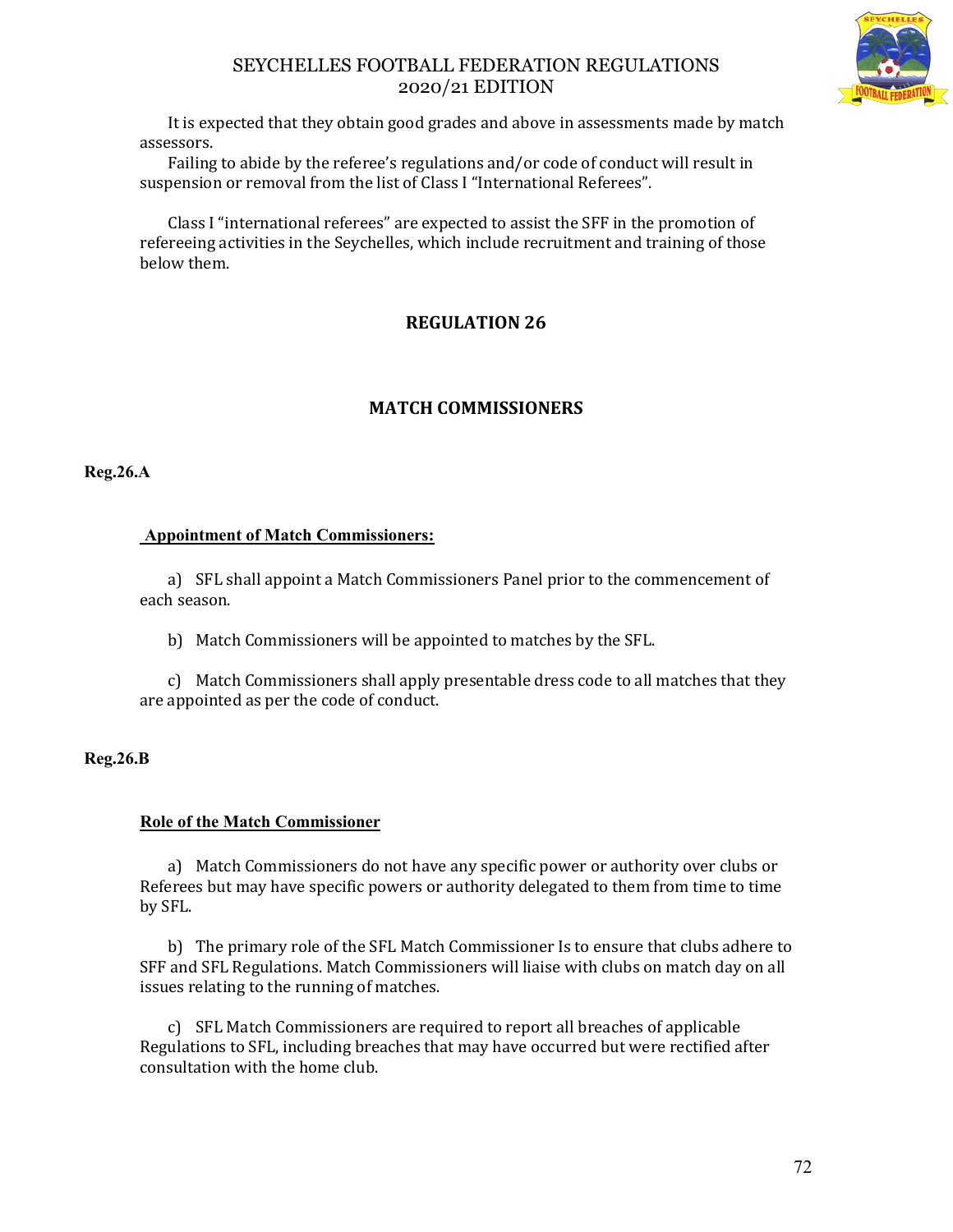

d) On match day they will position themselves in a good vantage position, once all relevant areas have been inspected and the match has commenced, where they can monitor the events transpiring on and off the field of play.

e) SFL Match Commissioner must contact the SFL operations/Competitions Head if there is a match day operational issue that he/she wishes to discuss that directly relates to the match they are covering.

f) SFL will coordinate all Match Commissioner appointments and will ensure that they receive all correspondence issued to clubs on match day operational issues.

g) Match Commissioners are not authorized to act as a spokesperson for the competition of SFL and must not speak to the media in relation to any incidents that have occurred at any match they have been appointed to.

h) In the event that a Match Commissioner is not present, the match shall continue and the referee shall state in his report.

# **REGULATION 27**

# **DISCIPLINARY REGULATIONS**

**Reg.27.A**

#### **Application of SFF Disciplinary Measures:**

a) The SFL shall observe and apply the SFF Disciplinary measures (the 'Disciplinary measures').

b) Any changes or updates made to the SFF Disciplinary measures shall automatically be incorporated into the regulations for the SFL unless and until the SFF issues a written circular stating specifically that any such amendment shall not be incorporated and also stating the period for which such non-incorporation shall apply.

#### **Reg.27.B**

#### **Cautions and Expulsions:**

a) All matters relating to cautions and/or expulsions (yellow and red card), including the carrying forward of cautions between stages of the Competition, shall be undertaken in accordance with the SFF Disciplinary measures(Reg.17, Reg.19) and/or otherwise by way of a circular issued to that effect.

**Reg.27.C**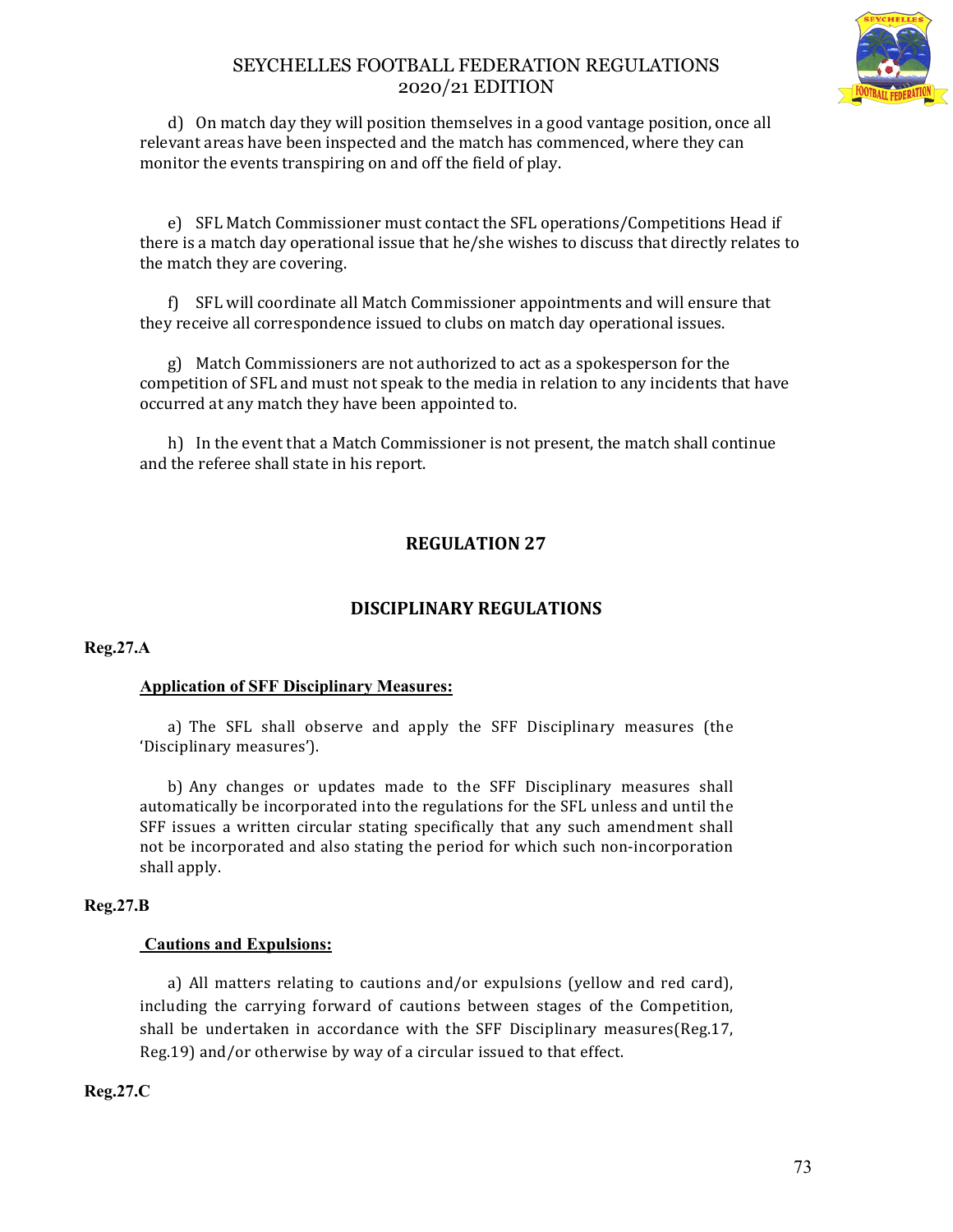

### **Indiscipline and Violent Conduct:**

a) Any individual reported for any act of indiscipline or violent conduct at the Stadium (including without limitation within the team dressing room or on the Field of Play), Official Training Site, Accommodation, or any other location within the Venue of a Match shall be subject to disciplinary proceedings.

### **Reg.27.D**

## **Protest:**

a) A protest is an objection of any kind to any matter that has a direct effect on a Match and any matters related to a breach of these Regulations or SFF Disciplinary measures (Reg.19).

b) Unless otherwise stipulated, to be considered valid, protests shall be:

- (i) Submitted in writing on the Protest Form to the Match Commissioner before the end of the Match in question.
- (ii) Followed up with a full written report, including a copy of the original protest, sent to SFL within forty-eight (48) hours of the end of the Match; and
- (iii) Accompanied by a non-refundable fee of five hundred Seychelles Rupees (SR500) paid to SFF within forty-eight (48) hours of the end of the Match.

c) No protest shall be lodged relating to the Referee's decisions regarding facts connected with play. Such decisions are final and binding and not appealable, unless expressly otherwise stipulated in the SFF Disciplinary measures(Reg.17, Reg.19)

d) Should the SFF Disciplinary Committee determine that a protest is unfounded or irresponsible, it may impose a fine on the protestor.

e) If any of the formal conditions of a protest as set out in these Regulations are not met, such protest shall be disregarded. Following the completion of the final Match of the Competition, any and all protests shall be disregarded.

f) The SFF Disciplinary Committee shall make decisions on protests. The SFF Disciplinary Committee may transfer a protest to the SFL administration or its related Committees for decision if it is deemed to be purely operational in nature.

#### **Reg.27.E**

#### **ACTS OF MISCONDUCT/OFFENCES**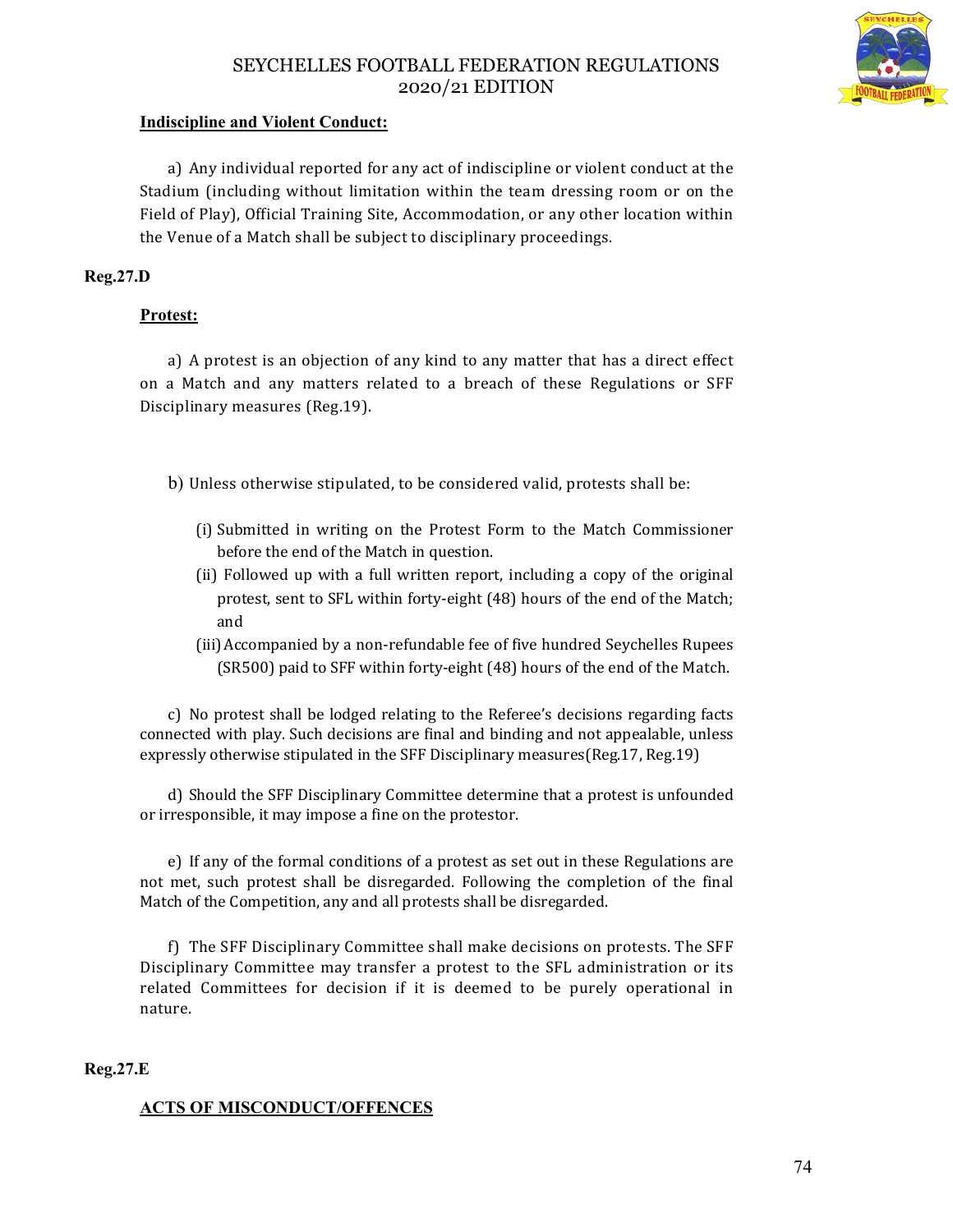

i) The Club Competition Committee shall investigate any acts of Misconduct/Offences and take appropriate actions against the offenders and may revert to the SFF Executive Committee to act with regards to extreme cases in which has brought the game into disrepute.

## **REGULATION 28**

### **INSURANCE**

#### **Reg.28.A**

#### **INSURANCE**

a) SFL shall issue guidelines and/or regulations for the required insurance policy to be taken out by all Clubs. Such insurance including but not limited to third party liability may involve an appropriate guaranteed sum for injury and damage to persons, object and property. The policies will fully cover all risks connected with the staging of the Competition. The SFF, game officials and playing ground officials are indemnified from any insurance claims which might arise.

b) Clubs are responsible for the insurance coverage (including hospitalization and surgical operations) of their delegation, including players and officials, at their own expense, for all matches played in the overseas Competition. Claims for damages against SFF, CAF, FIFA, COSAFA, UFFOI, SOCCA and the Indian Ocean games are indemnified from any claims which might arise.

## **REGULATION 29**

## **TICKETING**

#### **TICKETING**

#### **Reg.29.A**

a) Ticketing, including production, distribution and sales, shall be the responsibility of the Club. SFL will provide a ticket design to the Club. The Club shall ensure that printed tickets include, wherever available, time of match, ticket pricing and sitting information.

b) All tickets shall incorporate club and SFF logos and marks of the Competition and the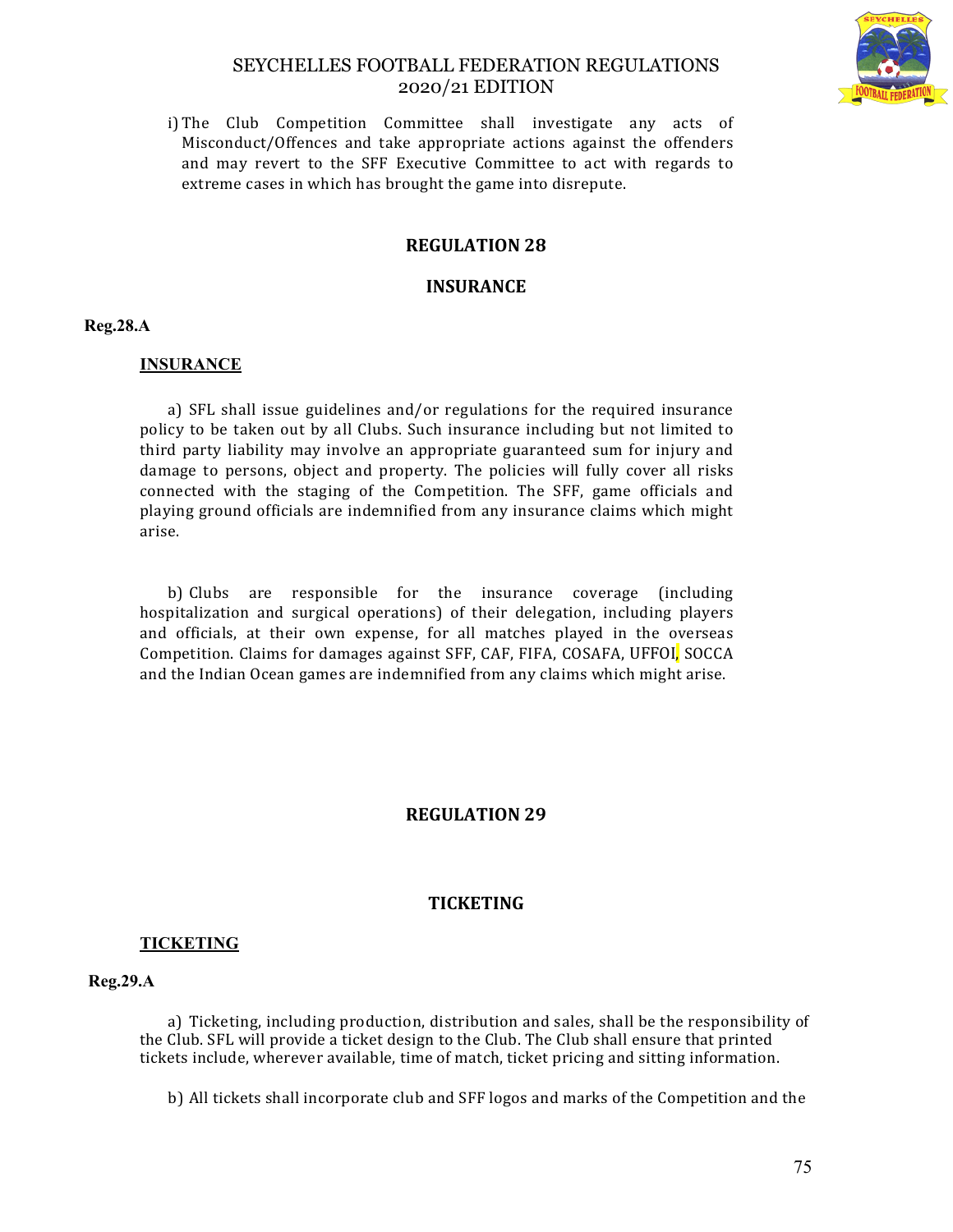

SFL commercial partners as submitted to the Club as part of the ticket design.

c) Clubs shall inform the SFF of the total amounts of tickets sold for statistical purposes and reporting.

d) Clubs will fix their own ticket cost and shall give due notice of any changes in the ticket cost.

# **REGULATION 30**

# **FINAL PROVISIONS**

### **Patron**

### **Reg.30.A**

a) The Patron of the Seychelles Football Federation shall be nominated by the Executive Committee and appointed by the Chairman of the SFF.

b) It is usual for the Football Federation to have a senior representative of the State as its Patron. In many countries the Patron is the Head of State but in others it will be a prominent government figure.

c) The role of Patron is rarely a demanding one. The Patron is very much a figurehead, although the support of the Patron is of course very much appreciated. The SFF is expected to keep the Patron informed of its plans and progress.

d) The post of Patron may be reviewed by each newly elected Executive Committee at its' first meeting after the A.G.M. at which it was installed.

## **Violations**

## **Reg.30.B**

Violations of any of these rules, regulations and bye-laws shall be sanctioned in accordance with Regulation 15 hereof.

# **Matters not provided for**

**Reg.30.C**